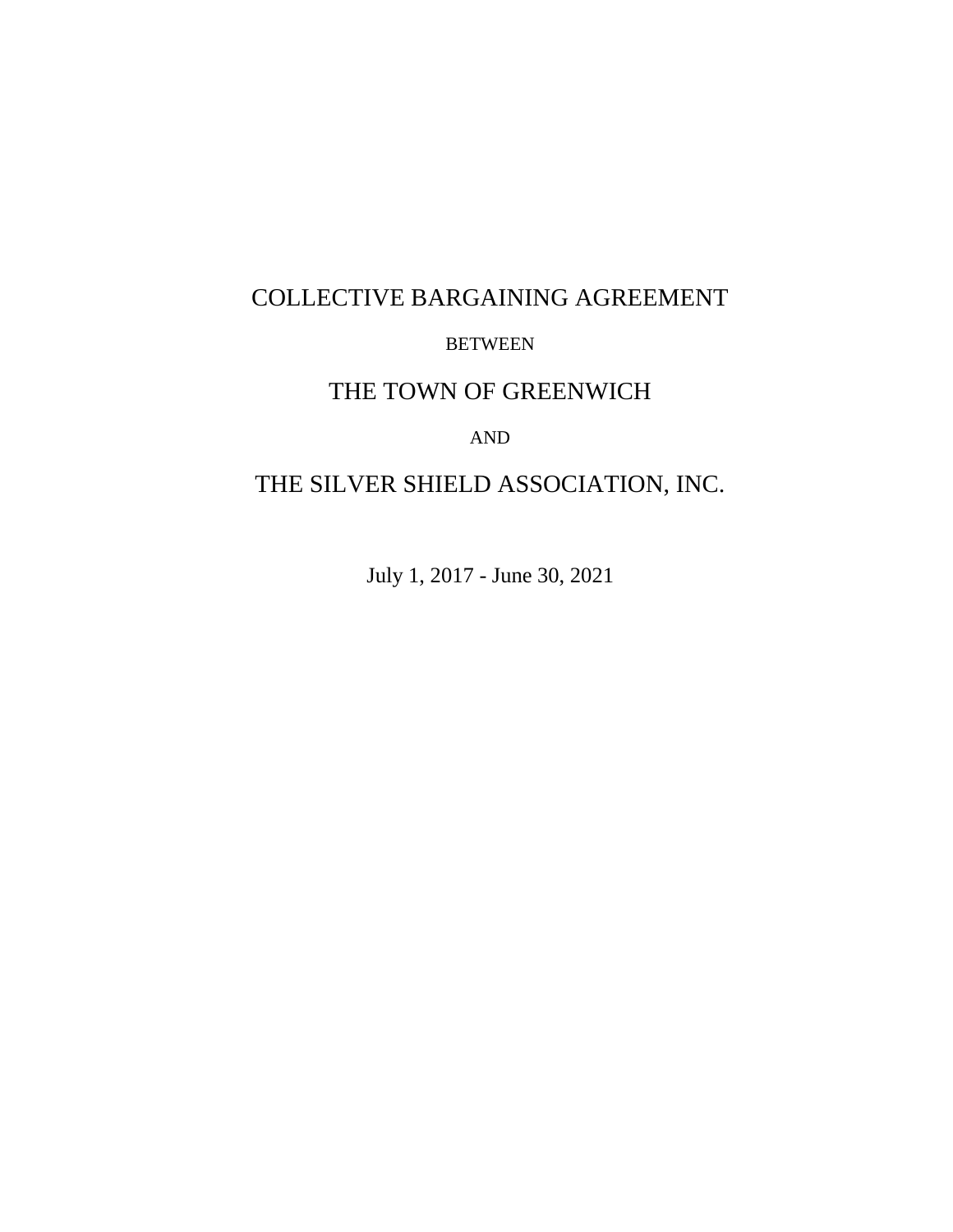# **TABLE OF CONTENTS**

# Article

| $\mathbf I$   |                                                      | $\overline{2}$ |
|---------------|------------------------------------------------------|----------------|
| $\mathbf{H}$  |                                                      | $\overline{2}$ |
| Ш             |                                                      | $\overline{2}$ |
| IV            |                                                      | $\overline{3}$ |
| V             |                                                      | $\overline{4}$ |
| VI            |                                                      | 6              |
| <b>VII</b>    |                                                      |                |
| <b>VIII</b>   |                                                      |                |
| IX            |                                                      |                |
| X             |                                                      |                |
| XI            |                                                      |                |
| XII           |                                                      |                |
| <b>XIII</b>   |                                                      |                |
| <b>XIV</b>    |                                                      |                |
| XV            |                                                      |                |
| <b>XVI</b>    | UNIFORMS, CLOTHING ALLOWANCE, PERSONAL EQUIPMENT  27 |                |
| <b>XVII</b>   |                                                      |                |
| <b>XVIII</b>  |                                                      |                |
| <b>XIX</b>    |                                                      |                |
| XX            |                                                      |                |
| XXI           |                                                      |                |
| <b>XXII</b>   |                                                      |                |
| <b>XXIII</b>  |                                                      |                |
| <b>XXIV</b>   |                                                      |                |
| <b>XXV</b>    |                                                      |                |
| <b>XXVI</b>   |                                                      |                |
| <b>XXVII</b>  |                                                      |                |
| <b>XXVIII</b> |                                                      |                |
| <b>XXIX</b>   |                                                      |                |
| <b>XXX</b>    |                                                      |                |
|               |                                                      |                |
|               |                                                      |                |
|               |                                                      |                |
|               |                                                      | 52             |
|               |                                                      |                |
|               | APPENDIX VI DEFINED BENEFIT RETIREMENT NEGOTIATIONS  | 54             |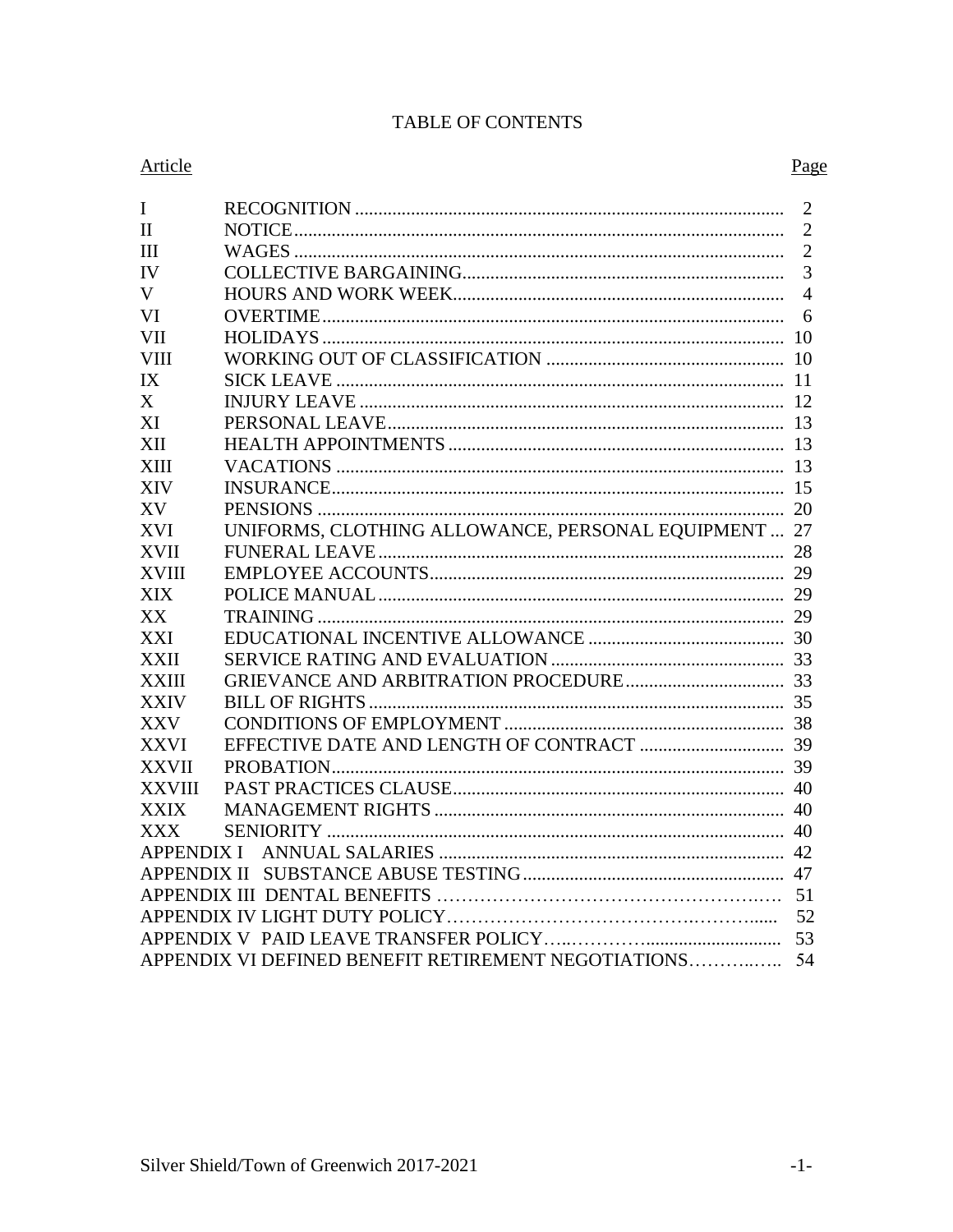#### COLLECTIVE BARGAINING AGREEMENT BETWEEN THE TOWN OF GREENWICH AND THE SILVER SHIELD ASSOCIATION, INC.

# The TOWN OF GREENWICH ("Town") and THE SILVER SHIELD ASSOCIATION, INC. ("ASSOCIATION") agree as follows:

#### ARTICLE I RECOGNITION

In accordance with Sections 7-467 to 7-477 of the Connecticut General Statutes, as amended, the Town recognizes the Association as the exclusive bargaining representative for all permanent uniformed and investigatory personnel (employee/s) with the Greenwich Police Department as specified in Appendix I.

#### ARTICLE II **NOTICE**

The Town shall provide copies of this Agreement for distribution to all present employees who are covered under the terms of this Agreement.

#### **ARTICLE III** WAGES

A. The annual wages of employees of the bargaining unit shall be payable at the appropriate rate per year as set forth in Appendix I to this agreement. All wage payments shall be made through direct deposit with electronic pay advice. Employees shall provide the information necessary to the Town to implement direct deposit of wage payments and electronic pay advice.

Upon providing the Association and members with sixty (60) days written notice, the Town may implement, on a one-time basis, a five-day payroll lag without further negotiations with the Association. The lag shall be implemented by delaying the delivery of each bi-weekly pay check by one business day until a five-day lag has been accomplished. For example, upon implementation of the payroll lag the bi-weekly paycheck that would be due on a Friday will be issued on the following Monday. Thereafter, the next four successive bi-weekly paychecks will be issued on Tuesday, Wednesday, Thursday and Friday thereby creating a five-day payroll lag. At termination of employment with the Town, the employee shall be paid the five-days of payroll lag with his or her final paycheck at the rate of pay in effect upon the employee's separation of service with the Town. Following the implementation of the payroll lag, newly hired employees will receive his or her first paycheck on a five-day lag basis. It is understood that the result of the implementation of the payroll lag will result in employees receiving fifty-one (51) weeks of regular pay in a fifty-two (52) week period.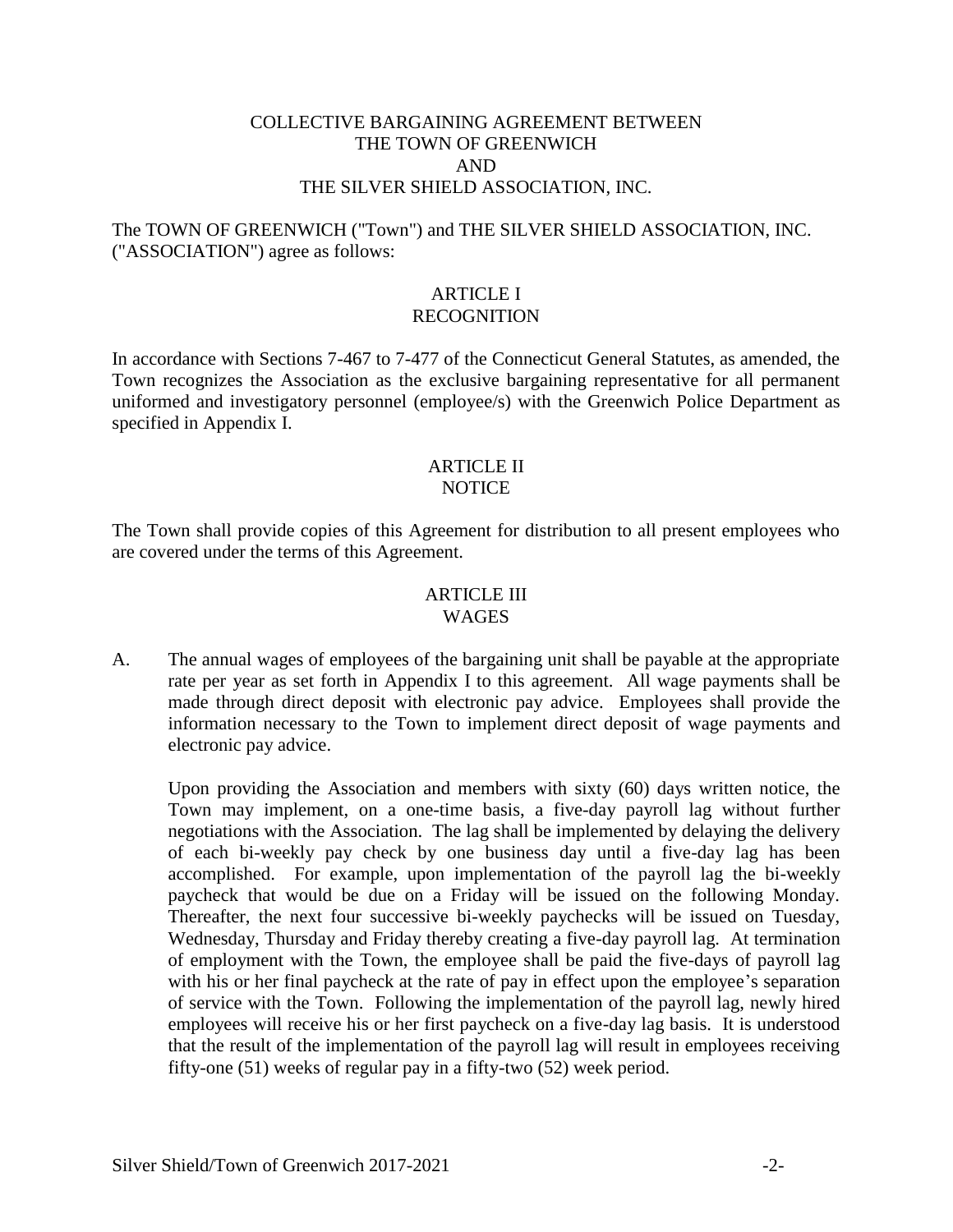#### B. PAYROLL DEDUCTION

The Town shall deduct bi-weekly, and remit to the Association Treasurer, the Association's dues from the earned wages of each employee in any such amount as determined by the Association in accordance with this Agreement provided that at least one (1) month notice is given the Town of any change in dues. The dues shall be uniform and not changed more than annually.

The Town shall deduct from the wages of the employees represented by the Association and remit to the Association, regular Association dues for those employees who sign authorizations permitting such action. It shall be a condition of employment that each employee covered by this agreement shall provide the Town with an authorization to make said deductions. The Association shall hold the Town harmless from the implementation of this paragraph.

#### **ARTICLE IV** COLLECTIVE BARGAINING

- A. All collective bargaining with respect to hours of work, wages, grievance procedure, and other conditions of employment shall be conducted by authorized representatives of the Association and authorized representatives of the Town.
- B. Three members of the Association negotiating committee shall be granted leave from duty with full pay for all reasonably necessary meetings with the Town for the purpose of negotiation of the terms of a contract when such meetings take place at a time during which such members are scheduled to be on duty, as long as the time off does not interfere unreasonably with Town business, in which case the meeting shall be promptly rescheduled.
- C. The members of the Association grievance committee shall also be granted leave from duty with full pay for all reasonably necessary meetings concerning the processing of grievances, when such meetings are held at a time when such members are scheduled to be on duty, as long as the time off does not interfere unreasonably with Town business.
- D. Duly designated delegates and duly designated officers of the Association shall be granted leave from duty with full pay for Association business, provided that the total combined leave time for all individuals shall not exceed thirty-five (35) calendar days for this purpose in a fiscal year, and as long as the time off does not interfere unreasonably with Town business.
- E. In all cases in which leave from duty is involved such leave shall be taken in accordance with Article IV only at such times as are necessary to complete the business specified under this Article.
- F. For purposes of this leave from duty with pay under Article IV there shall be no more than five (5) members or alternates on each such committee.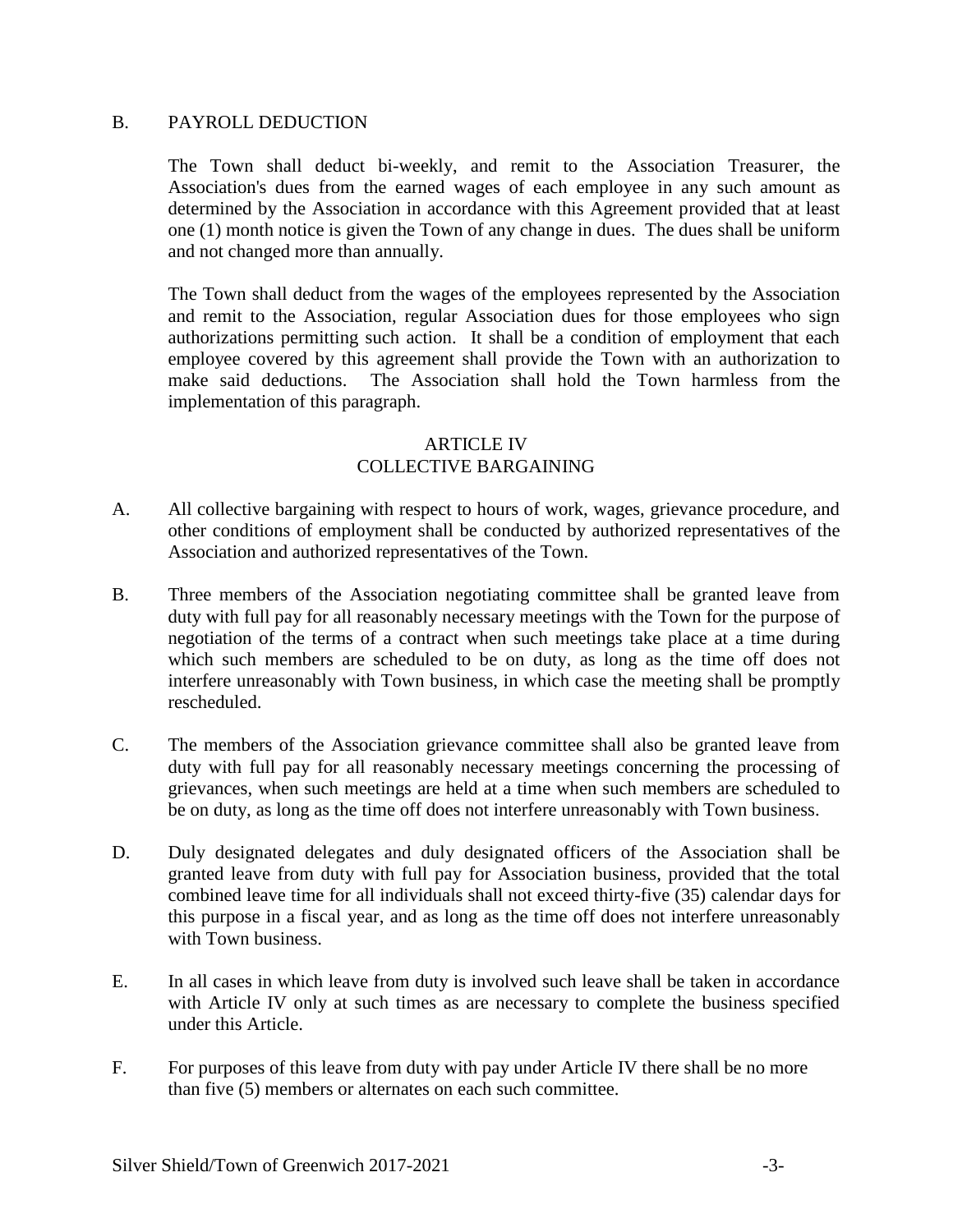#### ARTICLE V HOURS AND WORK WEEK

- A. The normal workweek is 35.37 hours a week.
- B. The Town shall retain the right to schedule days off and tours of duty; except no employee shall be transferred from one regular squad assignment to another squad assignment without at least five (5) day notice prior to the date of transfer, except i) during an emergency as defined in Paragraph C of this Article and ii) for purposes of the employee attending their annual physical or a single day training event. An employee who is scheduled for their annual physical and is scheduled to work the first shift immediately preceding the scheduled annual physical shall be excused from work for that scheduled first shift. The penalty for non-compliance shall be payment of overtime, as required by Article VI, E, of this agreement, to the employee assigned without the notice required hereunder. Such overtime shall be paid solely for that number of days by which the notice is shorter than the five-day notice required by this Section. Whenever possible, the seniority of the employee shall be considered in making the transfer.
- C. For purposes of this Agreement, emergencies shall include only those bona fide local emergencies such as civil disorders, panics, hurricanes, tornadoes, floods, and threat to life and limb of the citizens of the Town, which are declared by the First Selectman of the Town of Greenwich, the Governor of the State, or the President of the United States and which require unusual and immediate police services. Unusual and extreme weather conditions, except as expressly set forth in this Article, shall not constitute an emergency.
- D. An employee who is called and reports to work on a day shift that begins one hour before or one and one-half hours after the employee's regularly scheduled day shift shall be paid one (1) additional hour of pay, at straight time, if notification to the employee is made less than eight (8) hours prior to the start of the scheduled day shift. An employee who is scheduled to work the midnight or evening shift and has their reporting time changed by one or more hours shall be paid one (1) additional hour of pay, at straight time, if notification to the employee is made less than four (4) hours prior to the start of the scheduled midnight or evening shift. An employee who receives the required eight (8) or four (4) hour notice is not entitled to receive the additional hour of pay.
- E. The assignment, scheduling and payroll processing of all extra duty assignments (assignments paid by a third party) shall conform to the following procedures:

1. Current long term coordinators will remain in place until such time that they separate from employment, voluntarily relinquish the position, or are removed by the Chief for just cause. New long term coordinators will be assigned in accordance with Uniform Policy Manual (UPM) Number 3005. The Department shall notify the Association sixty (60) days in advance of any modifications, deletions or additions to UPM 3005 and shall negotiate any modifications, deletions or additions to UPM 3005 with the Association should such modifications, deletions or additions constitute a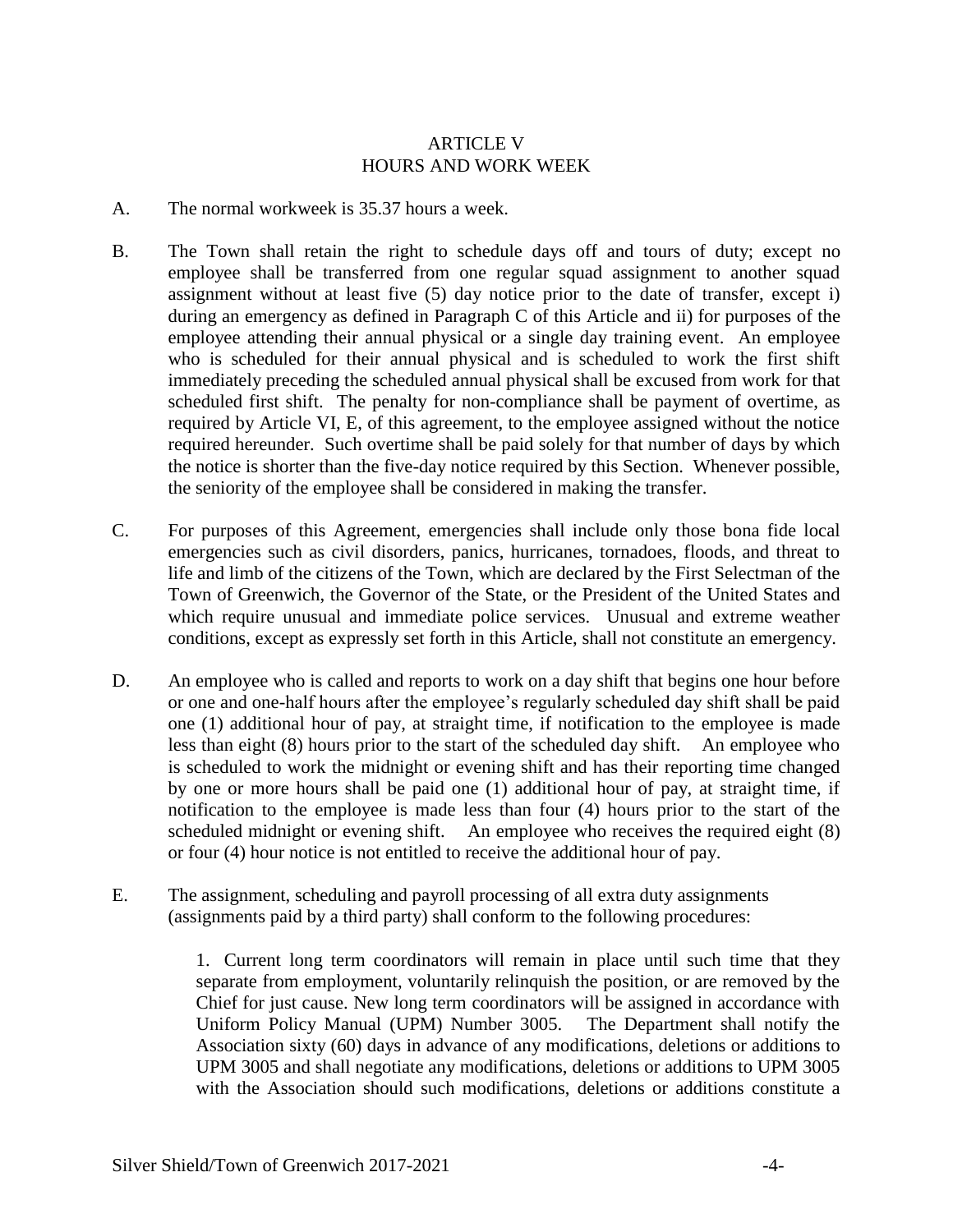"term and condition of employment." All long-term coordinators shall be subject to this policy and UPM 3005.

2. All future coordinators will be members of the bargaining unit.

3. Coordinators will be required to submit to the Commander of the Professional Standards Division or their designee a monthly report on a form mutually agreed to between the Department and the Association that will be due on or before the  $15<sup>th</sup>$  of every month. The report will contain the following information for the previous month:

- a. By date, every employee that was hired and the hours that were worked;
- b. By employee, the total number of hours that every employee worked that prior month;
- c. If a Special Police Officer is hired, a list of the employees who were offered and/or declined the job prior to the Special Police Officer being hired.

4. Coordinators will also be required to maintain a current list of those employees who have expressed an interest in working that particular job. This list will be submitted to the Commander of the Professional Standards Division or their designee on a semiannual basis on or before the first day of July and January. This list will be available at all other times upon request by a member of the Command Staff.

5. All extra duty work will be paid through the Town Payroll Department and will be incorporated into the employee's regular paycheck and designated as extra duty work.

6. The hourly rate charged for extra duty including any administrative fee will be established by the Town and the Association and codified in UPM 3005.

7. Coordinators' monthly reports will be reviewed by the Professional Standards Division Commander or their designee to ensure the fair and equitable opportunity of work hours as well as any signs of unethical conduct or violations contrary to the good order and discipline of the Department. Substantiated repeated violations of these standards, may also include the failure to submit complete and accurate monthly reports in a timely manner, shall establish just cause for the removal of the coordinator at the discretion of the Chief of Police. Effective with the date of this policy being put into effect there will be a ninety (90) day grace period during which the department will provide training as to the new standards and officer requirements of this policy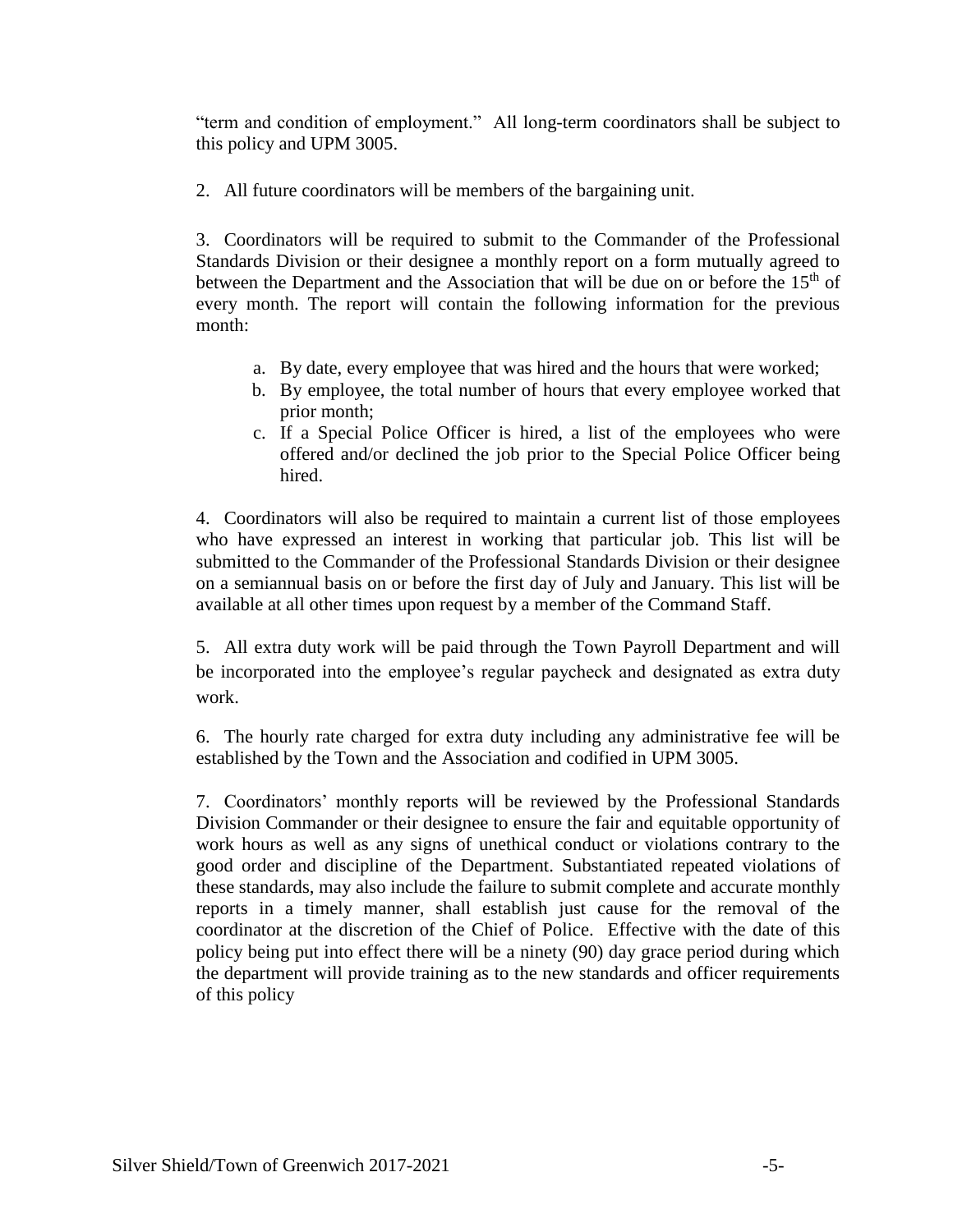#### ARTICLE VI **OVERTIME**

A. All employees shall be paid at the rate of one and one-half (1 1/2) times their regular straight time hourly rate for overtime as defined in this Article VI.

All employees may be required to work overtime of a reasonable duration and under reasonable circumstances. Before ordering an employee to work overtime, the Town shall first seek volunteers in accordance with the existing procedure. If there is no volunteer available, the least senior employee on the volunteer list for the appropriate rank shall be ordered in. If the least senior employee cannot be reached, the next least senior shall be called, etc. If no employee on the volunteer list for the appropriate rank can be reached, the least senior off duty employee in the appropriate rank may be ordered in. If no off duty employee in the appropriate rank can be reached, the least senior onduty employee in the appropriate rank may be ordered to remain. The definition of "appropriate rank" shall be determined in accordance with existing practice. An employee shall not be eligible to work overtime, blue payroll or side jobs on the tour that is immediately contiguous to the tour that the employee was absent due to sick leave or injury leave. An employee is not subject to this provision if that employee's treating physician certifies that they are able to resume full duty.

B. Overtime shall consist of the following:

1. Hours worked beyond forty (40) hours during a forty (40) hour workweek schedule, and hours worked beyond thirty-two (32) hours in a thirty-two (32) hour workweek schedule.

2. All time worked during what would normally be off-duty hours, as directed by the Officer in charge (including the situation where an employee is called to work prior to their normal tour of duty) and in this event the employee shall be entitled to a minimum of four (4) hours pay at the overtime rate unless the time in question immediately follows a normal tour of duty, in which event there shall be no maximum overtime guaranteed.

- C. Any employee required to be in court in connection with criminal, traffic or civil proceedings connected with official duties as a police officer on a day on which they would otherwise be off duty shall receive an additional full day's pay at straight time regardless of the number of hours they are required to spend in court. When an employee is working a regular tour of duty and is required to be present at any of the aforementioned proceedings that go beyond the employee's normal work schedule, such additional time spent at such proceedings shall be calculated as overtime.
- D. Overtime shall not include required attendance at disciplinary hearings in which the employee is the subject of the hearing, physical exams, voluntary service on or attendance at panels or forums, or educational classes which are not a designated part of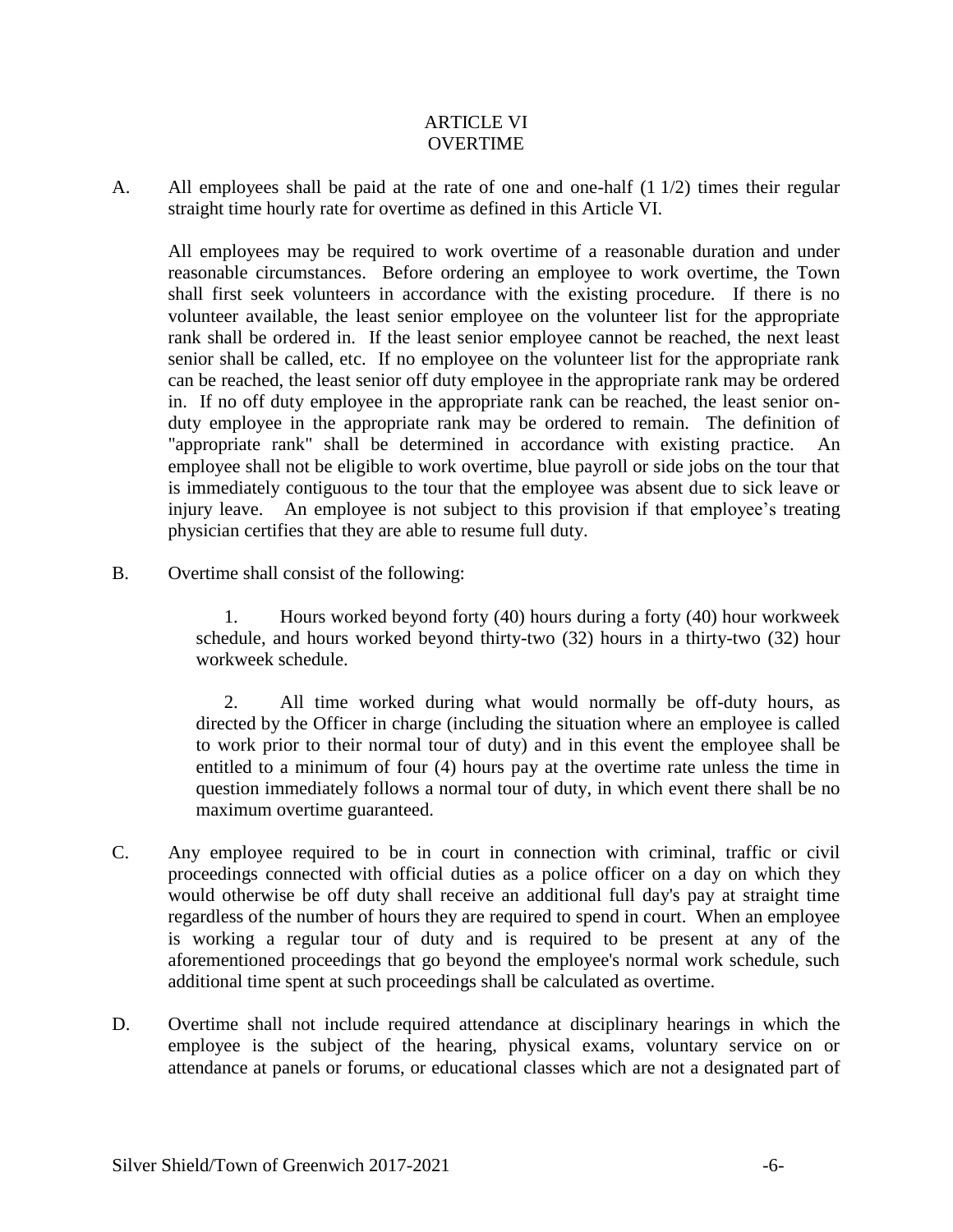the training program established by the Town pursuant to the provisions of Article V of this Agreement.

- E. An employee required to work on a day other than regularly scheduled shall be compensated for such work at one and one-half (1 1/2) times their regular straight time hourly rate unless that employee received five (5) days prior notice of such change of schedule, except in an emergency as defined in Paragraph C of Article V of this Agreement.
- F. Overtime work shall be offered to employees on the regular force before engaging special police officers, except under such circumstances as make it impractical to offer the work to an employee of the regular force, but nothing contained in this Article shall otherwise restrict the use of special police officers.
- G. Regular straight time hourly rates shall be computed by dividing the daily rate provided for herein by eight (8) hours. Regular straight time daily rates for purposes of computing overtime, holiday pay, and court days shall be computed by dividing the annual salary provided for herein by two hundred (200).
- H. No overtime shall be worked except with specific authorization of the employee's superior officer and may be required in the event of emergency as defined in Paragraph C of Article V of this Agreement.
- I. All compensation for overtime shall be paid not later than the next pay period from the date overtime was worked.
- J. All work performed by employees in addition to their regular duty tours and for the Town or any of its agencies while performing police duties shall be considered overtime unless the Association waives that designation in a particular instance for cause.
- K. Employees assigned to the Detective Division and Marine Section shall receive as standby pay the amount of ten dollars (\$10). Said standby pay shall be paid only to those employees assigned to the Detective Division and Marine Section who are assigned a schedule requiring them to work the third shift in those units. An employee assigned by the Chief of the Department as the Communication/Computer Technician shall be required to be on stand-by on each workday and shall receive the ten-dollar (\$10) standby payment for each workday on standby. To be eligible to receive standby pay, the employee must be reachable by the department and available to report for duty for four (4) consecutive hours following the end of their tour of duty.

Standby pay shall be paid annually in two equal installments in a manner consistent with the payment of medical certification allowances as specified in Article XXI of this agreement. Standby pay shall be paid based on a two-hundred and thirty-two (232) shift work year. Employees eligible for standby pay assigned to a two-shift rotating schedule will receive standby pay for one-hundred and sixteen (116) shifts annually, totaling onethousand, one-hundred and sixty dollars (\$1,160) per year, payable in two (2) semi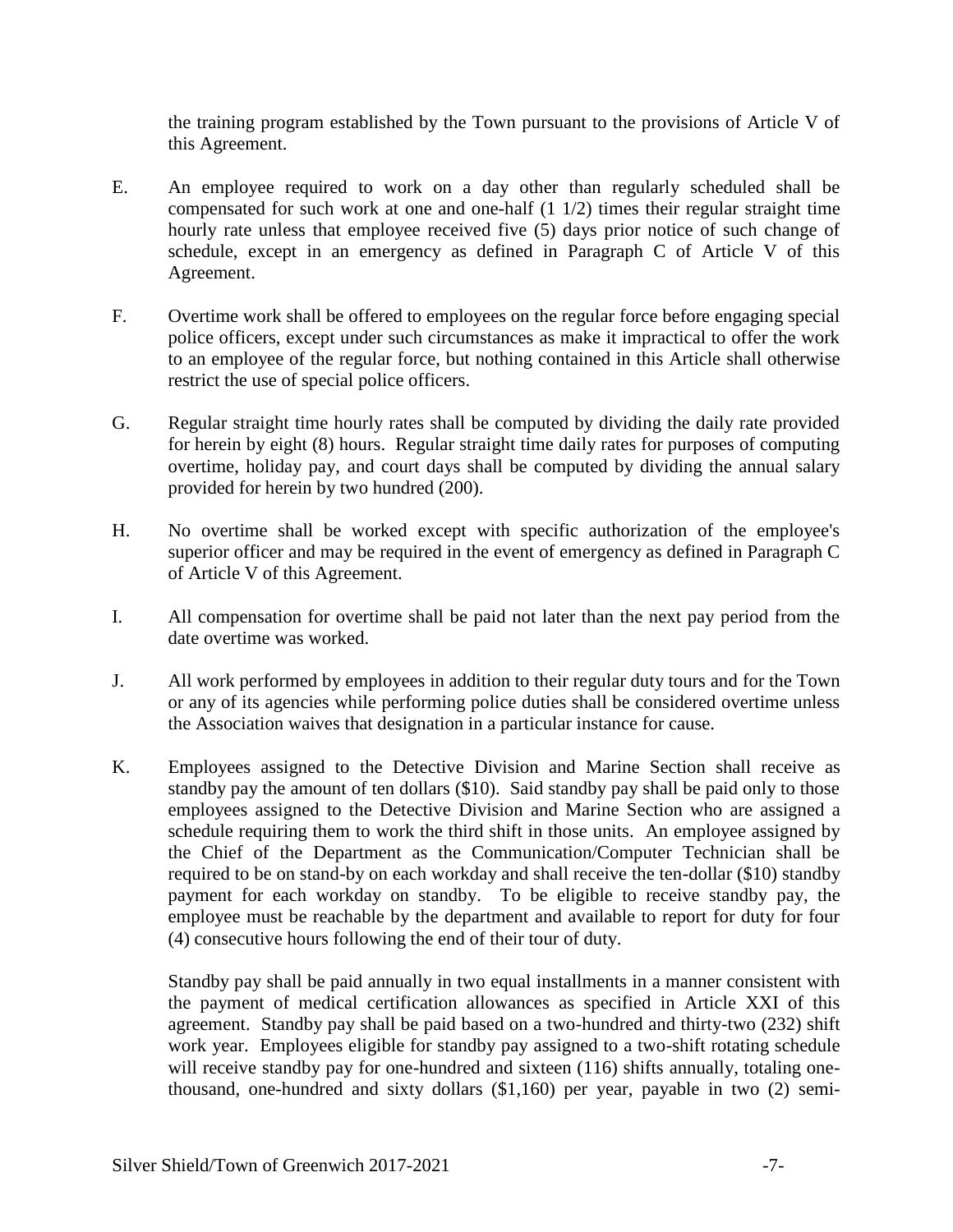annual installments of five-hundred and eighty dollars (\$580) each. Communication/Computer Technicians who receive standby pay for each shift worked shall be paid two-thousand, three-hundred and twenty dollars (\$2,320) per year, payable in two (2) bi-annual installments of one-thousand, one-hundred and sixty dollars (\$1,160) each.

When any employee is transferred to or from a position and schedule eligible for standby pay, payment in their next bi-annual installment shall be prorated on a percentage basis to reflect the period of their assignment to a position and schedule eligible for standby pay.

L. 1. The Town may grant to an employee compensatory time in lieu of cash overtime as permitted by the Fair Labor Standards Act Title 29 United States Code, Chapter 8, and Section 207(o). The Police Chief shall have the option to offer compensatory time in lieu of cash overtime to an employee for working overtime as overtime is defined in paragraph B in this Article. The employee may refuse the offer of compensatory time and receive cash payment for the overtime worked as otherwise provided for in this Article. Compensatory time shall be credited to the employee in the same manner as cash overtime (on a time and one-half basis).

> 2. An employee may make a request to be excused from duty charged against accrued compensatory time in the same manner as requests are made for annual vacation and single vacation days; however, the two-day vacation limit that applies for single vacation day requests shall not apply. The approval of requests to be excused from duty charged against accrued compensatory time is subject to the manpower and operational requirements of the Department.

> 3. An employee may accrue a maximum of three hundred eighty (380) hours of compensatory time. The Chief of the Department may direct an employee who has accrued greater than three hundred forty (340) compensatory hours to be excused from duty charged against accrued compensatory time for all or a portion of the hours accrued above the three hundred forty (340) hours. The employee shall be provided with a minimum of ten (10) days written notice that they are being excused from duty.

> 4. The Chief of the Department may place an employee who has filed an application for retirement on paid leave charged against compensatory time to reduce or exhaust the employee's accrued compensatory time. However, an employee who has accrued 150 or more hours in compensatory time and is considering retirement shall provide the Chief of the Department with sixty (60) calendar day notice of their date of retirement. An employee shall be paid for all accrued compensatory time upon separation from employment with the Town and in the event of death to the employee's estate. Payment of compensatory time is non-pensionable. In the event the Chief places the employee on paid compensatory leave, the employee shall continue to receive any shift differential currently being received at the commencement of such paid leave for the duration of such paid leave.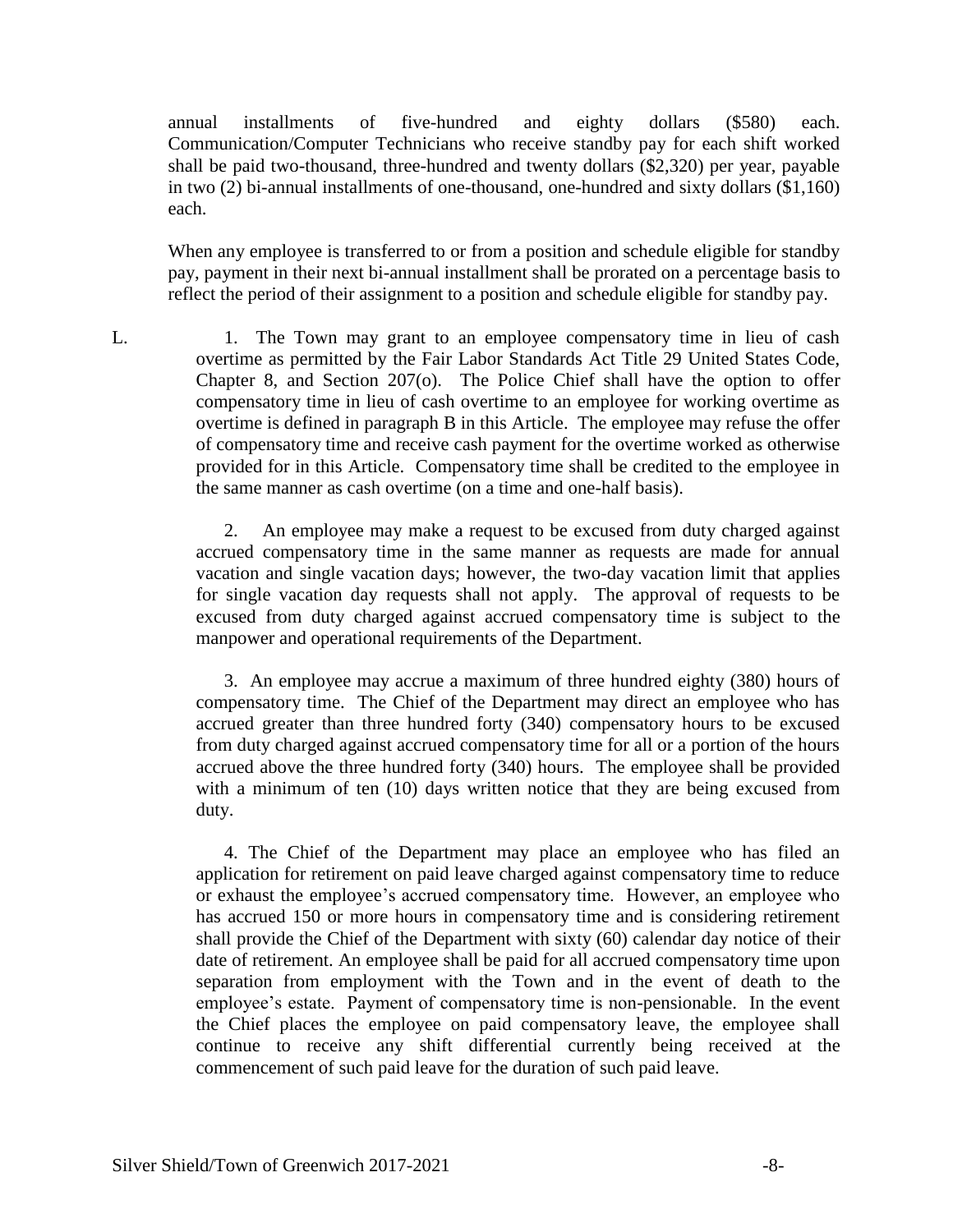5. An employee who has in excess of the three hundred eighty (380) hours as of October 25, 2004, is grandfathered and not subject to the terms of paragraph 3.

- M. The practice of permitting employees to exchange tours of duty shall continue, subject to the rules and procedures regulating such exchanges. In no event shall such exchange in duty result in the employee earning or being paid for overtime for working the other employee's tour of duty. The Association shall indemnify and hold the Town harmless against any and all claims, including attorneys' fees and court costs that may be made by employees under state or federal statutes for overtime payment resulting from the exchange of tours of duty. The practice of self-substitutions shall be conditioned as follows: i) employees serving in their probationary period shall not be eligible to selfsubstitute; ii) an employee may not self-substitute out of a shift if that employee's absence would result in overtime to replace the employee; iii) an employee switching from a scheduled weekend shift (3 PM Friday to 8 AM Monday) may switch to a nonweekend shift up to fifteen (15) occasions during the year and above fifteen (15) switches from a weekend shift to a non-weekend shift shall require the approval of a Command Staff Officer; and iv) a supervisor may not switch into a shift that has four or more supervisors from the same section assigned to that shift.
- N. 1. A police officer recruit who is assigned to an in-residence training academy during their eighteen (18) month probationary period shall, in lieu of the terms of Article V of the collective bargaining agreement, have a regular workweek of Monday through Friday. The workday shall consist of the number of hours required to attend training mandated by the training academy. Notwithstanding the terms of Article VI of the collective bargaining agreement, a police officer recruit shall not be eligible for overtime for attending training Monday through Friday including evening training. For scheduled training on Saturday and Sunday a police officer recruit shall earn compensatory time at the time and one-half rate for each hour of training.

2. A police officer recruit while assigned to a commuter academy during their eighteen (18) month probationary period shall, in lieu of the terms of Article V of the collective bargaining agreement, have a regular workweek of Monday through Friday. The workday shall consist of the number of hours required to attend training mandated by the training academy beginning from the time when the police officer recruit goes on duty until such time the police officer recruit is relieved from duty. Notwithstanding the terms of Article VI of the collective bargaining agreement, in instances during the regular workweek Monday through Friday when a police officer recruit is called back to the academy after initially being relieved from duty, that recruit shall earn compensatory time at the time and one half rate for each hour of required training. For scheduled training on Saturday and Sunday a police officer recruit shall earn compensatory time at the time and one-half rate for each hour of required training. The four (4) hour minimum of Article VI (B) (2) shall apply to all callbacks relating to commuter academy.

O. An employee who elects to take earned time off with pay to work overtime or a side-job shall first charge the time off to compensatory time if such time is available to the officer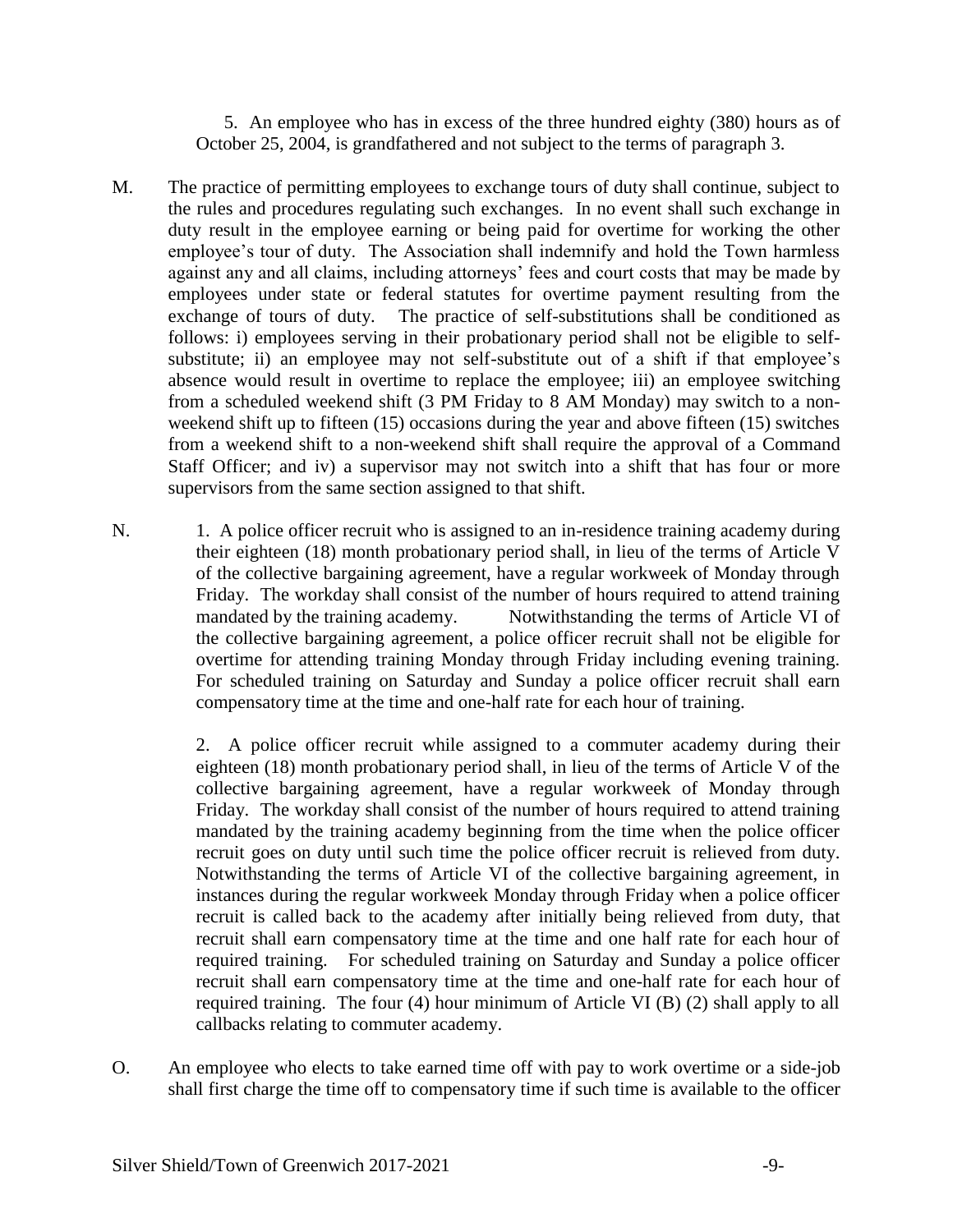and if there is no compensatory time available to personal or vacation leave. The requirement to use compensatory time first shall not apply to an employee who elects to take a full week off with pay to work overtime or a side-job.

# ARTICLE VII **HOLIDAYS**

- A. Each employee shall receive twelve (12) days holiday pay in lieu of time off on holidays. For purposes of this Agreement the holidays are: New Year's Day, Martin Luther King Day, Lincoln's Birthday, Washington's Birthday, Good Friday, Memorial Day, July 4th, Labor Day, Columbus Day, Veteran's Day, Thanksgiving Day, and Christmas Day.
- B. An employee who works a minimum of four (4) hours of overtime on a "premium Holiday" shall receive compensatory time at eight (8) hours straight time in addition to the overtime. The "premium holidays" shall be: New Year's Day, Easter Sunday, July 4<sup>th</sup>, Thanksgiving Day and Christmas Day. This provision does not apply to blue payroll.
- C. The holiday payment provided in paragraph A of this Article shall be paid in two equal installments: six (6) days paid on the first Friday in June and six (6) days paid on the first Friday in December. These payments shall be paid in a separate payroll check from the regular bi-weekly payroll.

# ARTICLE VIII WORKING OUT OF CLASSIFICATION

- A. Whenever an employee is required to work in an acting capacity in a higher salaried classification than their regular classification as designated by the Chief or their representative (e.g., Acting Sergeant, Lieutenant, Probationary Detective), such employee shall receive the difference between their regular pay and the next higher pay step in the scale for the next higher classification above their own. For the purpose of this provision no employee shall be deemed to be working in an acting capacity when the employee shall have worked less than four (4) hours in the acting capacity except that a Sergeant who is directed to work as the shift commander shall receive out of class pay for work in that acting capacity in one hour increments. The employee shall be paid pro rata for each four (4) hours or more in the acting capacity. No employee shall receive more pay than that of the next higher rank. An assignment to acting Master Police Officer (MPO) shall be the most senior employee working that shift who possesses the MPO or alternate MPO qualifications absent specific direction from the shift commander of the affected shift.
- B. An employee shall not be eligible to receive the higher wage payments provided in paragraph A of this Article when an employee in a non-supervisory classification is assigned for training purposes, as a Detective or Court Technician (trained employee) for a period not to exceed ninety (90) calendar days and all of the following conditions are present: (i) the employee has no prior experience in the higher salaried classification; (ii) the assignment is not to be used to otherwise avoid the department's decision to hire on overtime; (iii) the assignment is not to be considered by the Department in meeting its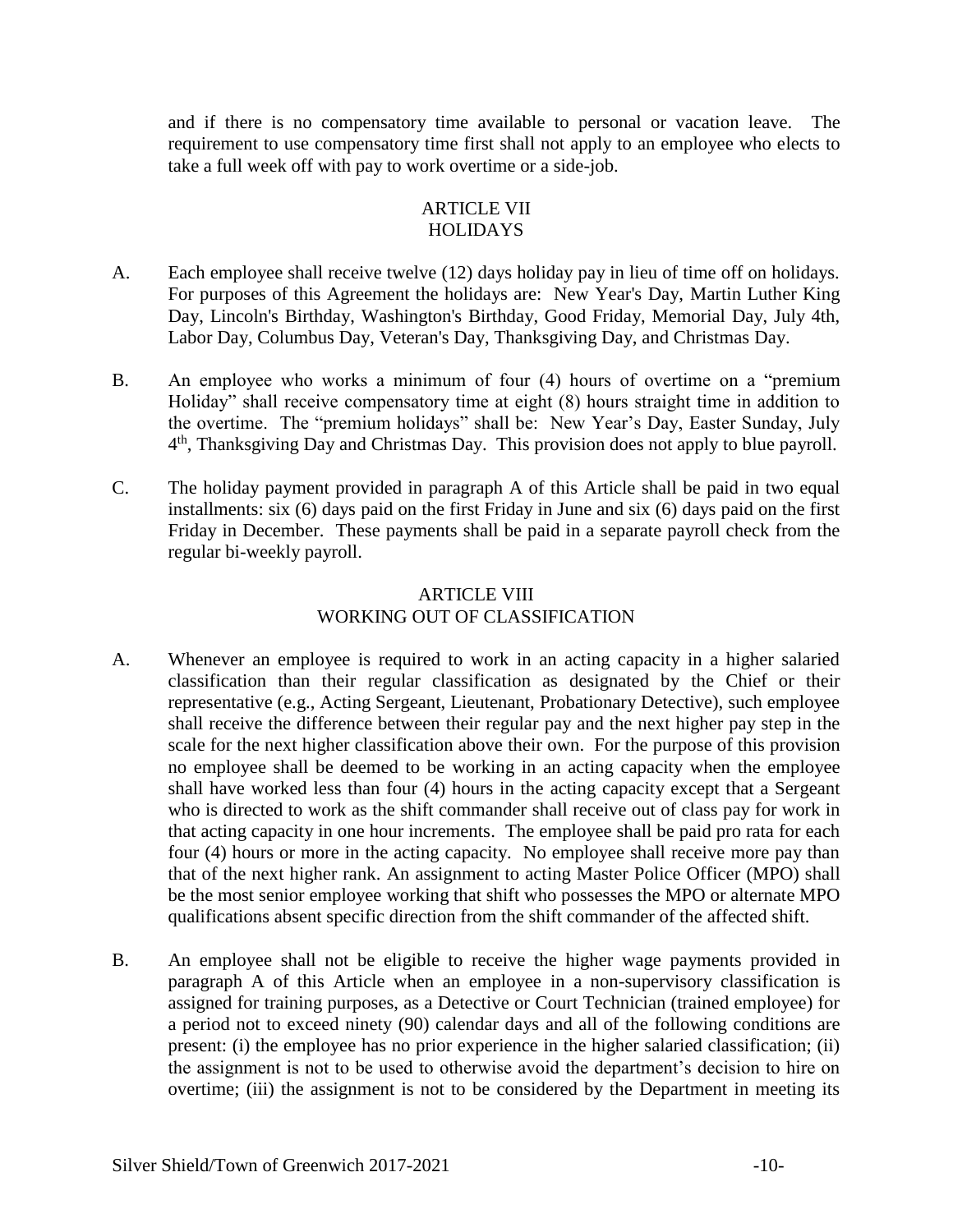daily staffing requirements; and, (iv) the assignment shall not be used to avoid filling vacant budgeted positions. If said employee is assigned as a court technician, either during or after the training period, they shall receive out of class pay for the entire tour. An employee who is regularly assigned to the position of Detective or Court Technician shall have preference for overtime in such assignment over a "trained employee."

# ARTICLE IX SICK LEAVE

- A. An employee shall earn sick leave at the rate of one (1) day per month for each year of continuous service through completion of the ninth (9th) year of service and one and one half (1 1/2) per month for each year of service commencing with the beginning of the tenth (10th) year of service. Sick leave may be accumulated to a maximum of one hundred eighty (180) days.
- B. At the time of retirement or death under the provisions of this agreement, an employee or employee's heir or estate, shall be paid at the rate of their last position for accumulated sick leave according to the following schedule:

| <b>Accumulated Sick Leave</b> | Percentage Paid |
|-------------------------------|-----------------|
| $0 - 40$ days                 | $0\%$           |
| $41 - 90$ days                | 25%             |
| $91 - 135$ days               | 35%             |
| $136 - 180$ days              | 40%             |

An employee hired on or before July 1, 1996 shall continue to receive fifty percent of their accumulated sick leave, provided that in no event that the employee be paid for more than ninety (90) sick leave days.

- C. Sick leave shall not be considered as a privilege an employee may use at his discretion, but shall be allowed only in case of (i) the employee's personal illness or physical incapacity resulting from non-occupational causes beyond his control, or (ii) the illness of a member of the employee's immediate family (defined as spouse, child, stepchild, parent, stepparent, brother, sister, grandparent, grandchild, parent-in-law or any relation domiciled with an employee as a member of his family who is listed as a dependent for income tax purposes) that requires the employee's personal care and attention.
- D. Accumulated sick leave will remain to the credit of an employee for a period of three (3) years after leaving the service of the Town, and will be reinstated if he returns to service within that period of time.
- E. In the event that an employee is entitled to sick leave pursuant to this Article, but does not have earned sick leave available, the employee may borrow from his accrued, unused vacation leave as of the time sick leave was taken. The vacation leave so used may subsequently be repaid by subsequent sick leave earned at the applicable rate.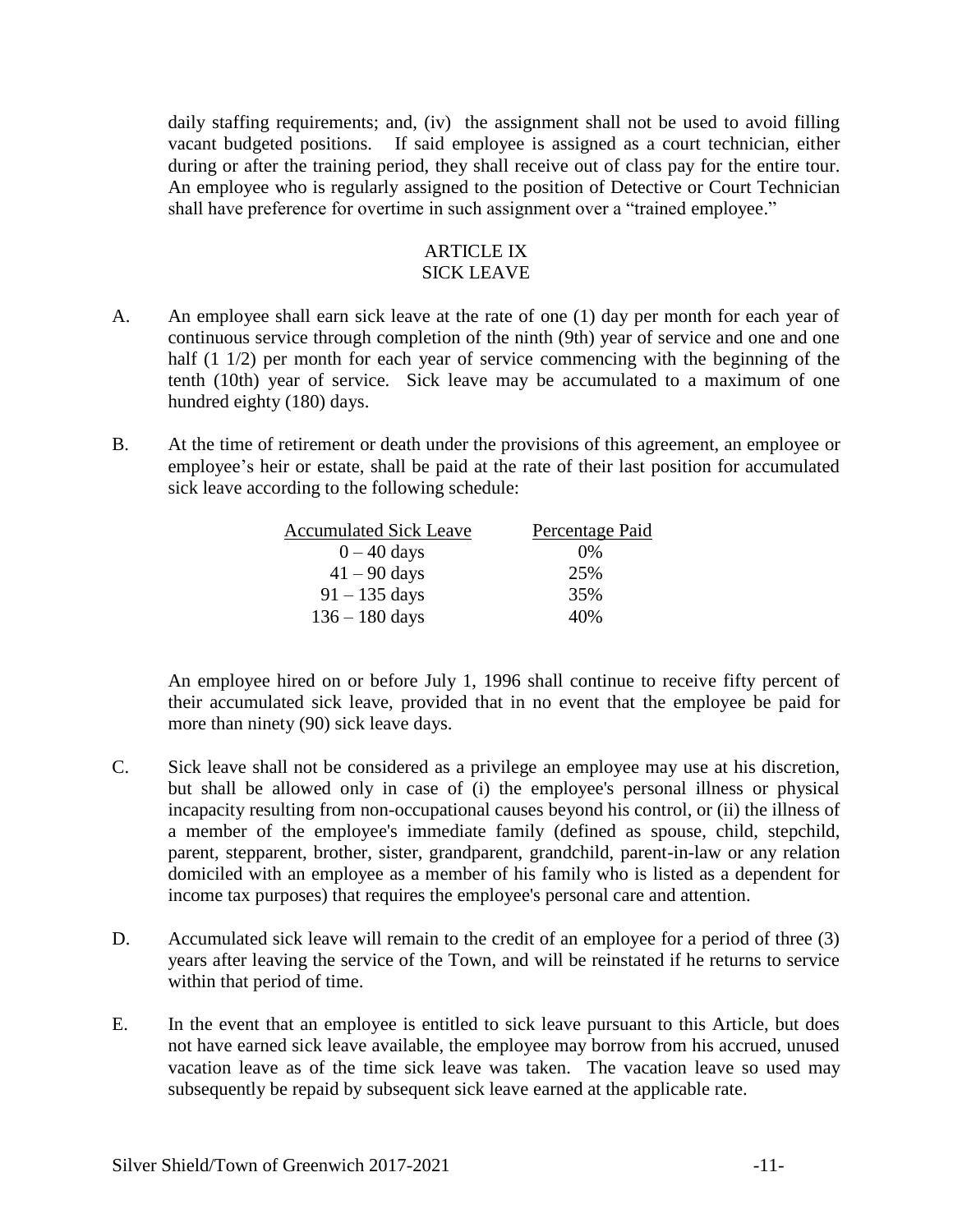- F. An employee taking sick leave shall inform their immediate superior, and failure to do so within a reasonable time will be cause for denial of sick leave with pay for the period of absence.
- G. Each new employee shall be given an advance credit of twenty (20) days accumulated sick leave which can be used in the same manner as regularly accumulated sick leave and which shall be repaid as soon as possible out of regularly earned sick leave. Should an employee use any or all of his advance credit of twenty (20) days and then leave employment of the Town without having repaid the days used, the Town shall recover the value of the days from the employee. No payment under Section B of this Article shall be made for the advance credit of twenty (20) days.
- H. No sick leave will be granted if it is possible for the employee to carry out light duty assignments that are assigned by the Chief.
- I. An employee who is on the active payroll for the entire calendar quarter shall be eligible to participate in a sick incentive program. An employee who reports and completes all scheduled shifts during the calendar quarter shall be credited with one vacation day on the first day of the next calendar quarter. For purposes of this incentive program an employee who does not report and complete a scheduled shift due to approved vacation, personal or compensatory leave shall be deemed to have reported and completed such shift. An employee who is eligible to participate in the sick incentive program and who reports and completes all scheduled shifts during the fiscal year may elect to substitute the vacation day earned in the last quarter of the fiscal year (April – June) with a personal leave day.

#### ARTICLE X INJURY LEAVE

A. Each employee shall be entitled to injury leave as a result of a service connected injury or illness which is covered under the Connecticut Workers' Compensation Act. Said employee shall be entitled to their normal pay for the number of days absent until the employee has recovered sufficiently to return to duty or has retired on a disability or regular pension.

An injured employee will be entitled to this supplemental pay for up to eighteen (18) months; provided, however, that if the employee's treating physician certifies to the Town that it is likely the employee will be able to return to work within an additional six-month period, then the pay supplement shall be extended to the date of the employee's return, but not more than six (6) additional months. Upon completion of the period of supplemental pay, the injured employee shall be entitled to whatever benefits are mandated by the Workers' Compensation Act.

By placing an employee on injury leave the Town does not waive any rights it may have under the Connecticut Workers' Compensation Act.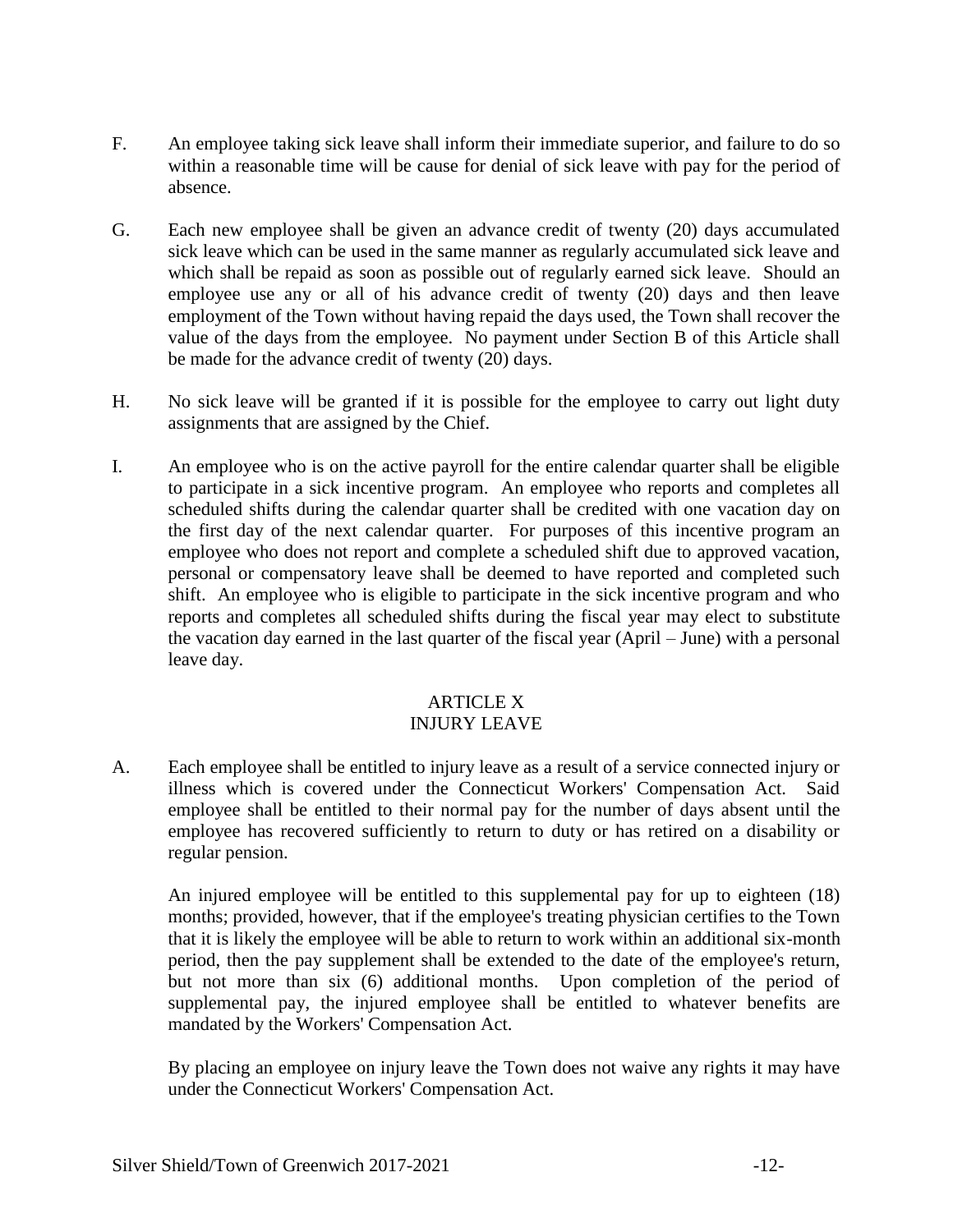- B. In the event that an employee is injured in the performance of their duty as a Police Officer and is capable of performing a light duty assignment as determined by the employee's physician, such light duty assignment shall be within the Department, should the work be available as determined by the Chief of Police. If no work is available within the Department, the Department of Human Resources shall find suitable work within Town Government.
- C. The Town may assign an employee on injury leave to duties other than their regular duties during the period of any injury leave.
- D. A complete report of each accident shall be made to the employee's immediate supervisor as soon as practical after it occurs.
- E. The Town without further negotiations may implement a managed medical care plan network for employees' work related medical treatments. In the event the Town changes its workers' compensation administrator/carrier, any new medical care plan network shall be substantially equivalent to the prior medical care plan network.

# ARTICLE XI PERSONAL LEAVE

Each employee shall have the right to request and obtain in each fiscal year: i) one (1) day of paid personal leave; ii) convert one vacation day to one day of paid personal leave; and/or iii) earn one day of paid personal leave pursuant to the terms of the sick incentive program as set forth in Article IX (I). Requests shall be made in the prescribed manner and shall be granted upon request; except in the event of a bona fide emergency.

#### ARTICLE XII HEALTH APPOINTMENTS

Employees shall be entitled to reasonable time off with pay for necessary medical and dental appointments which cannot, with reasonable practicality, be scheduled outside of the normal workday. Except in the case of emergencies, the employee shall, in writing, inform the Chief of the time and day, at least five (5) calendar days prior to such appointments. In the case of emergencies, the employee shall inform the Chief as soon as the appointment is made or completed, whichever is more medically practical. The scheduling of such time off shall be subject to the reasonable needs of the Town.

#### ARTICLE XIII VACATIONS

A. The Town shall grant vacation leave with pay to all full time employees after employment for at least six (6) months. No vacation leave shall be granted during the first six (6) months of service but upon completion thereof, vacation leave shall be allowed for the time served during such period. If an employee leaves the service of the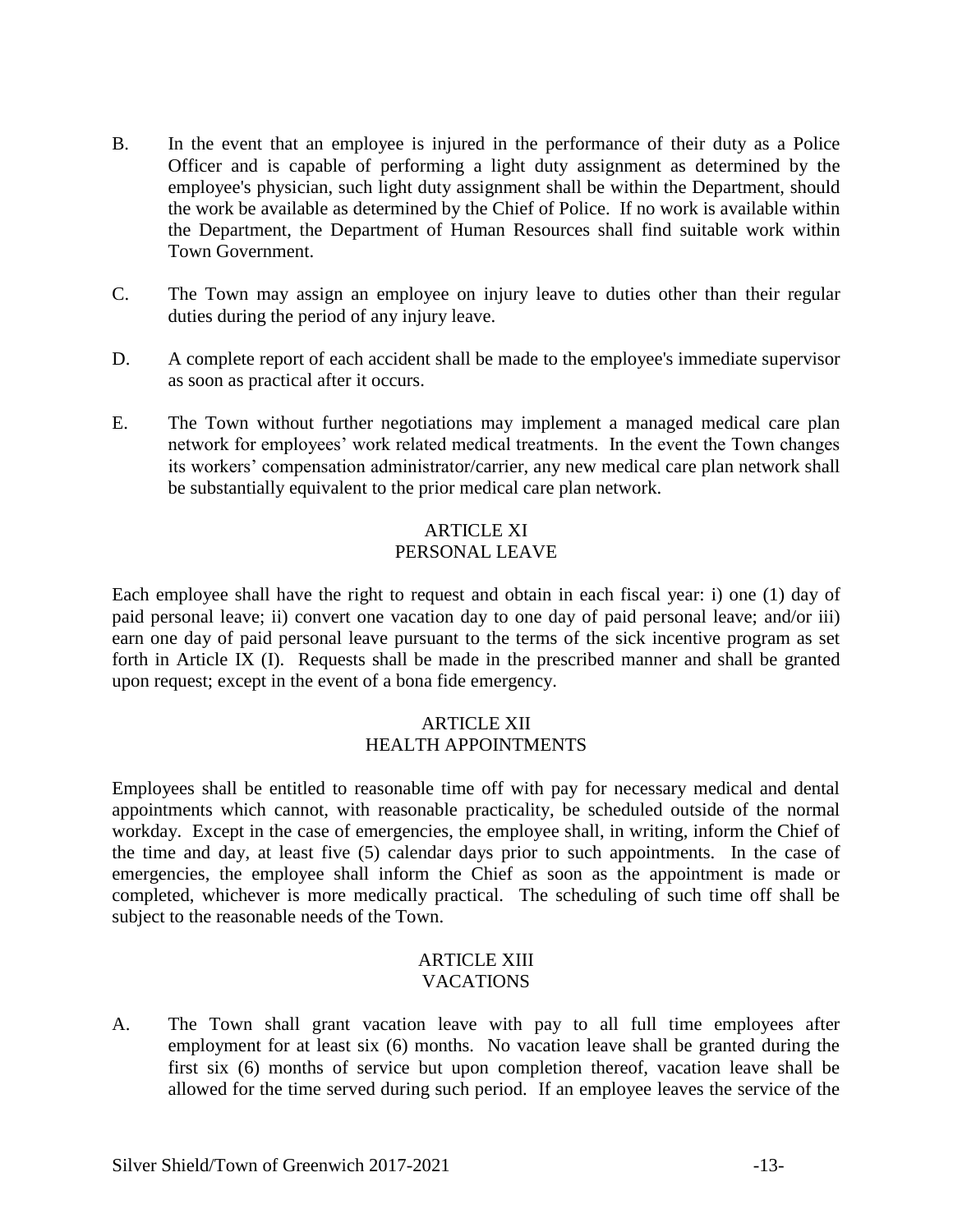Town, the employee or the employee's estate shall be compensated at the employee's regular rate for any portion of unused vacation leave to the employee's credit at the time of separation, and for this purpose only credit for unused vacation leave shall be computed on a monthly basis.

B. Annual vacations with pay shall be as follows:

Zero (0) through the completion of six (6) months of service - five (5) working days (to be deducted, if taken, from the ten (10) working days due after completion of one (1) year);

Zero (0) to completion of one (1) year of continuous service - ten (10) working days (subject to the deduction of the five (5) working days, if taken, as above);

Commencement of second year of continuous service to completion of fourth year of continuous service - ten (10) working days;

Commencement of fifth year of continuous service to completion of ninth year of continuous service - fifteen (15) working days;

Commencement of tenth year of continuous service to completion of nineteenth year of continuous service - twenty (20) working days;

Commencement of twentieth year of continuous service to completion of such year of continuous service - twenty-one (21) working days;

Commencement of twenty-first year of continuous service to completion of such year of continuous service - twenty-two (22) working days;

Commencement of twenty-second year of continuous service to completion of such year of continuous service - twenty-three (23) working days;

Commencement of twenty-third year of continuous service to completion of such year of continuous service - twenty-four (24) working days;

Commencement of twenty-fourth year of continuous service and thereafter - twenty-five (25) working days.

- C. The Chief of the Police Department shall schedule the vacation period in accordance with the requirements of the department. In case of a conflict as to scheduling, seniority shall govern the right of preference.
- D. If as the result of an emergency the Chief cannot permit an employee to take annual vacation leave during a particular year, or if an employee agrees to waive annual vacation leave during a particular year at the request of the Chief, the Chief shall permit such employee to take part or all of the earned vacation leave during the following year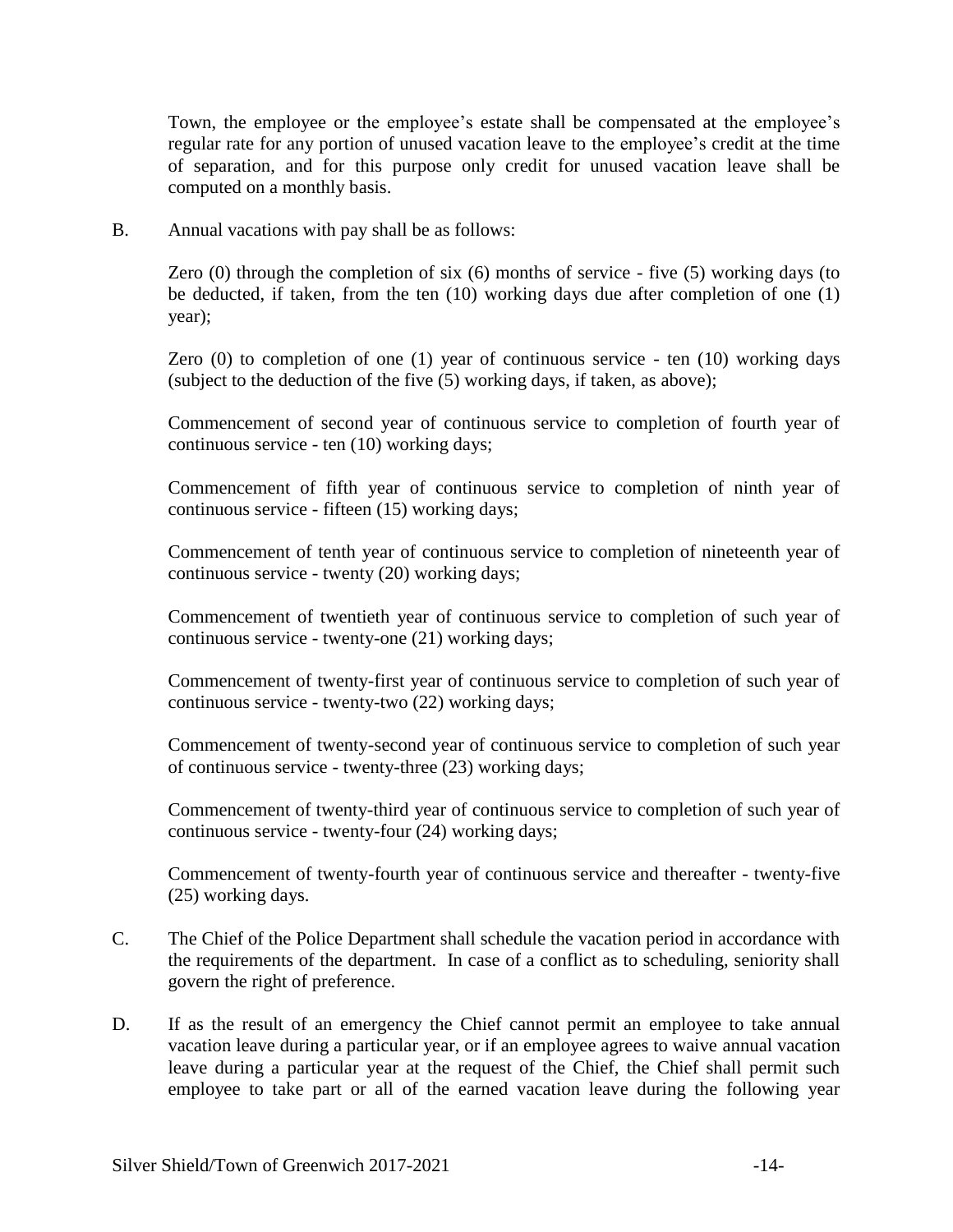without regard to any limitations regarding carry-over of vacation days, vacation days to be taken at a consecutive interval, or total vacation days to be taken during any year. Any such permission shall be in writing and given to the Personnel Officer and the employee at the same time the determination to request the work is made.

- E. An employee shall also be entitled to carry unused vacation leave from one year to the next, but in no event may an employee carry forward more than twenty-five (25) working days of unused vacation leave. An employee shall not be entitled to take more than thirty (30) working days of vacation leave at a consecutive interval or more than thirty (30) days during any year. Vacation leave not used during any current year and not entitled to be carried forward to the next year shall be lost only at the end of the current year, and anticipated loss under this provision shall not entitle an employee to any special consideration in the scheduling of vacation leave. Subject to the requirements of reasonable scheduling to meet the needs of the department and the Town, an employee shall be entitled to take any portion of vacation leave in non-consecutive segments of one (1) day, provided the employee requests the segment in writing not less than five (5) days and not more than thirty (30) days prior to the date of the segment. The current practice waiving the five (5) day notice requirement shall continue during the term of this Agreement. Provided however, an employee shall be entitled to carry forward any unused vacation leave up to an additional one (1) year's vacation leave to which the employee is entitled which was not taken due to extended illness or injury, with the approval of the Chief of Police.
- F. An employee may, with thirty (30) calendar day written advance notice to the Department, convert one vacation day to a paid personal leave day annually.
- G. An employee who participates in the Article XV Pensions, paragraph L, Tier II Retirement Plan or Tier III Defined Contribution Retirement Plan shall in the year of retirement or separation from employment be paid for any unused vacation earned and unused as of the date of retirement or separation from employment. Any past practice to the contrary shall not apply to such employee.

# **ARTICLE XIV** INSURANCE

A. 1. Each full-time employee and his/her eligible dependents shall have the annual option to enroll in the Connecticut State Partnership Plan 2.0 (SPP) for medical (but not dental or vision benefits) or to waive medical insurance. The plan benefits shall be as set forth in the SPP effective on July 1, 2017, including any subsequent amendments or modifications made to the SPP by the State and its state employee representatives. The administration of the SPP, including open enrollment, beneficiary eligibility and changes, and other administration provisions shall be as established by the SPP.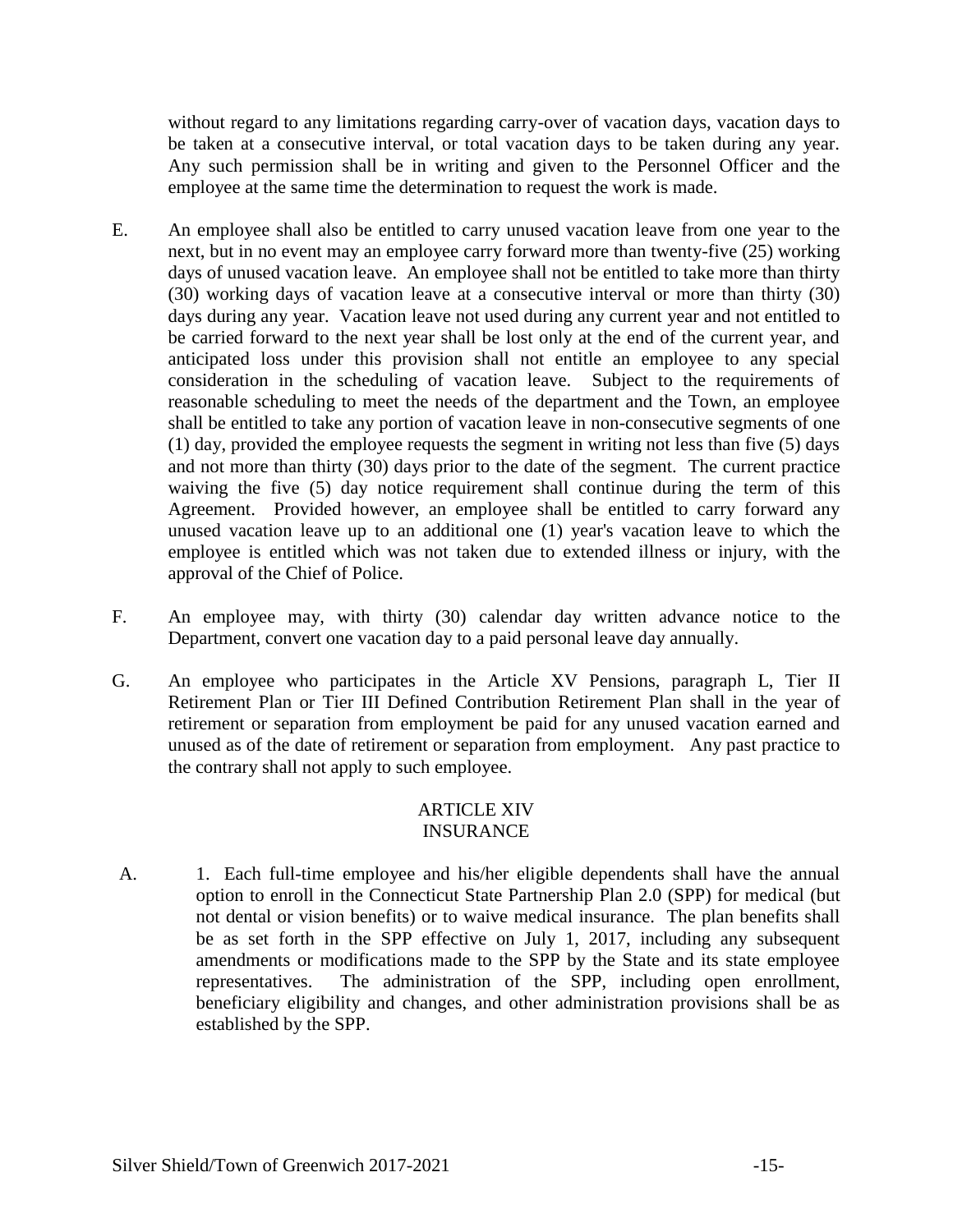2. The premium or premium equivalent rates shall be set by the SPP. Based on such rates, the Town establish a blended rate to provide the same rate to active and retirees. The method used to determine the blended rate shall be "Method 2" as mutually agreed by the Town and the Association and as permitted by the SPP.

3. The percentage share of such premium cost shall be ninety percent (90%) for the Town and ten percent (10%) for the employee. The employee's annual premium cost share shall be deducted in prorated equal amounts from each biweekly paycheck on a pre-tax basis (premium conversion option).

(4) The SPP contains a Health Enhancement Plan (HEP) component. All employees participating in the SPP will be subject to the HEP terms and provisions.

(5) Participation in the SPP and the HEP are conditioned upon the employee completing and submitting necessary enrollment forms (written or electronic as determined by the administrator) during the specified enrollment period, and also signing an authorization for the deductions of premium cost shares through payroll deductions. In the event SPP administrators impose a premium or benefit penalty on insureds who fail to participate in the HEP, those sums shall be paid 100% in their entirety by the non-participating or non-compliant employee. No portion or percentage shall be paid by the Town. Any such additional premium cost increase imposed upon the employee as a result of any failure to participate in HEP shall be implemented through payroll deduction, and the annual deductible shall be implemented through claims administration. Notwithstanding the above, any amendments to the terms of the HEP shall be applicable to employees participating in the SSP.

(6) In the event any of the following occur, the Town or the Association may reopen negotiations in accordance with Conn. Gen. Stat. Section 7-473c as to the sole issues of health insurance, including plan design and plan funding, premium cost share and/or introduction of replacement medical insurance in whole or in part.

- i) A material change in plan design (for example conversion in the benefit plan from a co-pay plan to a high deductible plan, or elimination of the SPP HEP program) or premium rate calculation for the health benefits plan procured under Conn. Gen. Stat. Section 5-259 (a) and (m) are modified as a result of a change in the State's collective bargaining agreement or state statute;
- ii) Public Act No. 15-93 or successor legislation is amended as to rate calculation, imposition of additional fees or administrative charges on participating non-state public employers or a change in the method used to calculate premium rates, or any other substantive amendments;
- iii) If the cost of medical insurance plan offered herein is expected to result in the triggering of an excise tax under The Patient Protection and Affordable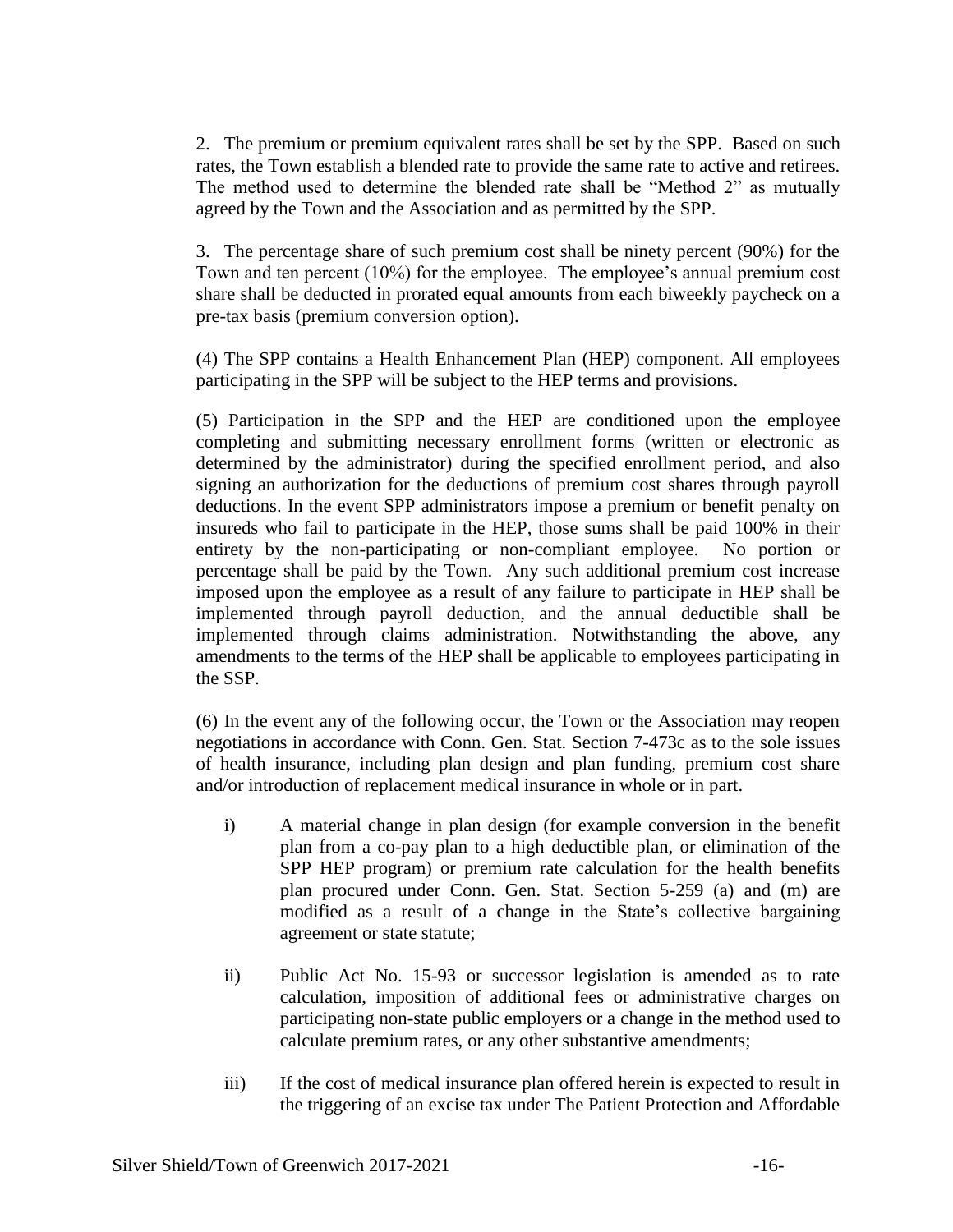Care Act ([ACA; P.L. 111-148], as amended, inter alia, by the Consolidated Appropriations Act of 2016 [P.L. 114-113]) and/or if there is any material amendment to the ACA that has direct impact on the cost incurred by the Town on providing medical insurance pursuant to this Agreement. Reopener negotiations shall be limited to health insurance plan design and funding, premium cost share and/or introduction of an additional optional or alternative health insurance plan.

iv) If during the month of September, the Town, based on the claims experience of the bargaining unit participants for the prior plan year of the SPP (July through June), determines that premiums or premium equivalents for the HDHP insurance plan (including the Town's HSA contributions) that was in effect June 30, 2017, would be lower than the current SPP premiums.

(7) In the event the Town and/or the Association at any time during the contract term or in negotiations over a successor collective bargaining agreement make a proposal to leave the SPP, the baseline for such negotiations shall be the medical benefits as set forth in Article XIV section B of the collective bargaining agreement ending June 30, 2017.

- B. A term life policy with a basic life benefit equal to one and one-half times base salary rounded to the nearest thousand with an accidental death or dismemberment rider in an amount equal to the basic life benefit, which policy shall continue on the life of the employee for five (5) years after retirement or for five (5) years after separation from employment for a Tier III employee with a minimum of twenty (20) years of sworn service with the Town. The employee may buy from the Town's insurer an additional term life benefit in an amount equal to the employee's basic life benefit at the actual prevailing rate charged the Town.
- C. The Town reserves the right to change the method of administering and insuring its benefit plan and to unilaterally select the insurance agent and/or insurance carrier(s) for such plan administration. However, prior to actual implementation, any such change in the method of insuring, or in the insurance carrier, or in the agent performing plan administration services, shall first be communicated to the Association, which shall have the opportunity to review the proposed benefit plan and to raise questions regarding preexisting conditions or other valid concerns. At least fifteen (15) business days shall be allowed for comments and/or questions. There shall be no break in service or coverage. Prior to distribution to employees, any plan document(s) shall be submitted to the Association for review. Once a change is implemented, in the event that a disagreement between the parties arises over such change as it relates to differences over the level of benefits, the issue(s) may be submitted to a mutually agreed upon arbitrator(s), the cost of which shall be shared equally by the parties. If the parties cannot agree on an arbitrator, selection shall be made by having each party select an arbitrator and having said arbitrators select a neutral.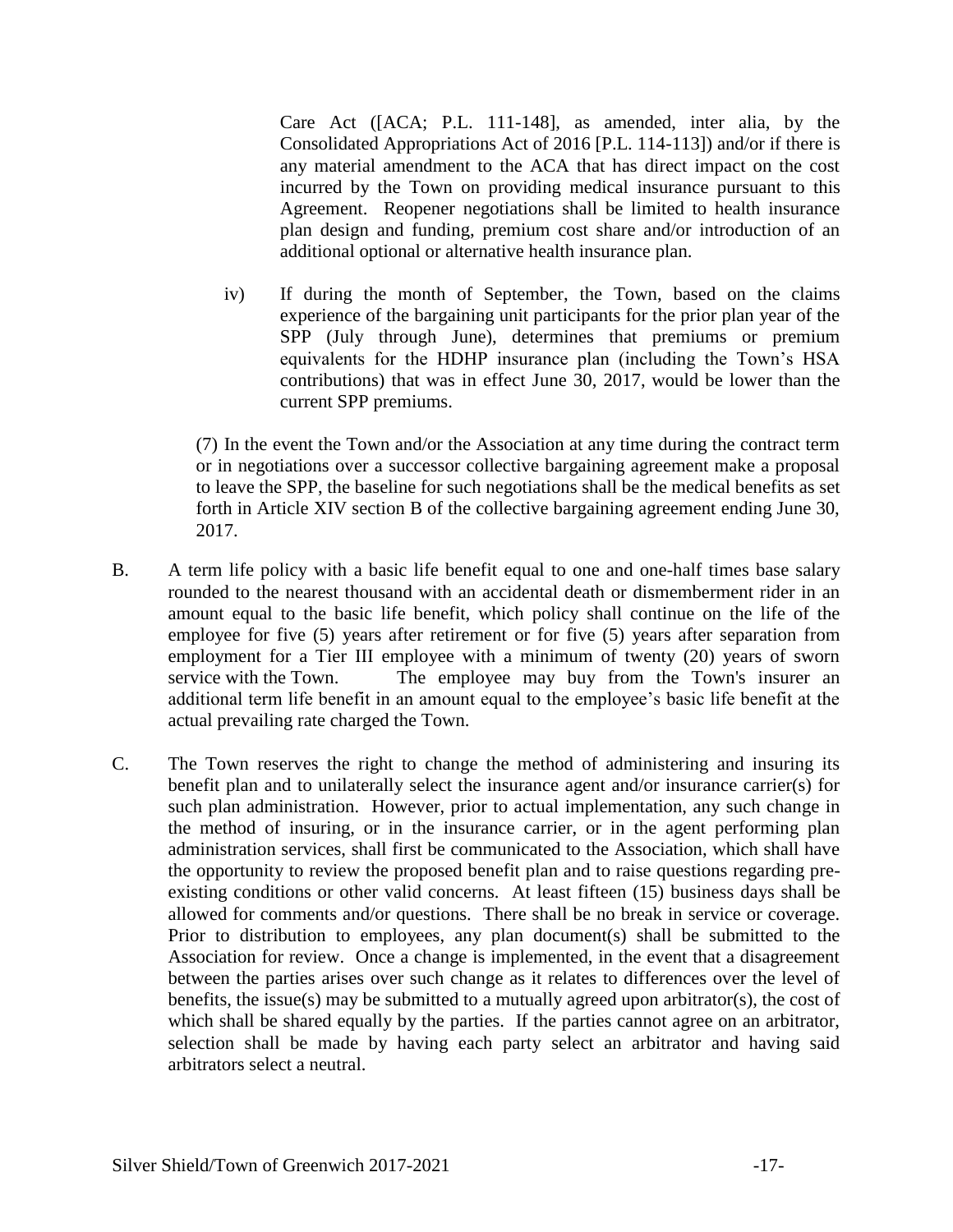D. An employee who retires or separates from Town service and meets one or more of the following conditions shall be allowed to continue to be enrolled in the Town's group medical and prescription drug plans.

> 1. An employee, who after July 1, 1999, retires with twenty (20) or more years of credited service in the retirement system (Tier I or Tier II Employee); or an employee enrolled in the Tier III Defined Contribution Retirement Plan (Tier III Employee) who separates from Town employment with twenty (20) or more years of service as a sworn police officer with the Town; and enrolls in the Town's group medical and prescription drug plans, shall pay twenty-five percent (25%) of the premium or premium equivalent for the medical and prescription drug plan for which enrolled.

> 2. A Tier I or Tier II Employee, who is awarded an accidental disability retirement allowance by the Retirement Board; or a Tier III Employee who is receiving the disability benefits as set forth in Article  $XV(N)(8)$ , and enrolls in the Town's group medical and prescription drug plans, shall have paid by the Town the following percentages for the medical and prescription drug plan for which enrolled:

- (i) eighteen and three quarter percent (18.75%) for a Tier I or Tier II Employee with less than five (5) years of credited service in the retirement system or a Tier III employee with less than (5) years of service as a sworn police officer with the Town;
- (ii) thirty-seven and one-half percent (37.5%) for a Tier I or Tier II Employee with five (5) years but less than ten (10) years of credited service in the retirement system or a Tier III employee with five (5) years but less than ten (10) years of service as a sworn police officer with the Town;
- (iii) fifty-six and one-quarter percent (56.25%) for a Tier I or Tier II Employee with ten (10) years but less than fifteen (15) years of credited service in the retirement system or a Tier III employee with ten (10) years but less than fifteen (15) years of service as a sworn police officer with the Town; and,
- (iv) seventy-five percent (75%) for a Tier I or Tier II Employee with a minimum of fifteen (15) years of credited service in the retirement system or a Tier III employee with a minimum of fifteen (15) years of service as a sworn police officer with the Town.

3. An employee, on or after the execution of this agreement, who is awarded an accidental disability retirement allowance by the Retirement Board; or a Tier III Employee who is receiving the disability benefits as set forth in Article  $XV(N)(8)$ , and a determination is rendered by the Workers' Compensation Commissioner to an accepted claim filed by the employee that employee is permanently and totally disabled from performing any gainful work, the Town shall pay one hundred percent (100%) of the premium or premium equivalent cost of the coverage for which the employee enrolls during retirement for the period that the employee remains permanently and totally disabled from performing any gainful work.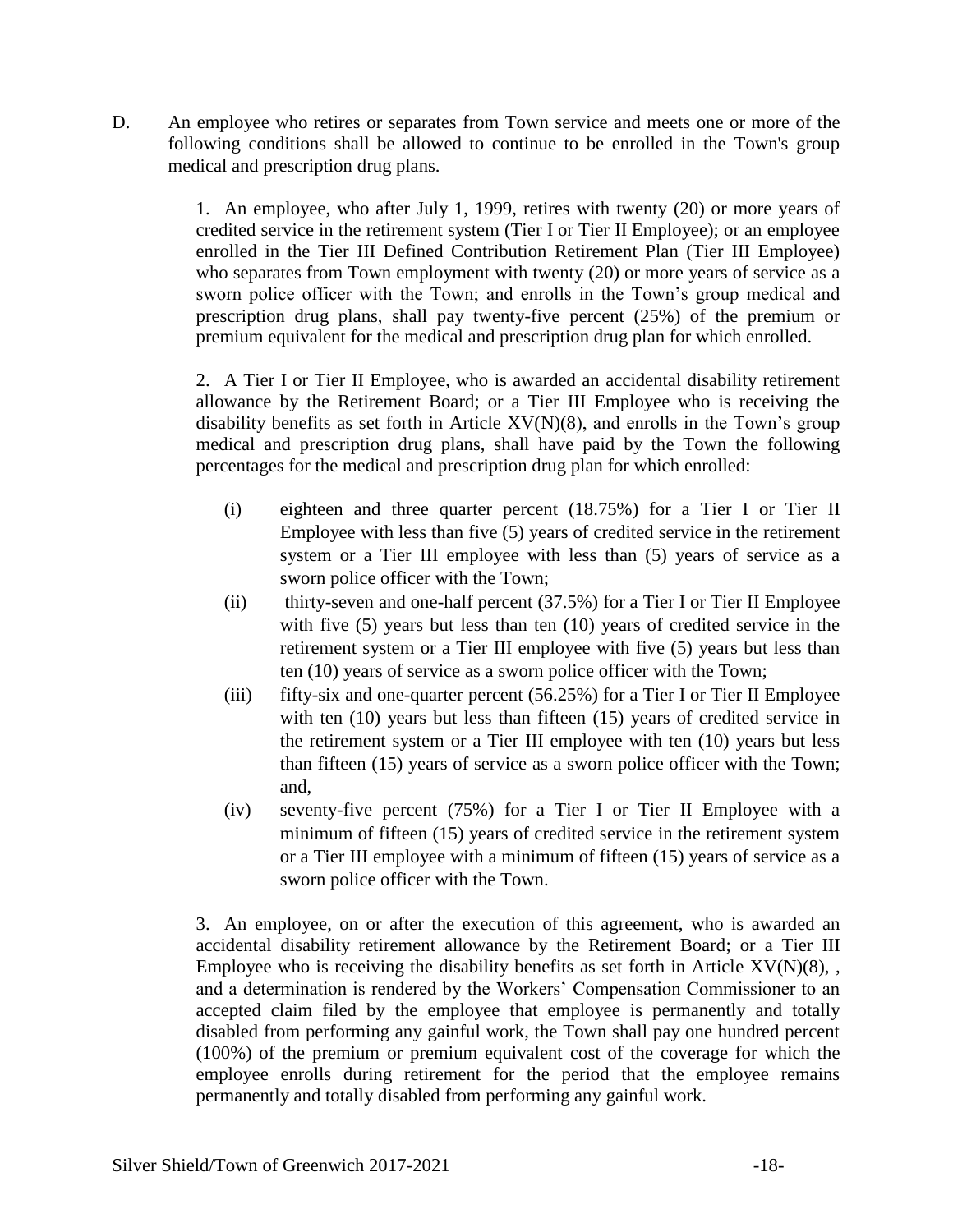4. Upon becoming eligible for Medicare, the retiree's Medicare Part A and Part B coverage shall be primary, pursuant to federal regulations, and the Town's plan shall be supplemental. This does not extend coverage to claims not eligible for Medicare reimbursements.

5. For any period of time that the retiree is eligible for health insurance coverage under some other group health insurance plan (e.g. as a dependent under a spouse's plan or under another employer's plan as an employee or dependent), the retiree shall not be eligible to be enrolled in the Town's medical and prescription drug plans. If a retiree, who is eligible for and/or has such alternative health insurance coverage with another employer or as a dependent on a spouse's health insurance plan, losses such coverage due to the retiree's or spouse's termination of employment or discontinuation of such coverage by the employer, then the retiree shall be re-eligible to enroll in the Town's group medical and prescription drug plans. A retiree with alternative health insurance coverage upon becoming eligible for Medicare shall become re-eligible to enroll in the Town's medical and prescription drug plans.

6. A Tier I or Tier II Employee, who at the time of retirement, or a Tier III Employee with a minimum of with twenty (20) or more years of service as a sworn police officer with the Town; elects to discontinue with the Town's health insurance and has no alternative health insurance, shall be re-eligible to enroll in the Town medical and prescription drug plans upon future election on a one-time basis during the Town's annual open enrollment period.

7. A surviving spouse of an employee who dies in the line of duty shall be eligible to continue to be enrolled in the Town's group medical and prescription drug plans by paying twenty-five percent (25%) of the Town's premium or premium equivalent cost. At the end of the month in which the youngest surviving child reaches age 26, or the spouse remarries, the surviving spouse may continue to be enrolled in the Town's group medical and prescription drug plans by paying one hundred percent (100%) of the Town's premium or premium equivalent.

- E. The Town shall provide for each employee a two hundred thousand dollar (\$200,000) insurance policy for death or dismemberment occurring in the line of duty.
- F. Present false arrest insurance now covering the employees shall be maintained by the Town.
- G. Employees who elect medical coverage shall be enrolled in the Town's dental plan. A summary of the plan benefits is annexed hereto as Appendix III. The Town shall pay ninety (90%) percent of the cost of the premium or premium equivalent of such plan and the employee shall pay the balance of the premium or premium equivalent by payroll deduction on a pre-tax basis pursuant to Section 125 of the Internal Revenue Code (premium conversion option).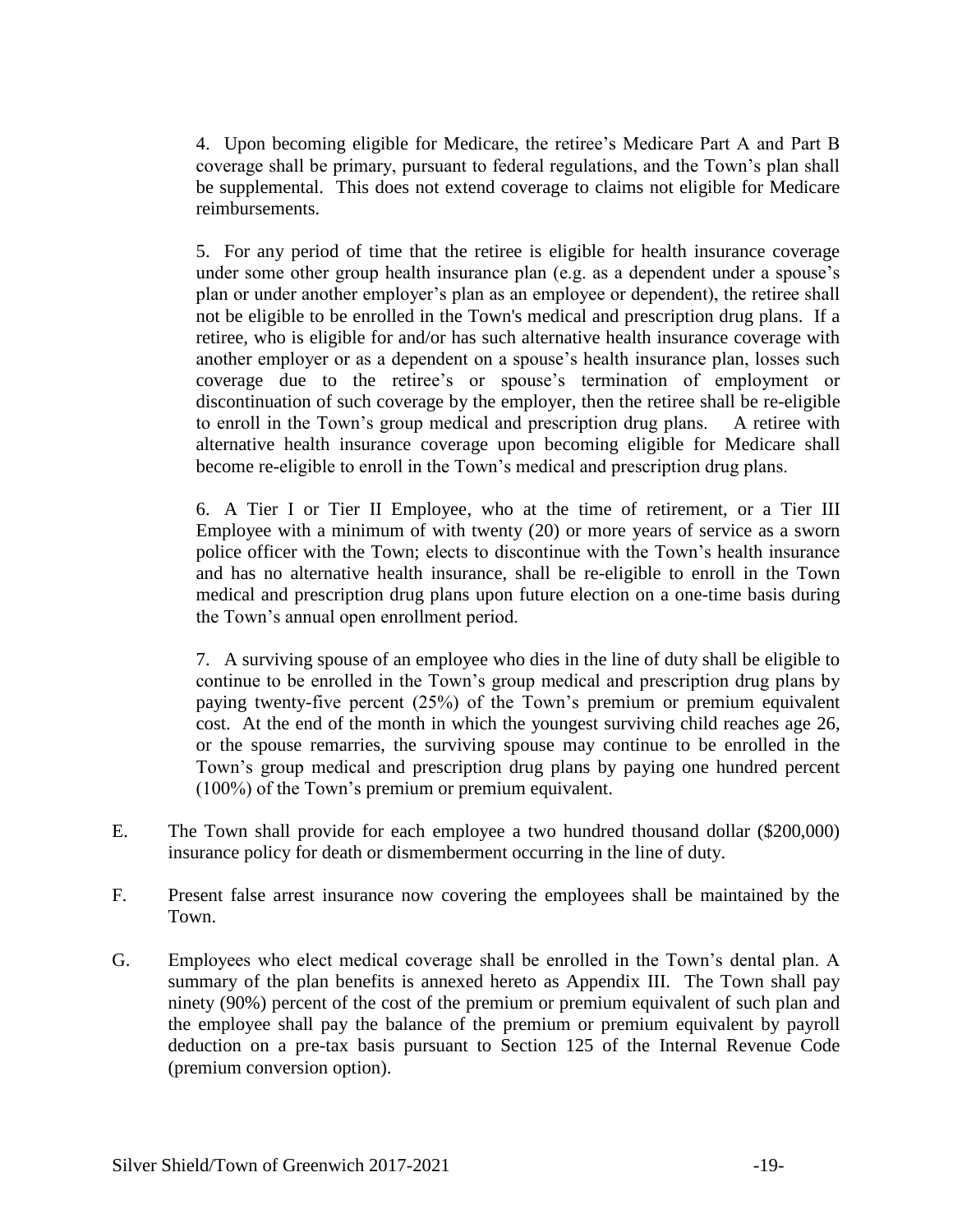H. The Town shall make available to employees the Flexible Spending Account for health care and childcare subject to IRS contribution limitations (i.e. for 2018, \$2,650 for health care and \$5,000 for child care).

#### ARTICLE XV **PENSIONS**

A. An eligible employee shall become a member of the Retirement System of the Town of Greenwich (Retirement System) in effect for police employees as established by Article 14 of the Town Charter and as administered by the plan document on file with the Retirement Board except for employees covered under the Police Benefit Fund who shall continue to receive such coverage.

Effective February 26, 2001, the mandatory employee contribution to the Retirement System shall be five percent (5%) of pensionable earnings until the maximum retirement allowance has been reached. Effective July 7, 2019, the mandatory employee contribution to the Retirement System shall be increased to six percent (6%) of pensionable earnings until the maximum retirement allowance has been reached. Employee contributions shall be paid on a pre-tax basis pursuant to Section 414(h) of the Internal Revenue Code (the "Code").

- B. The retirement allowance of an employee who retires shall be determined by use of final compensation. Final compensation shall mean the annual earnable compensation (including holiday pay, out-of-class pay, shift differential, Emergency Medical Technician (EMT) and Emergency Medical Responder (EMR) pay including the increase in EMR pay attributable to Defib Certification but excluding all other pay of an employee during twenty-six consecutive bi-weekly pay periods of creditable service with the Police Department for which such compensation was the highest.
- C. Each employee with prior active military service in a branch of the United States Armed Forces, except for a dishonorable discharge shall be given credit as creditable service for purposes of determining their retirement allowance as set forth in paragraph E of this Article for each year of military service that the employee makes an additional contribution to the Town. Said additional contribution for each year of military service the employee wishes to buy credit shall be the product of the existing rate of contribution as defined in paragraph A of this Article and the pensionable compensation received by the employee over the twenty-six (26) consecutive bi-weekly payroll periods immediately prior to the application for military buy back being submitted to the Retirement Board for approval. In no event may an employee buy credit for more than four years of service. The creditable service purchased pursuant to this paragraph shall not be applied to meet either the ten (10) year vesting requirement or to meet the twenty (20) years minimum service requirement.
- D. Sections 193 and 194 of the Town of Greenwich Retirement System shall provide for the payment of survivors benefits to dependent children of employees in the event there is no surviving spouse at the time of an employee's death.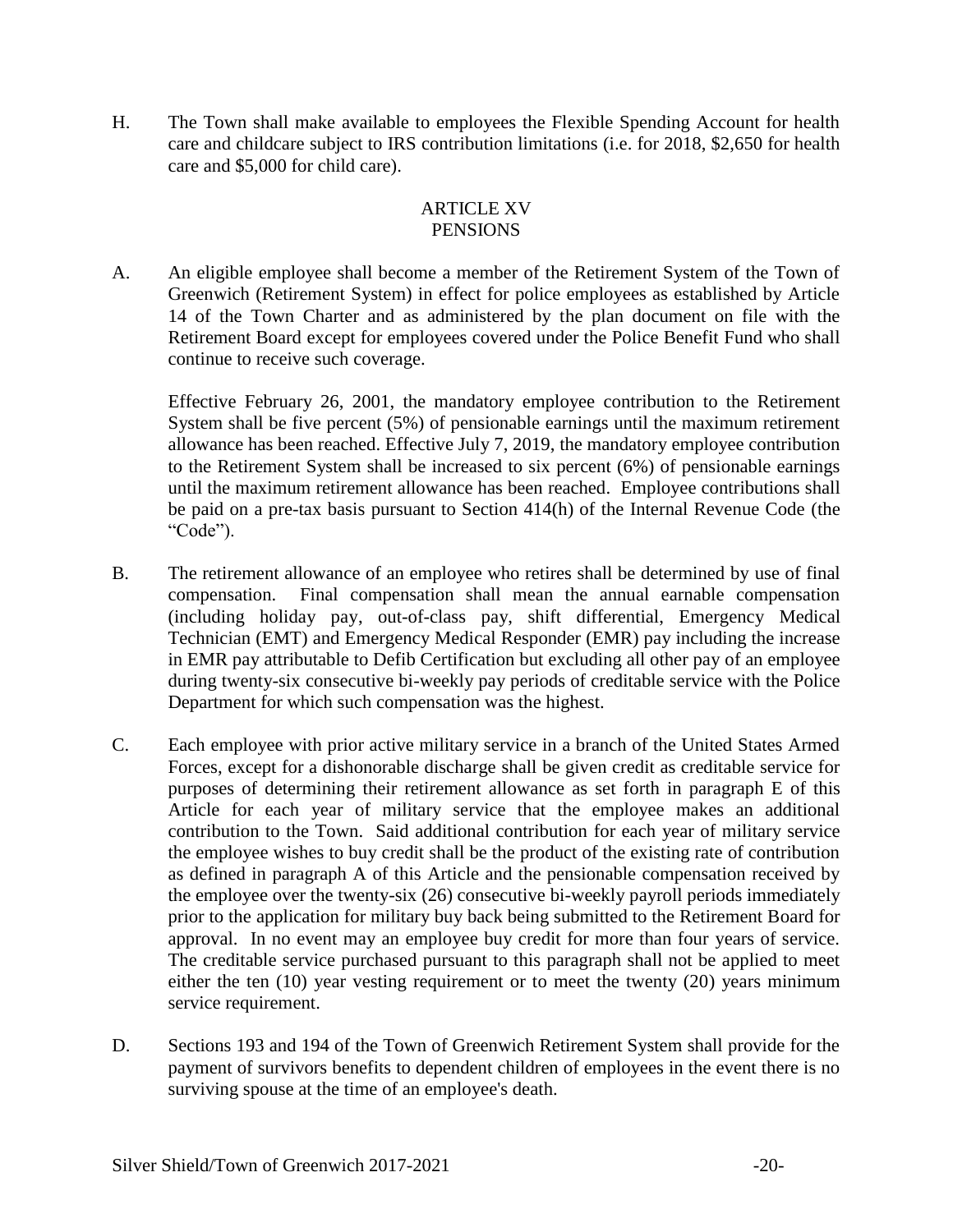Section 194 of the Town of Greenwich Retirement System shall be modified to allow a surviving spouse or dependent child of a retiree to receive, in the event of the death of such retiree on or after July 1, 1989, an annual pension of one-half (1/2) of the retiree's actual pension to continue while the retiree's spouse remains unmarried, or until there are no dependent children, whichever is later.

Section 193 of the Town of Greenwich Retirement System shall be further modified to provide that upon the in service death, on or after July 1, 2004, of an employee with 20 or more years of creditable service from causes not entitling their beneficiary to accidental death benefits pursuant to Section 192, such beneficiary shall be paid a death benefit that will equal the survivor's benefit which would have been payable if the employee had retired on the day before the date of their death and elected Option 2 under Section 191 (a 100% joint and survivor annuity). The employee's spouse as of such date shall be the joint annuitant. If the employee has no spouse as of such date, that employee's children shall be the joint annuitant(s).

In the event of the death of the non-employee spouse where there are surviving dependent children, such benefits shall be paid in equal shares to dependent children who have not attained the age of eighteen (18) and/or to dependent children who are full-time students who have not attained the age of twenty-three (23), until such children attain such age. If such surviving dependent child was physically or mentally incapacitated for substantial gainful employment, before attaining the age of eighteen (18), the portion of the survivor's benefit payable on behalf of such child shall be paid for the duration of such incapacity.

- E. The rate of benefit for calculation of an employee's retirement allowance shall be 1/40 or 2.5 percent for each year of creditable service as a sworn police officer, provided however, that: (1) a sworn police officer with twenty six (26) years and eight (8) months of creditable service as a sworn police officer shall be eligible for a retirement allowance of seventy-five percent (75%) of final compensation; and (2) the maximum retirement allowance shall be seventy-five percent (75%) of final compensation.
- F. An eligible employee may accrue an additional retirement allowance beyond the maximum retirement allowance set forth in the preceding paragraph. Such additional retirement allowance shall be determined based on years of creditable service, up to a maximum of seven (7), after an employee reaches the maximum retirement allowance. The terms and conditions of such additional retirement allowance are as follows:

1. At least ninety (90) calendar days prior to reaching the maximum retirement allowance, an employee may elect to notify the Town and Retirement Board in writing, on a form approved by the Town, that they will continue to work for an additional period of not less than twelve months after reaching their maximum retirement allowance. Such election must indicate: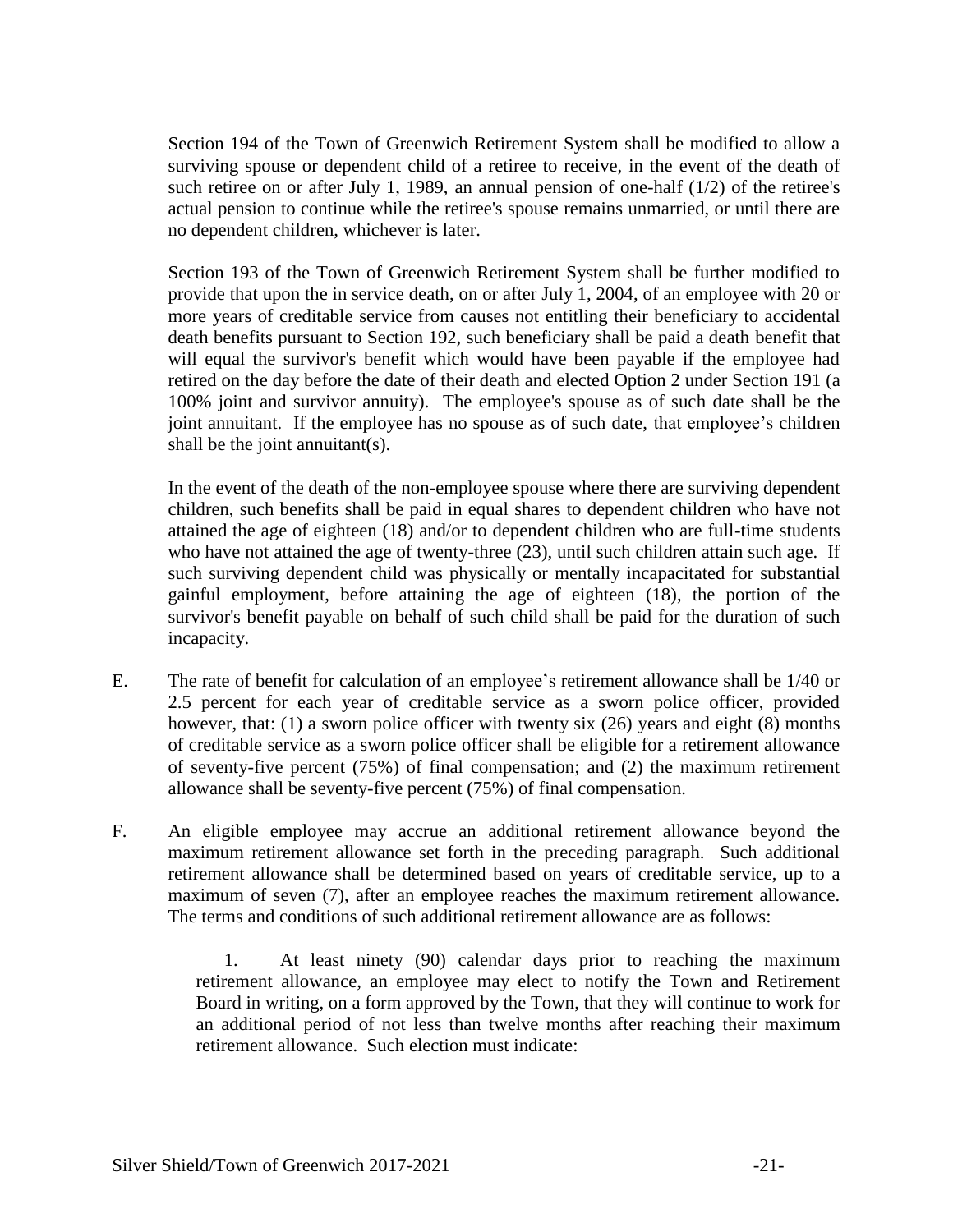- (a) The number of full years, after the employee reaches their maximum retirement allowance, that the employee elects (the "period of extended employment"); and
- (b) The pension alternative that they elect, pursuant to paragraph (2) or (3) below.

If notice is not provided of the employee's intention to remain employed pursuant to this paragraph (1), the employee will be deemed to have elected to continue to participate in the Retirement System as set forth in Article XV (F) (2) below in the event that they remain employed after reaching their maximum retirement allowance.

If at any time during the period of extended employment, the employee wishes to modify their initial election with respect to (a) above (the length of the period of extended employment), that employee must provide the Town and the Retirement Board with a minimum of ninety (90) calendar days written notice prior to the earlier of: the last day of their period of extended employment, and the proposed effective date of their retirement. An election with respect to (b) above (the pension alternative), may not be modified after the effective date of such election.

2. An employee who elects, or is deemed to have elected, to continue to participate in the Retirement System shall accrue one-half percent (.5%) of final compensation for each full year of creditable service (any partial years shall be disregarded) as a police bargaining unit employee after they reach the maximum retirement allowance, up to a maximum of seven (7) years. Throughout this period of extended employment and until their retirement, the employee shall remain a full member of the Retirement System entitled to all benefits, rights and features as set forth in the Retirement System. No employee contributions shall be required after the date the maximum retirement allowance was reached.

3. In lieu of continued participation in the Retirement System pursuant to the terms set forth in the paragraph (2) above, an employee may elect, effective as of the date that employee reaches the maximum retirement allowance, to cease participation in the Retirement System and commence participation in a Code Section 401(a) plan to be established and maintained by the Town (the "401(a) Plan"). Upon the effective date of such an election, the employee shall cease to be an active member of the Retirement System, and their retirement allowance shall be determined as of such effective date (e.g., their final compensation, as defined in paragraph B above, shall be frozen as of the effective date and the terms of the Collective Bargaining Agreement in effect as of such date shall govern the retirement allowance that the particular employee will receive upon their retirement).

Under the 401(a) Plan, as of the effective date of the employee's election: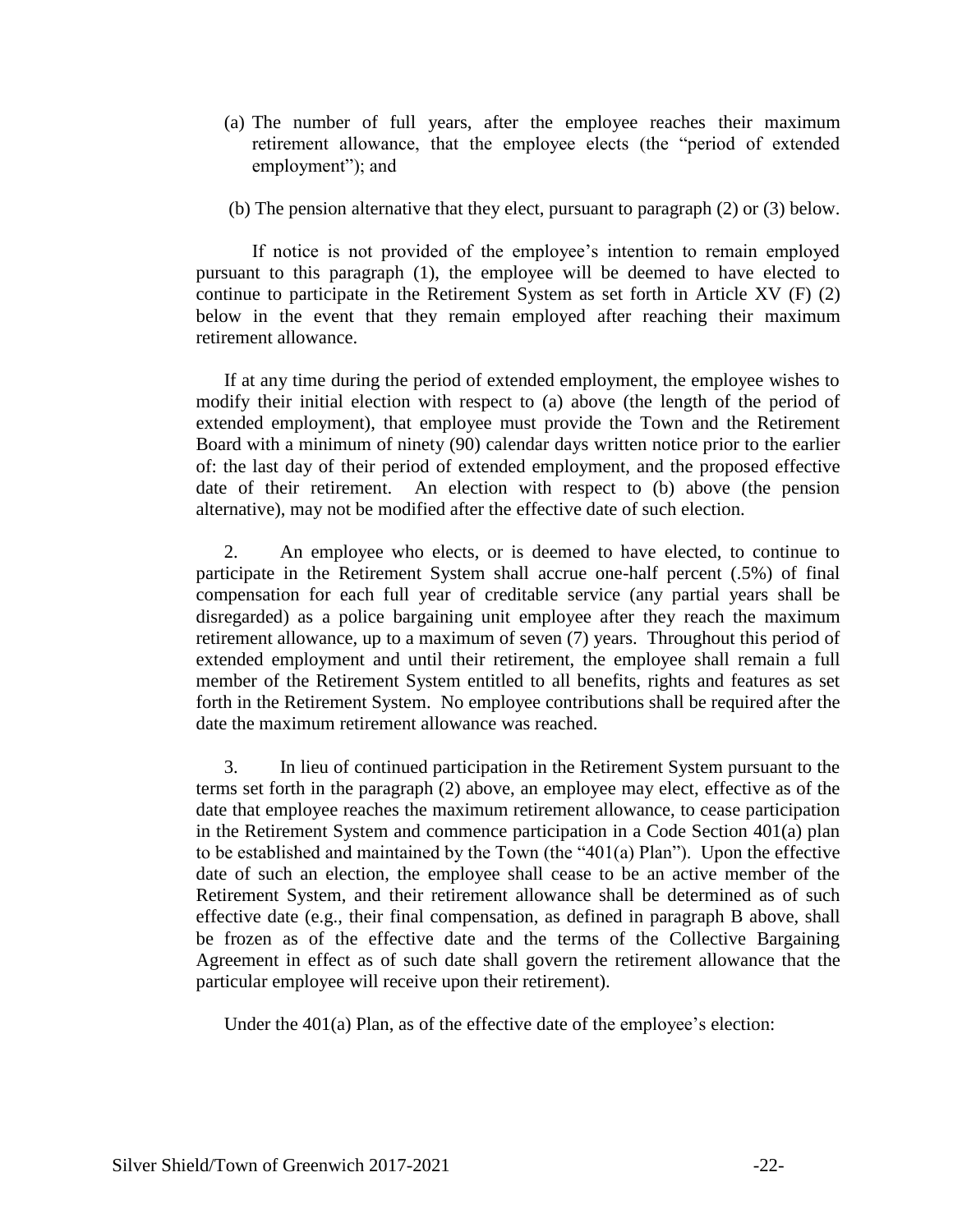- (a) the employee shall contribute, each payroll period, two percent (2%) of their pensionable earnings on a pre-tax basis pursuant to Section 414(h) of the Code; and
- (b) the Town shall contribute, within a reasonable period of time following the conclusion of each payroll period in which the employee is a participant in the 401(a) Plan, eight percent (8%) of the employee's pensionable compensation, as defined in paragraph B above, during the portion of such plan year in which they actively participate in the 401(a) Plan, for up to a maximum of seven (7) years of creditable service. If an employee electing this alternative is employed beyond the seventh anniversary of the date on which that employee reached the maximum retirement allowance, the employee's active participation in the 401(a) Plan shall cease and there shall be no further contributions (employee or Town) made to the 401(a) Plan on that employee's behalf.

These and other terms and conditions of the 401(a) Plan shall be set forth in a separate plan document which shall provide for the employee to self-direct their account, and which the parties intend to be a qualified pension plan under the Code.

4. An employee who has already reached the maximum retirement allowance as of the effective date of this provision, shall receive the additional accrual under the Retirement System described in paragraph (2) above for full years of credited service, up to a maximum of seven (7), between the date that employee reached the maximum retirement allowance and the effective date of this provision. If such employee receives credit for less than seven (7) years of service pursuant to the preceding sentence, they may elect, within a reasonable period of time following the effective date of this provision, and in accordance with the terms set forth in the preceding paragraphs, to prospectively cease participation in the Retirement System and commence participation in the 401(a) Plan. No employee shall accrue a benefit under either the Retirement System or the 401(a) Plan after that employee has, in the aggregate, accrued a benefit for seven (7) years of creditable service after the date on which they reached their maximum retirement allowance.

G. Except as provided in paragraph F (3) above, employees shall cease making contributions for retirement benefits after twenty-six (26) years and eight (8) months of membership service as a sworn employee.

A sworn employee who also has service in a non-police classification under the Retirement System, and who completes 26 years and 8 months of service as a sworn employee, shall receive a refund of any employee contributions to the Retirement System for said non-police service. An employee shall be eligible for this refund upon completion of 26 years and 8 months of service as a sworn employee. As of such date, "regular interest," as defined in the Retirement System, shall cease to accrue on such employee contributions. The refund shall be paid to the employee in accordance with the administrative practices of the Retirement System.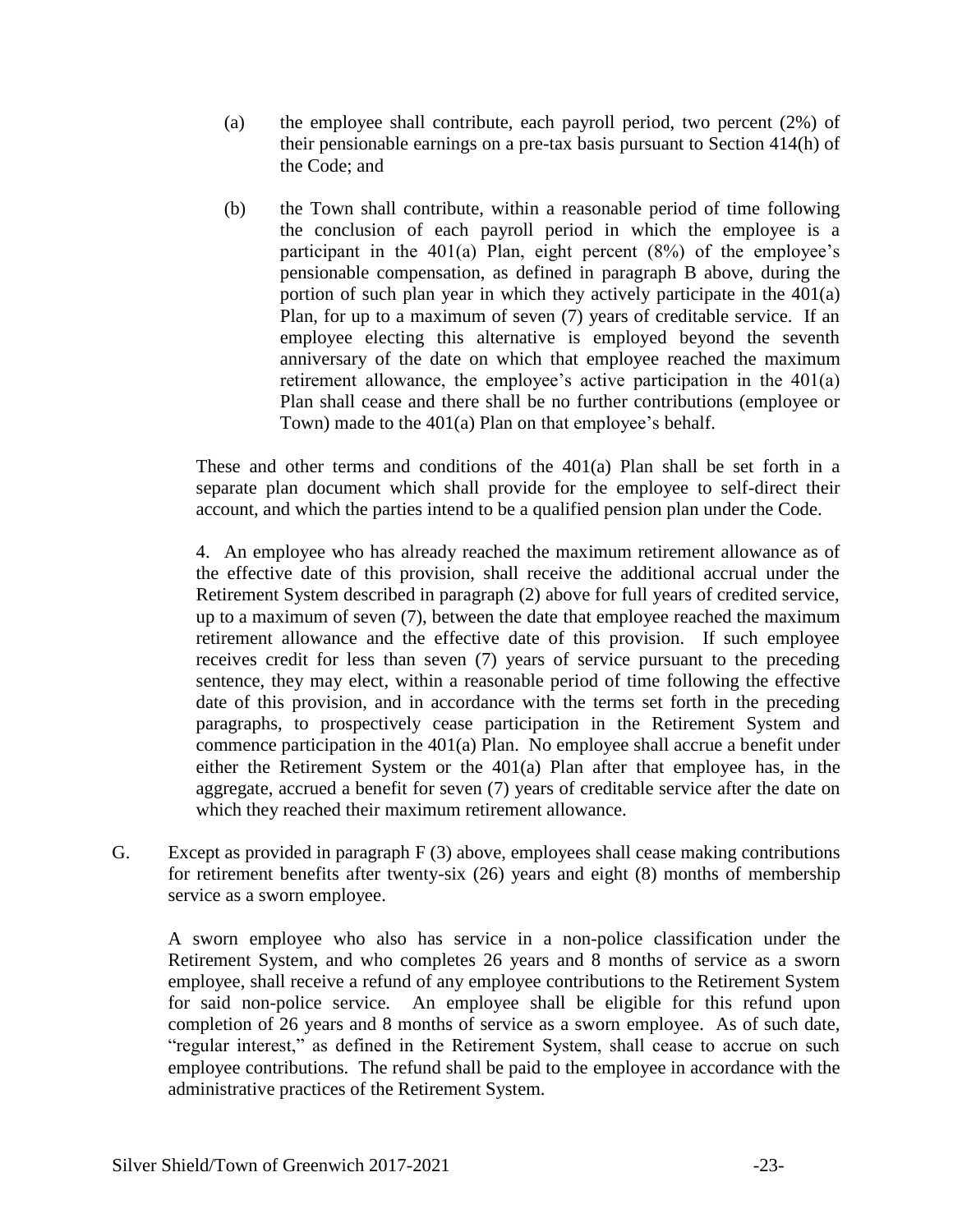H. The minimum requirements for service retirement shall be twenty (20) years of creditable service, regardless of age, with "creditable service" defined as and subject to the following:

> 1. An employee appointed to a police bargaining unit position prior to September 1, 2000, shall be eligible for normal retirement upon reaching twenty (20) years of continuous employment with the Town, the last of which service is as a sworn police employee. Such employee's pension shall be calculated on a blended basis. For years of creditable service as a civilian, the benefit rate shall be that applicable to the classification of "general employees" under Section 179 of the Town of Greenwich Retirement System. For years of creditable service as a sworn employee, the benefit rate shall be that applicable to the classification of "policemen" under Section 179 of the Town of Greenwich Retirement System.

> 2. All employees appointed to police bargaining unit positions on or after September 1, 2000, shall be eligible for normal retirement only upon completion of twenty (20) years of service in a sworn police bargaining unit position, in the classification of "policemen" under the Town of Greenwich Retirement System.

> 3. An employee who separates from the Department and is vested but has not met the requirements for a service retirement pursuant to this paragraph H shall be eligible to collect a deferred vested retirement allowance at age fifty-five (55). The effective date of retirement shall be the first of the month following the former employee submitting a retirement application and processing by the Retirement Board.

The amount of retirement allowance shall be based upon the years of service as provided above, and final compensation at the time service is terminated. An employee will be eligible for only one pension from the Town of Greenwich, calculated in accordance with this Agreement.

For purposes of death benefits payable under Section 194 of the Charter for employees who retire under the provisions of this paragraph, employees will be assumed to be retired from the date of termination rather than the date benefit payments commence.

- I. Effective July 1, 1986, the provisions of Section 195 Compensation Benefits Offset as stated in the Greenwich Municipal Code (Charter) - Article 14, shall not be applicable to employees retiring under the Accidental Disability provisions of the Retirement System of the Town of Greenwich.
- J. All employees shall be vested after ten (10) years of service. For employees appointed to police bargaining unit positions prior to September 1, 2000, "years of service" shall include all years of continuous employment with the Town. For employees appointed to police bargaining unit positions on or after September 1, 2000, "years of service" shall mean years of service in a sworn police bargaining unit position, in the classification of "policemen" under the Town of Greenwich Retirement System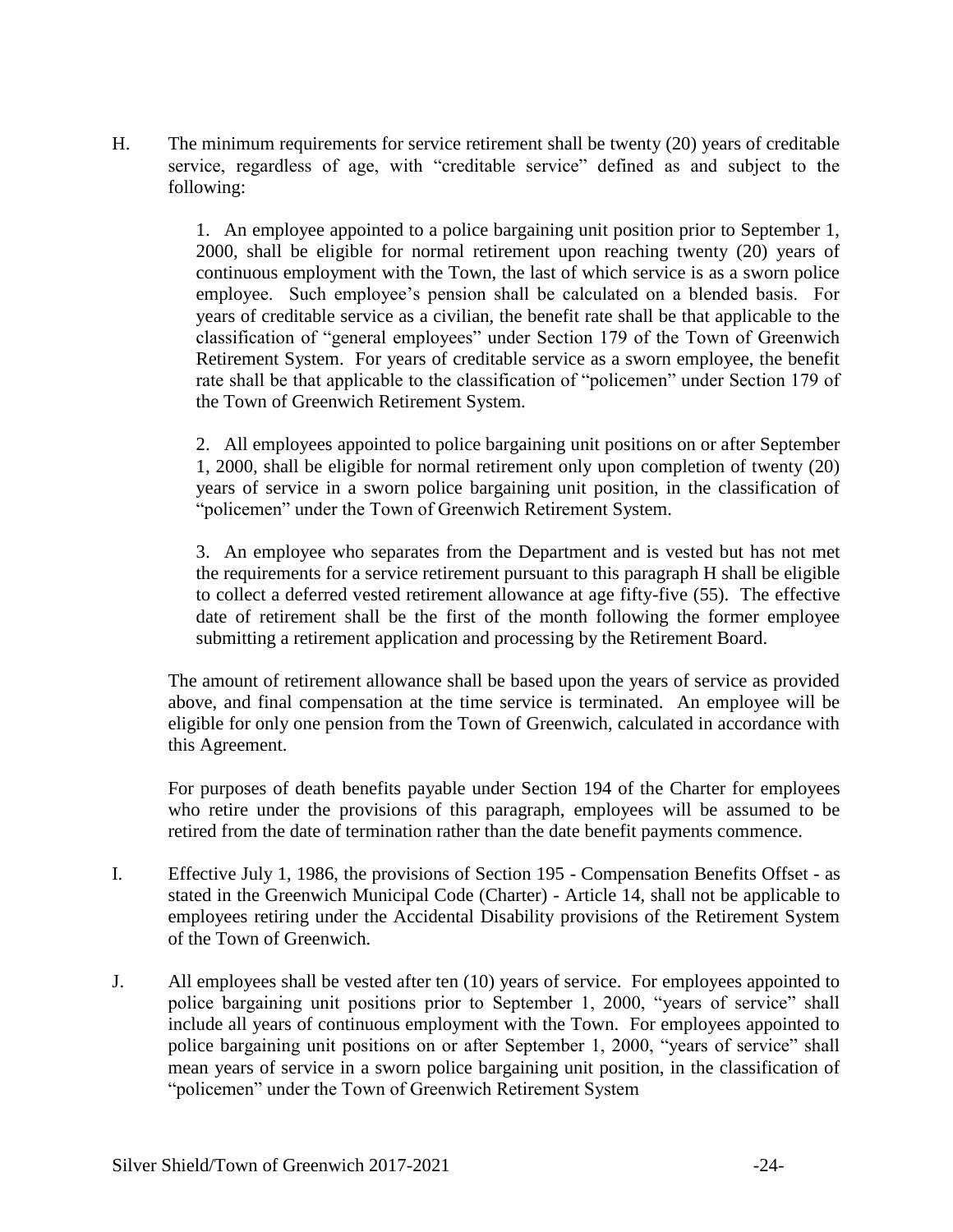K. The Town shall make available to permanent employees the option to participate in the "Savings Plan for Employees of the Town of Greenwich" 401(k) via payroll deduction as long as such plan is approved pursuant to applicable Federal and State law, rules and regulations pertaining thereto.

For employee contributions made during each calendar year, the Town shall match the employee's contribution on a dollar for dollar basis up to a maximum of one thousand eight hundred fifty dollars (\$1,850). The Town's match shall be credited to the employee's account in January of the subsequent year.

L. Tier II Retirement Plan: An individual hired as a police officer on or after July 1, 2011, (Tier II employee) shall be eligible for the retirement benefits of Article 14 of the Town Charter and paragraphs A through K of this Article XV except as provided herein:

> 1. The final compensation for a Tier II employee as defined in paragraph B of this Article shall not exceed 112% of base pay as such base pay is set forth in Appendix I of this Agreement.

> 2. The rate of benefit for calculation of a Tier II employee's retirement allowance shall be two percent for each year of creditable service as a sworn police officer and the maximum retirement allowance shall be seventy-five percent (75%) of final compensation. Paragraph E of this Article shall not be applicable to Tier II employees.

3. Paragraph F of this Article shall not be applicable to Tier II employees.

4. Paragraph G of this Article shall not be applicable to Tier II employees. A Tier II employee shall cease making contributions for retirement benefits after the employee has sufficient year of creditable service for a maximum retirement allowance (i.e. 75% of final compensation).

5. Paragraph H of this Article is amended for Tier II employees to provide for a minimum requirement for service retirement of twenty-five years (25) of creditable service in lieu of twenty years of creditable service and a minimum age of fifty (50).

M. Effective July 1 of each year, retirees age 62 and older, who retired prior to July 1 of the previous calendar year, shall be eligible for a cost of living adjustment (COLA) in their retirement allowance. Subject to the conditions set forth below, the COLA shall be 100% of the annual increase in the Consumer Price Index for Urban Wage Earners and Clerical Workers for the New York-Northern New Jersey-Long Island, NY\_NJ\_CT\_PA (CPI), not to exceed 3%, measured from May as reported in June of the previous calendar year through April as reported in May of the current calendar year. In no event shall a retiree's annual retirement allowance exceed 150% of the allowance at which the employee retired. In the event the annual increase in the CPI is less than one percent (1%) no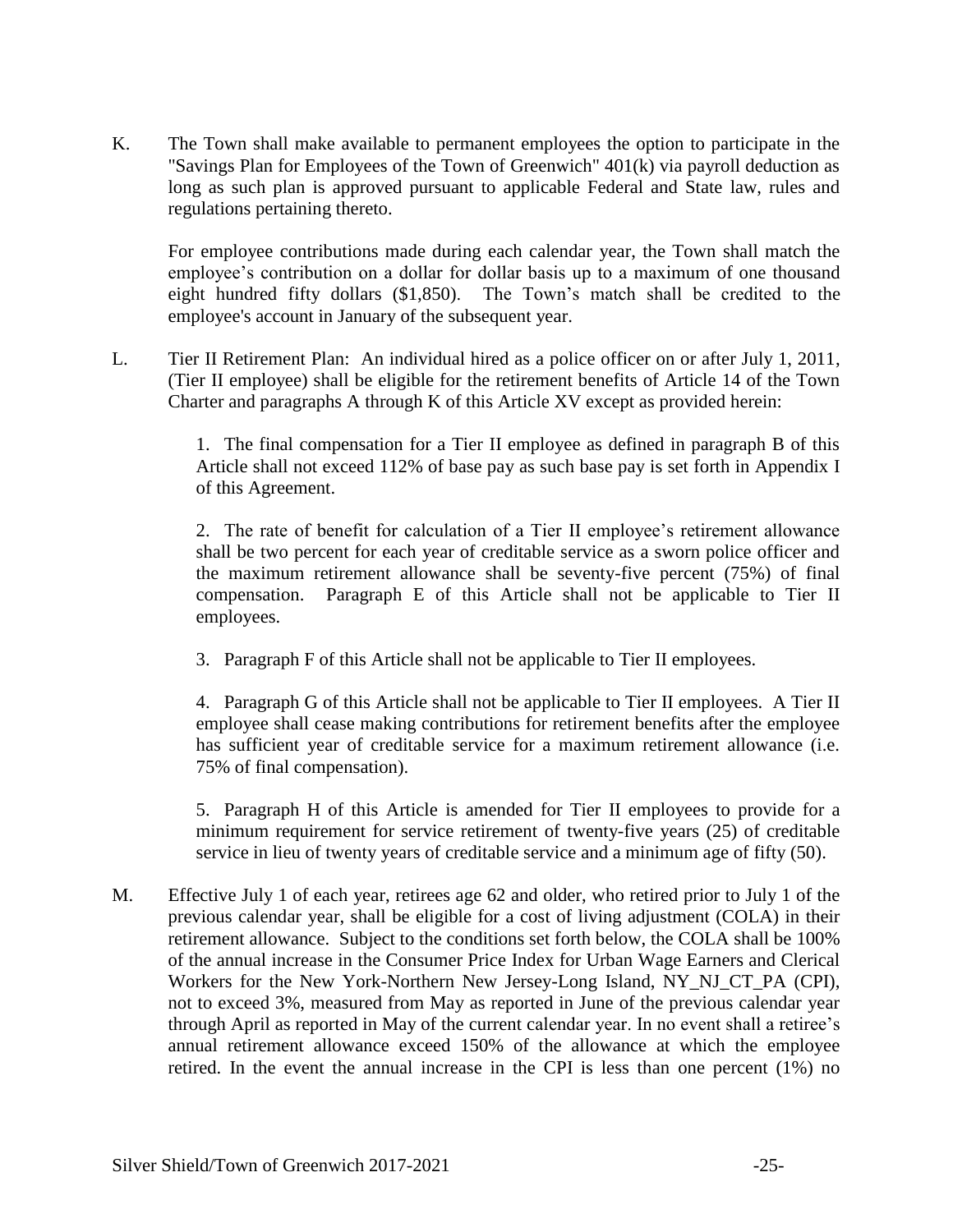COLA shall be due. This paragraph "M" shall be applicable to employees who retired on or after July 1, 2017.

N. Tier III - Defined Contribution Retirement Plan: An individual hired as a police officer on or after January 1, 2019, (Tier III Employee) shall not be eligible for the retirement benefits of Article 14 of the Town Charter and paragraphs A through M of this Article XV. Such Tier III Employee shall be enrolled in the Defined Contribution Retirement Plan (DCRP). The DCRP shall be administered as set forth in the DCRP plan document which shall include the following:

> 1. A Tier III Employee shall be enrolled in the DCRP on the first of the month following the employee's first date on the active payroll as a police officer. Each enrolled employee shall establish a DCRP retirement savings account.

> 2. Effective with the first bi-weekly payroll upon enrollment in the DCRP, five percent (5%) of the employee's annual salary shall be deducted on a pre-tax basis from the member's bi-weekly paycheck to be deposited into the employee's retirement savings account and the Town shall deposit into the employee's retirement savings account seven percent (7%) of annual salary. Annual salary shall be as set forth in Appendix I of the collective bargaining agreement.

> 3. Each employee is 100% vested in both employee and Town contributions deposited in the employee's retirement savings account. The DCRP is intended to comply with the IRS regulation  $31.3121$  (b)(7)-2(e)(2) that defines the term "retirement system," including but not limited to the "reasonable interest rate" requirement in IRS regulation  $31.3121$  (b)(7)-2(e)(2)(iii)(C) applicable to the crediting of investment earnings to employee accounts in the DCRP.

> 4. To the extent permitted by applicable law and regulations, each employee shall be permitted to contribute additional amounts (in addition to the mandatory 5% employee contribution described in paragraph 2 above) to the employee's retirement savings account subject to Internal Revenue Code limitations.

> 5. The Town shall be responsible for establishing and administering the DCRP and may retain vendors, carriers, firms or agents for this purpose. Without limiting the generality of the foregoing, the Town shall (a) determine investment alternatives that are available under the DCRP, and (b) amend the DCRP, from time-to-time, in order to maintain its qualified status under the Internal Revenue Code. Each employee shall be solely responsible for directing the investment of the employee's retirement savings account.

6. The DCRP shall not provide for a hardship loan provision.

7. Employees shall have online access to their retirement savings accounts balances, allocations and investment options.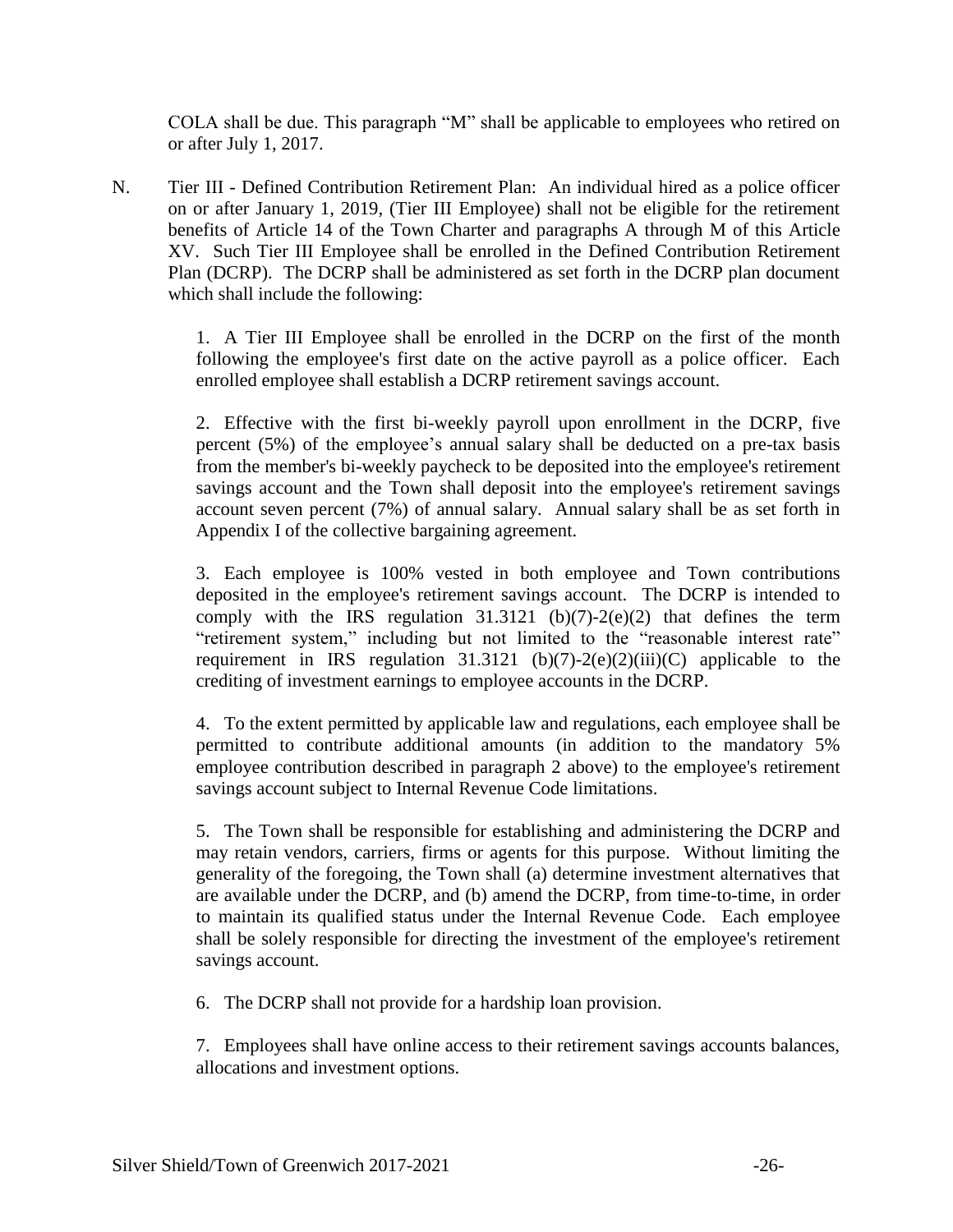8. When, as a result of a service-related injury or illness, an DCRP eligible employee becomes permanently disabled from performing the full-duties of his or her position, such employee shall be separated from Town employment and entitled to the disability benefits as set forth below. The determination as to whether the employee has sustained a permanent disability entitling the employee to disability benefits shall be made by the insurer of the disability plan. The disability benefits shall be administered as described in the Certificate of Insurance and the schedule of benefits shall include:

(a) The disability benefit shall be 60% of the average annual wages as such wages are set forth in Appendix I of the collective bargaining agreement paid over the 36-month period preceding the determination that the employee is permanently disabled as a result of a service-related injury or illness.

(b) Prior to any payments made to the employee under this disability plan, the disability benefit shall first be offset by the other income such other income is described in the Certificate of Insurance.

9. Following the commencement of the disability benefits, the former employee shall be entitled to the insurance benefits as provided for in Article XIV of the agreement. Upon commencement of the payment of the disability benefits the Town and/or the insurer may require the former employee to submit to a medical and physical examinations at the expense of the Town and/or insurer to determine the former employee's fitness for full-duty. In no event shall the Town and/or insurer require such an examination more than once during any 36-month period. If, as a result of such examination, it is determined that the former employee is able to perform the full-duties of the position that the former employee held at time of separation from Town employment, the disability benefits shall terminate.

#### ARTICLE XVI UNIFORMS, CLOTHING ALLOWANCE, PERSONAL EQUIPMENT

- A. The Town shall provide and distribute adequate uniforms and other clothing necessary to the performance of the job where and when required. The Town shall replace issued uniform items that are damaged in the line of duty or items that are no longer serviceable as determined by the Department.
- B. The Town shall pay to all employees a uniform and clothing maintenance allowance of one thousand twenty dollars (\$1,020) per fiscal year. The allowance shall be paid in two installments; five hundred ten (\$510) dollars on the first Friday in December and five hundred ten (\$510) dollars in the first Friday in June. These payments shall be paid in a separate payroll check from the regular bi-weekly payroll.
- C. The Town shall pay a clothing purchase allowance per fiscal year to plain-clothes employees, regardless of rank, nine hundred thirty dollars (\$930) per fiscal year. The allowance shall be paid in two installments of four hundred sixty-five dollars (\$465) on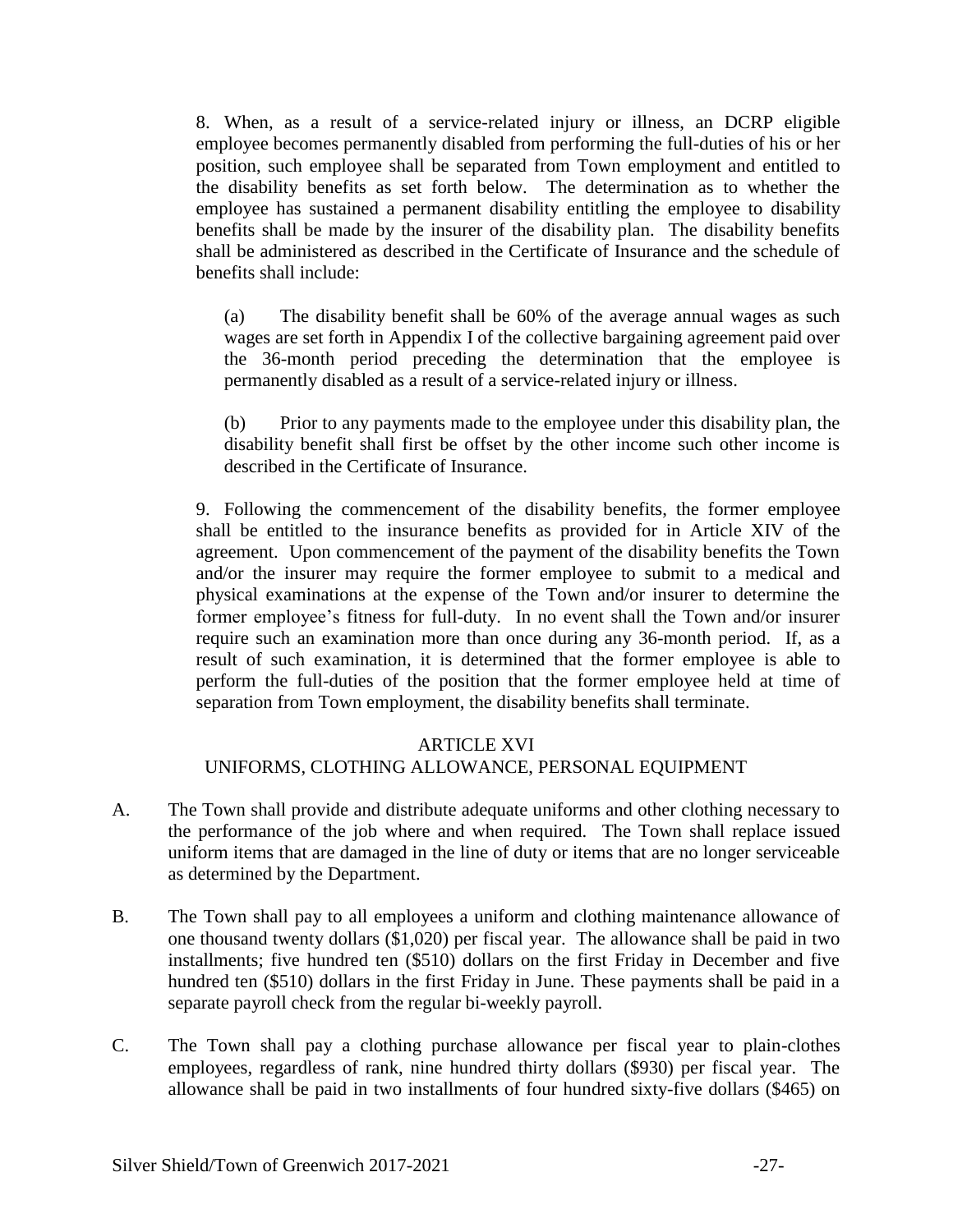the first Friday in December and four hundred sixty-five dollars (\$465) on the first Friday in June. These payments shall be paid in a separate payroll check from the regular biweekly payroll. The allowance will be pro-rated according to the number of days worked during the remaining portion of the fiscal year.

- D. A pro-rata portion of any allowance shall be paid to any employee starting in the midst of a contract year in a position qualifying for an allowance.
- E. An employee may request reimbursement for personal property used in the performance of duty that is substantially damaged or lost while on duty in an amount not to exceed two hundred dollars (\$200). The Town's maximum liability pursuant to this provision as it pertains to the repair or replacement of an employee's watch or cell phone damaged in the performance of their police duties shall not exceed five hundred dollars (\$500). An employee who submits a claim under this section shall submit such reasonable substantiation, as the Town shall require that the damage or loss occurred in the course of employment and not merely claim that damage or loss occurred during the employee's tour of duty.
- F. The Town shall provide an employee with the initial issue of body armor/vest and a replacement when the employee's body armor/vest is no longer serviceable due to damage, wear, or is no longer covered by the manufacturer's warranty. The employee shall be required to present the body armor/vest to be replaced to the department for inspection and the replacement shall be of an equivalent style and rating as the one to be replaced. The Town shall reimburse an employee for the cost of the initial purchase of a department approved body armor/vest carrier (carrier) and for a replacement carrier not more than once every three years from date of purchase except that the Town shall reimburse the employee for the purchase of a replacement carrier to replace a carrier that is no longer serviceable due to damage in the line of duty. In no event shall the reimbursement exceed \$150.00. The Town shall meet with Association representatives on a reasonable basis to discuss the style and rating of the Town's replacement body armor/vests and carriers

# ARTICLE XVII FUNERAL LEAVE

- A. Employees are entitled to up to five (5) consecutive working days funeral leave with pay in the event of death of a member of the "immediate family" as defined in Article IX, Section C of this Agreement and three (3) consecutive working days funeral leave with pay in the event of the death of a brother-in-law, sister-in-law, son-in-law or daughter-inlaw and at the discretion of the Chief where unusual circumstances and equity dictate, one (1) working day in the event of the death of any other relative not described in this section.
- B. Funeral leave shall not be deducted from sick leave.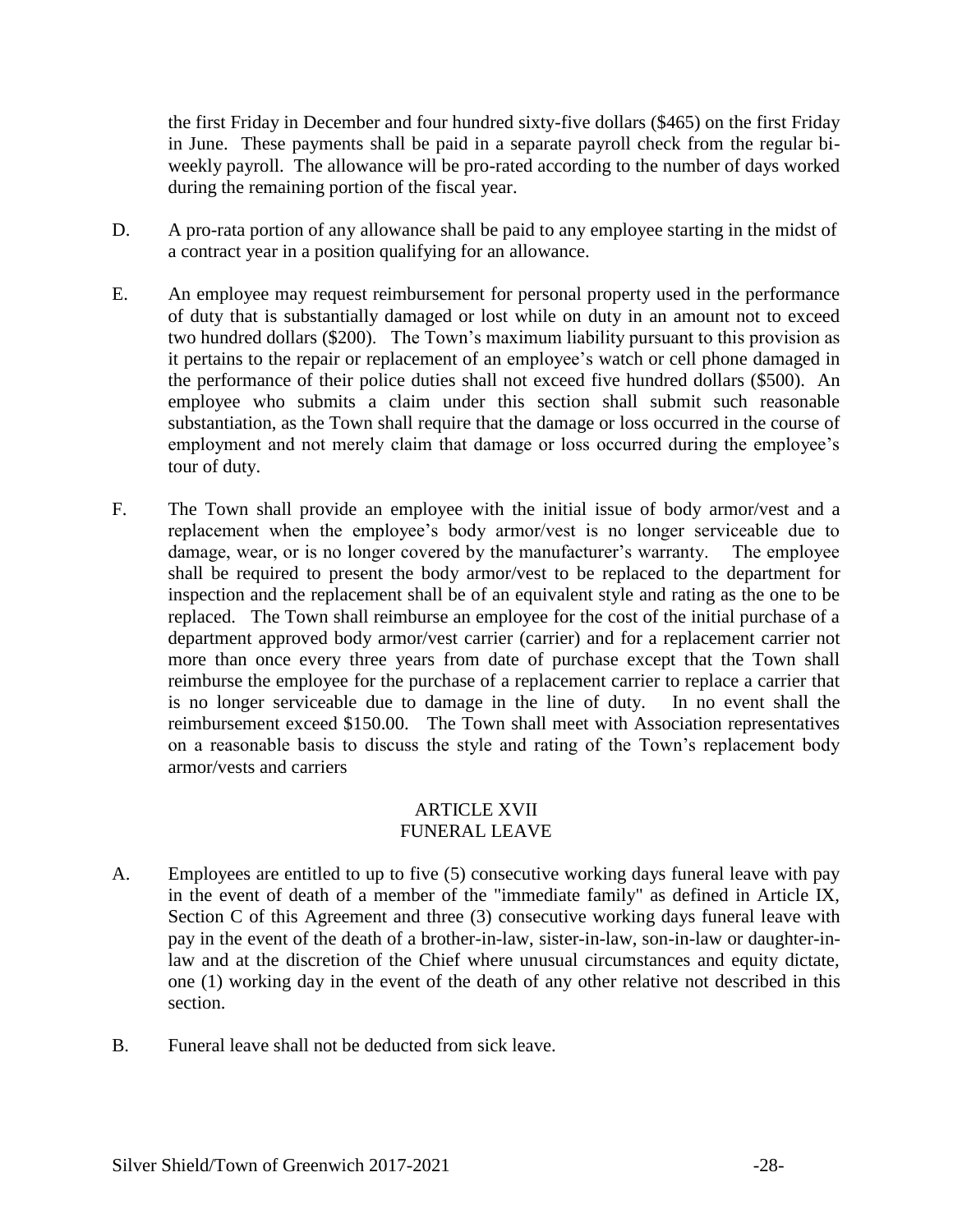C. The actual number of working days taken up to the maximum provided shall be based on actual need for funeral leave.

#### ARTICLE XVIII EMPLOYEE ACCOUNTS

Each employee shall be given an account of sick and vacation leave on the bi-weekly pay advice. The Town shall provide each employee with on-line access to their retirement and deferred compensation contributions, balances and years of credited service.

# ARTICLE XIX POLICE MANUAL

The Unified Policy Manual (UPM) of the Town of Greenwich Police Department shall govern the organization and procedure of the police force except as contained in this agreement. The Association may suggest in writing further revisions or additions to the Manual, provided the Town shall retain the final authority to make any further revisions or additions. The Town shall notify the Association of any revisions or additions made to this Manual, whether initiated by the Town or by the Association. The Association may grieve the reasonableness of any provision of the Manual which relates to the conduct of individuals covered by this Agreement.

#### ARTICLE XX TRAINING

- A. The Town shall continue to provide a training program for all employees. The nature and extent of the program, from time to time, shall be determined by the Town after consultation with representatives of the Association. The program shall still include, at least initially, training in the area of first aid and weapons.
- B. Employees shall be paid at straight time for training, which is conducted during regular duty hours.
- C. Whenever an employee below the pay grade of Sergeant is required by the Town to conduct training of other employees and such employee serves in such capacity for four (4) hours or more in a day, that employee shall receive pay as a Sergeant for the number of hours they so serve. Sergeants shall receive pay as Lieutenants under the same circumstances if they are conducting training for officers of higher rank than Sergeant.
- D. Employees shall meet minimum firearms standards determined by the Town with consultation of a representative of the Association. It shall be the employee's responsibility to attain this proficiency, but it will be the Town's responsibility to provide the facilities. Testing of an employee's proficiency shall be scheduled by the Town.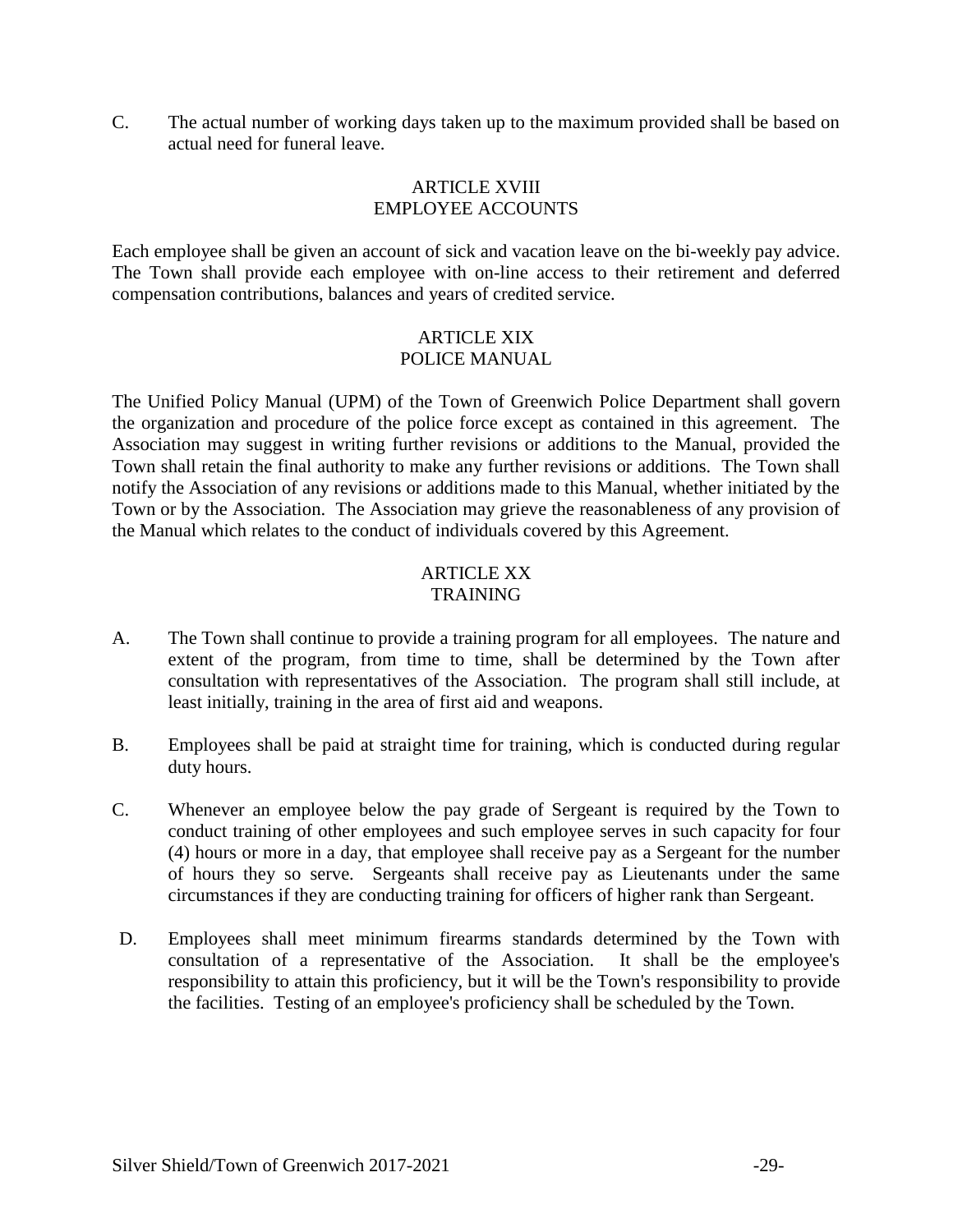#### ARTICLE XXI EDUCATIONAL INCENTIVE ALLOWANCE

A. The Town shall pay each qualified employee an educational incentive allowance as follows:

> 1. Seven (7) semester hour credits shall yield an educational incentive allowance of two hundred fifty dollars (\$250);

> 2. Twenty-five (25) semester hour credits shall yield an educational incentive allowance of five hundred dollars (\$500);

> 3. Forty-five (45) semester hour credits shall yield an educational incentive allowance of seven hundred dollars (\$700);

> 4. An Associate's Degree in criminal justice, sociology, public administration, business administration, management science, computer science, political science or psychology shall yield an educational incentive allowance of nine hundred fifty dollars (\$950);

> 5. A Baccalaureate Degree in criminal justice, sociology, public administration, business administration, management science, computer science, political science or psychology shall yield an educational incentive allowance of one thousand two hundred dollars (\$1,200); and

> 6. A Master's Degree, in criminal justice, sociology, public administration, business administration, management science, computer science, political science or psychology; or a Juris Doctor (J.D.), shall yield an educational incentive allowance of one thousand four hundred dollars (\$1,400).

> 7. Semester hour credits and degrees shall be from a university, college, technical institute, or other institution approved by the New England Association for Colleges and secondary Schools or a similar national accrediting organization.

B. The Town shall make the payments required by Section A in accordance with the following procedures:

> 1. Each employee claiming to have earned semester hours shall present to the Director of Human Resources by November 1st a transcript through the preceding July 1st of all credits and degrees not previously validated;

> 2. The Director of Human Resources shall validate the transcript and determine the total number of earned semester hours standing to the credit of the employee;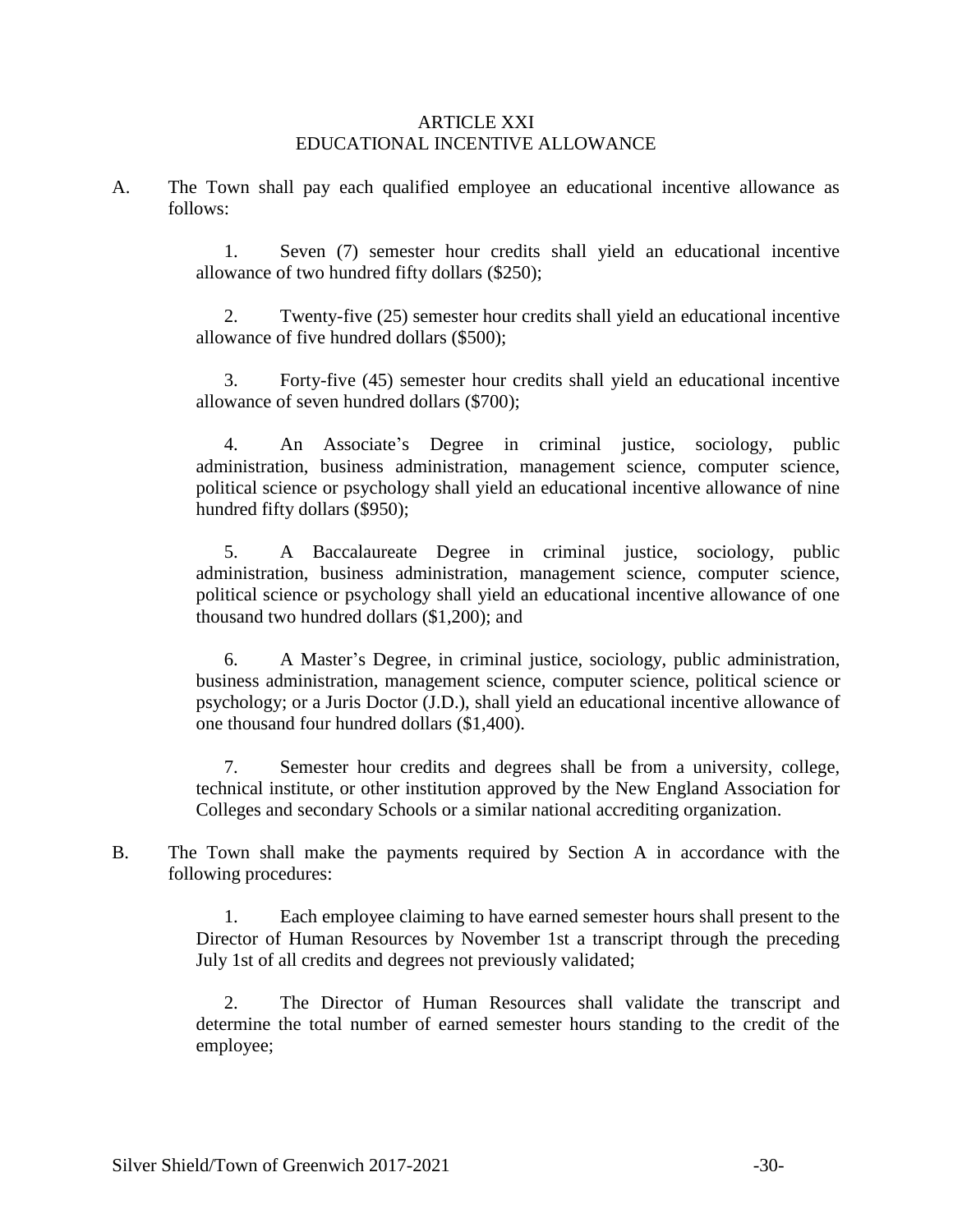3. The educational incentive allowance due the employee for the particular year shall be paid one-half  $(\frac{1}{2})$  on the first Friday in December and one half  $(\frac{1}{2})$  on the first Friday in June. These payments shall be paid in a separate payroll check from the regular bi-weekly payroll.

4. No retroactive payments shall be made under any conditions and all decisions of the Director of Human Resources shall be final and not subject to the grievance procedure; and

5. No employee shall at any time receive any payments under Article XX for any course taken to earn points, which would count toward the employee's educational incentive allowance.

- C. The Town shall pay the cost of the Emergency Medical Technician (EMT) training or Emergency Medical Responder (EMR) training course for any employee who desires to take the course; provided, however, that the Town shall not be required to make any payment for overtime for time outside of regular duty hours spent on the course. Each employee who is certified as an Emergency Medical Technician shall receive for such certification an educational incentive of three thousand (\$3,000) dollars per fiscal year to be paid in two installments of fifteen hundred (\$1,500) dollars on the first Friday in June and fifteen hundred (\$1,500) dollars on the first Friday in December. Such payment shall be paid in a separate payroll check from the regular bi-weekly payroll.
- D. An employee who is certified as an Emergency Medical Responder with Defib Certification shall receive for such certification an allowance of one thousand dollars (\$1,000) paid in two equal five hundred dollar (\$500) payments to be paid on the first Friday in June and December.
- E. Employees who, prior to this Agreement, were qualified in American Red Cross Emergency Response in lieu of EMR certification may be qualified in American Red Cross Emergency Response with Defib Certification in lieu of EMR with Defib Certification. Such employees will receive the same allowance as those with EMR and Defib Certification.

An employee who receives payment for certification as an Emergency Medical Technician pursuant to this Agreement shall not receive payment for qualification in American Red Cross Emergency Response or EMR.

In accordance with the direction of the department, each employee shall obtain the training necessary to qualify in the area of advanced first aid on their own time, and the Town shall pay for time outside of regular duty hours spent at the direction of the department on training at straight time rates.

Certification shall be a prerequisite to payments under this Section. Failure of an employee to be certified prior to the scheduled December 1st or June 1st payment dates shall result in suspension of the additional educational incentive allowance for the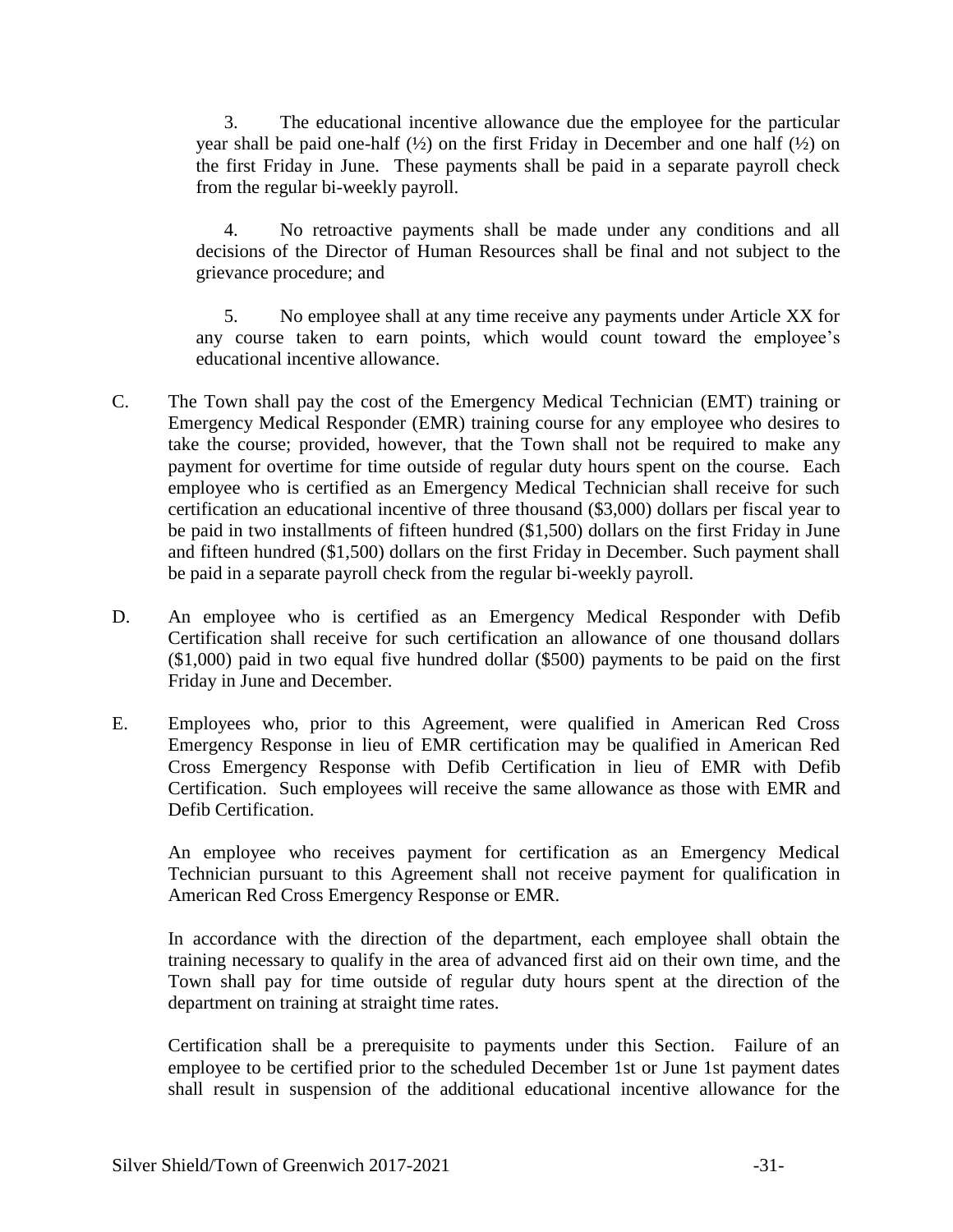scheduled dates until the employee is certified. No retroactive payment shall be made for the period or periods of suspension of certification and there shall be no proration of payments. An employee hired on or after December 1, 2004, shall be required to possess and maintain a valid Medical Response Technician certification. An employee shall be required to possess a valid EMT certification to be eligible for assignment to the Special Response Unit, Marine Section, Accident Car, Range Officer or Canine Unit. Employees so assigned as of the date of this Agreement are not required to meet this condition.

- F. An employee assigned to the Special Response Unit as of May 15, shall receive a two hundred fifty dollar (\$250) stipend to be paid with the special payroll check due on the first Friday in June. An employee assigned to the Special Response Unit as of November 15, shall receive a two hundred fifty dollar (\$250) stipend to be paid with the special payroll check due on the first Friday in December.
- G. An employee assigned by the Chief of the Department as a Field Training Officer shall receive a daily stipend for each day of work in such assignment. The daily stipend shall equal one hour at the overtime rate of pay applicable to the shift the employee works as a Field Training Officer. The assignment as Field Training Officer is made at the complete discretion of the Chief of the Department. Nothing contained in this Agreement restricts or limits the Chief's discretion with this assignment or confers any right of assignment to officers so assigned.
- H. The employee(s) assigned by the Chief of the Department as the Canine Officer shall receive an annualized stipend of five thousand dollars (\$5,000) paid in two equal installments of two thousand five hundred dollars (\$2,500) in June and two thousand five hundred dollars (\$2,500) in December. The Canine Officer(s) shall receive the full amount of the installment on the payment date following the effective date of the employee's assignment. Upon termination of the assignment the Canine Officer shall not be eligible for any additional payments. There shall be no prorating of the installment payments.

These payments are in consideration for and in lieu of overtime for time spent by the Canine Officer(s) during off duty hours for the care and maintenance of the canine.

The Canine Officer(s) shall receive one compensatory day per month at the straight time rate in consideration for time spent in canine training and programs required for certification. In the event the canine is trained in either narcotics or explosive detection, the compensatory time shall be increased to a rate of one and one half  $(1/2)$  compensatory days per month. In addition, the canine officer shall receive compensatory time for travel time to and from home to the training location.

The canine(s) assigned to the Canine Officer(s) is the property of the Town. The Town shall reimburse the Canine Officer(s) for appropriate and reasonable costs associated with the proper and general care of the canine, including veterinarian bills, food, and necessary equipment. The Chief of Police shall approve expenses other than those for food and veterinary bills in advance. The Canine Officer(s) shall submit an accounting of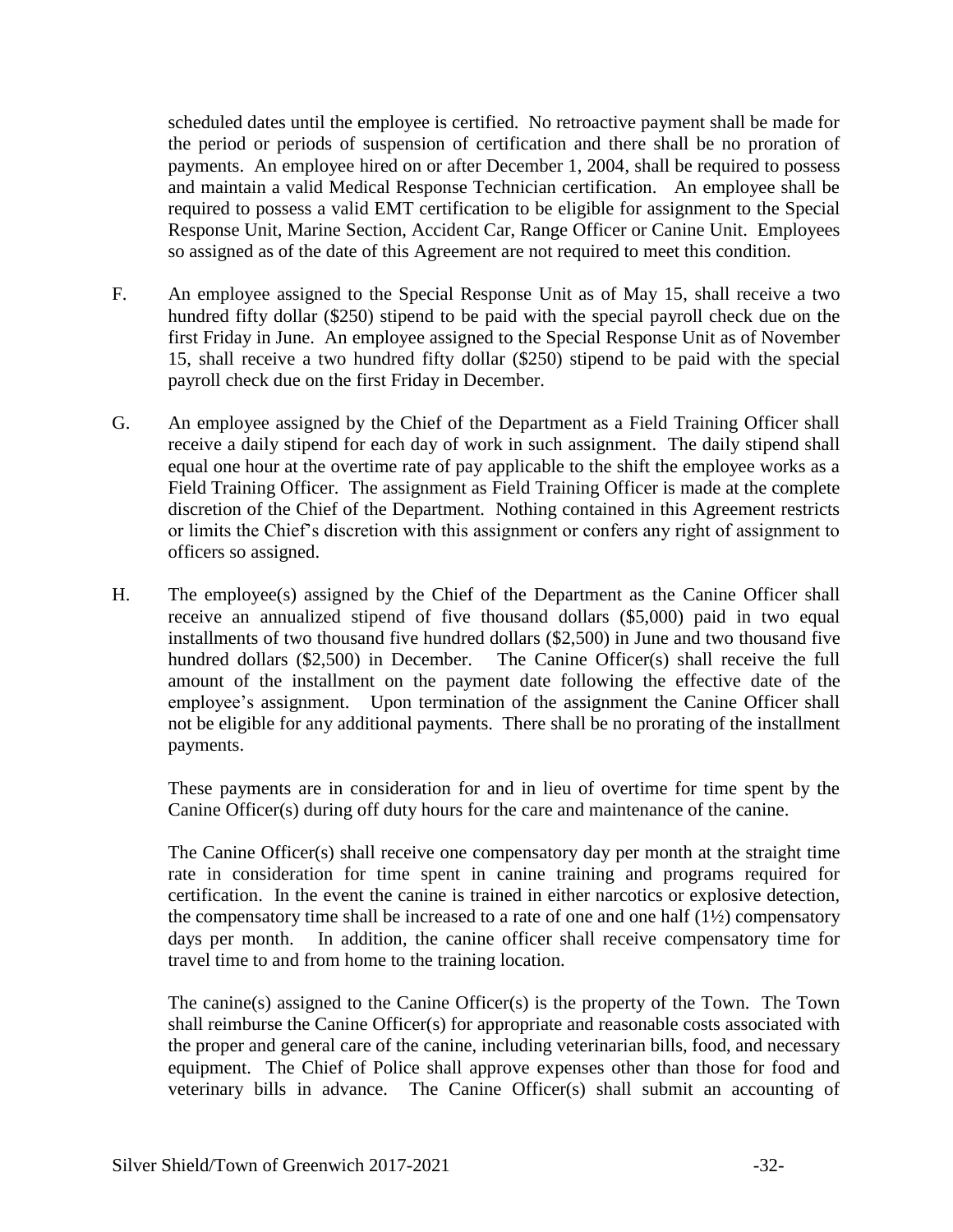expenses, with appropriate documentation, monthly, and the Town shall pay reimbursement monthly. The Canine Officer(s) shall be responsible for the boarding of the canine at no additional cost to the Town. The assignment as Canine Officer is made at the complete discretion of the Chief of the Department. Nothing contained in this Agreement restricts or limits the Chief's discretion with this assignment or confers any right of assignment to officers so assigned.

- I. Advancement to Detective First Grade will be made by the Chief of Police after a review and when in agreement with a written recommendation submitted by the Captain of the Detective Division. The written recommendation will include specific examples of the criteria, as determined by the Chief of Police, with an emphasis placed on the types of investigations previously conducted by the Detective. The number of Detective First Grade assignments at any given time will be at the sole discretion of the Chief. In the event a Detective First Grade is absent from a scheduled shift there is no requirement to advance another Detective to First Grade in their absence.
- J. An employee who possesses a valid certified diver's certification from a nationally recognized organization and meets such conditions as determined by the Chief and is assigned to the Dive Team as of May 15, shall receive a stipend of two-hundred fifty dollars (\$250) to be paid in the June special payroll check. Such employee who is assigned to the Dive Team as of November 15, shall receive a stipend of two-hundred fifty dollars (\$250) to be paid in the December special payroll check.

# ARTICLE XXII SERVICE RATING AND EVALUATION

Each employee shall be rated annually by their immediate superior and shall be given an opportunity to review their own service rating. The rating given an employee shall not be a grievable item under this agreement unless it is arbitrary or an abuse of discretion.

# ARTICLE XXIII GRIEVANCE AND ARBITRATION PROCEDURE

A. Should an employee or group of employees feel aggrieved concerning wages, hours, or conditions of employment, which wages, hours, or conditions are controlled by this agreement, or by any statute, charter provision, ordinance, rule, regulation, or policy which is not in conflict with this agreement, or concerning any matter or condition affecting their health or safety, adjustment shall be sought as follows, except that in the case of disciplinary action, the Association may initiate such grievance at Step 2:

> 1. The Association shall submit such grievance in writing to the Chief of Police setting forth the nature and particulars of the grievance. Within five (5) business days after the Chief receives such grievance, the Chief shall meet with the representative of the Association for the purpose of resolving such grievance. Within five (5) business days after this Step 1 meeting, the Chief shall provide the Association with a written response to the grievance.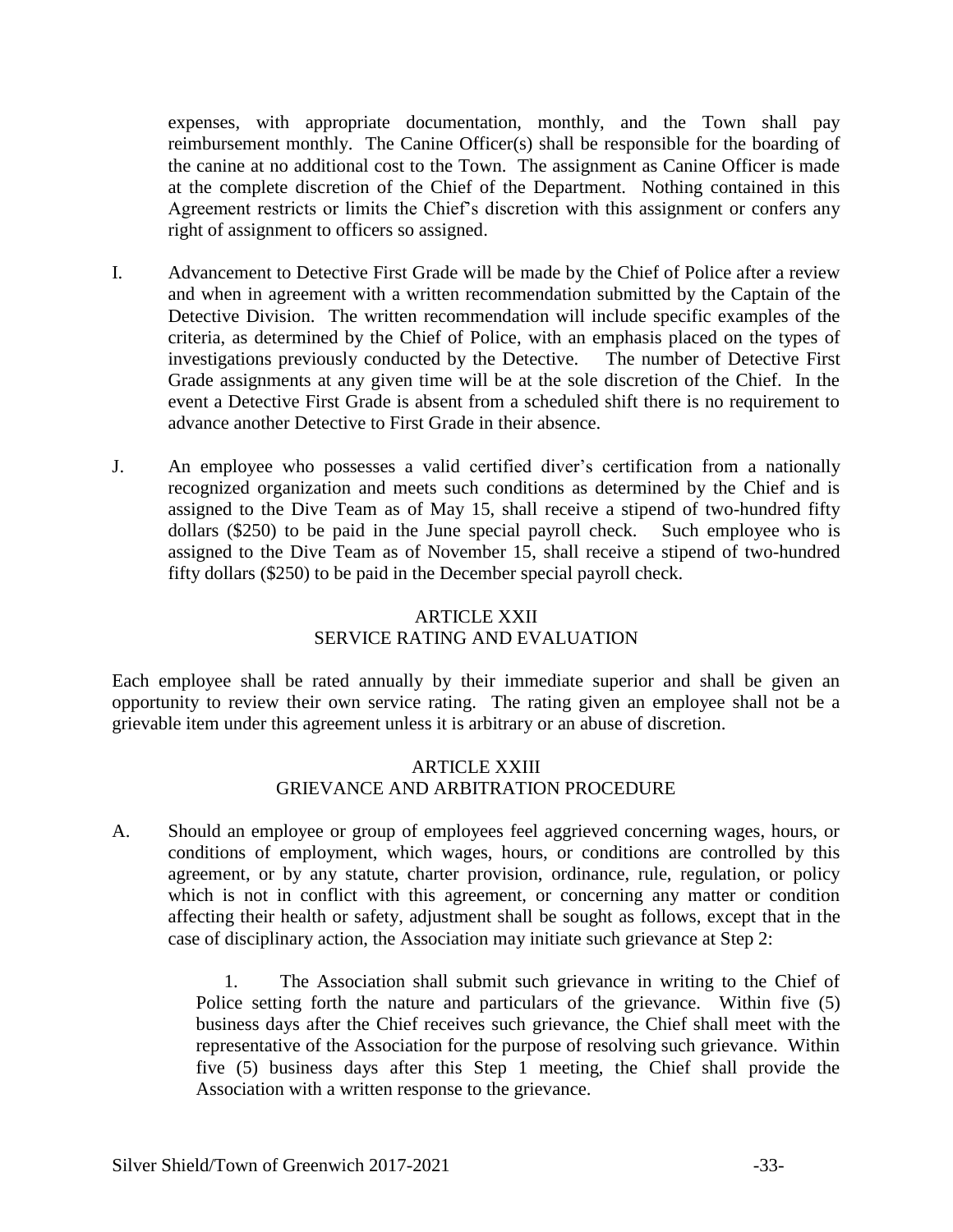2. If such grievance is not resolved to the satisfaction of the Association within five (5) business days of receipt of the Chief's written response, the Association may present such grievance in writing to the First Selectman. Within seven (7) business days after the First Selectman receives such grievance, The First Selectman and/or a designated representative shall meet with the representatives of the Association for the purpose of resolving the grievance. Within seven (7) business days after this Step 2 meeting, the First Selectman or a designee shall provide the Association with a written response to the grievance.

3. If the response at Step 2 is not satisfactory to the grievant(s) and/or the Association, the grievance may be filed by the Association, within ten (10) business days of the Step 2 response, to the Connecticut Board of Mediation and Arbitration or to the American Arbitration Association, copy to the Town. Said Board (or the AAA.) shall hear and act upon such grievance in accordance with its rules and the provisions of this contract. The decision of the arbitrator(s) shall be final and binding on all parties.

The costs of arbitration, if any, shall be shared equally by the Town and the Association, but other expenses shall be borne by the party incurring them, including payments to the representatives, witnesses, etc.

- B. If the written grievance is not filed at Step A.1 within thirty-five (35) calendar days of the time the grievant knew or should have known of the incident giving rise to the grievance, whichever occurs first, the grievance shall be deemed waived and there shall be no right to arbitration. If the Town fails to meet or provide written response in accordance with the time limitations of this Article, the Association may proceed to the next step of the procedure. If the Association fails to meet or present the grievance in accordance with the time limitations of this Article, the grievance shall be deemed waived and there shall be no right to arbitration.
- C. A day in this Article shall not mean Saturdays, Sundays or holidays observed by the Town. The parties at each step of Section A may by mutual agreement, extend the time limitations of the Step.
- D. Nothing contained herein shall prevent any employee from presenting their own grievance either by themselves or by counsel.
- E. During the pendency of grievance proceedings concerning separation from service or suspension, the employee shall be entitled to keep their insurance as set forth in Article XIV of this agreement in effect by making payments to the Town of the total amount of the insurance premiums for his coverage.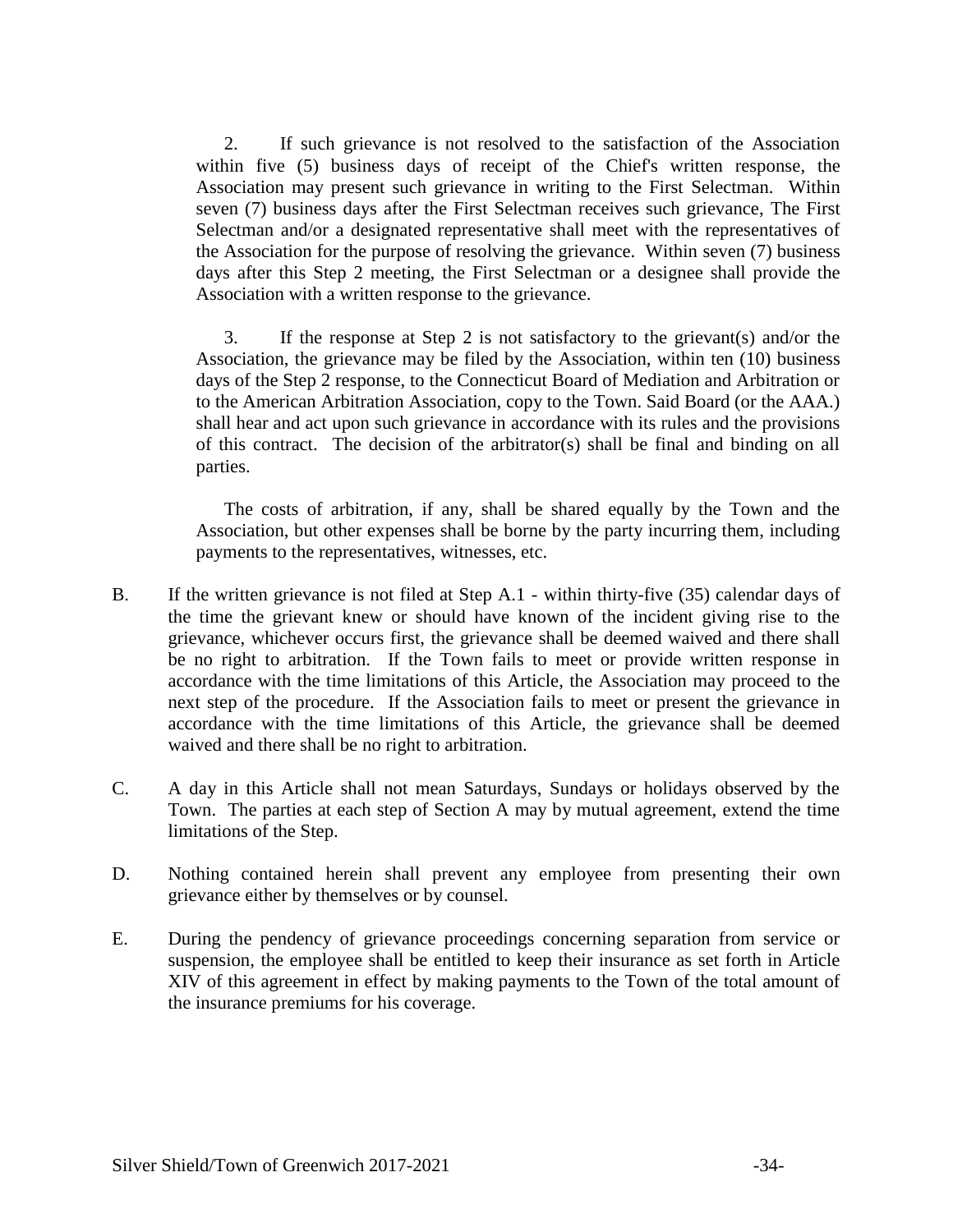# ARTICLE XXIV BILL OF RIGHTS

Employees of the Department hold a unique status as law enforcement officers in that the nature of their office and employment involves the exercise of the police power of the Town and the security of the community depends to a great extent on the manner in which the officers perform their duty. Their employment is in the nature of a public trust. It is also recognized that officers have certain rights under the State and Federal Constitutions, pursuant to the current decisions of the U.S. Supreme Court, and in accordance with this Agreement. In accordance therewith, the Town and the Association have established the following procedures with respect to investigations and discipline. An employee who has successfully completed the probationary period shall not be disciplined except for just cause. It is understood that these procedures shall not apply in instances where the officer is the subject of a criminal investigation. In such an instance, the officer who is the subject of the criminal investigation shall be given all rights pursuant to the current provisions of law and decisions of the U.S. Supreme Court.

#### A. Investigatory Procedures

Whenever an employee is under investigation and subject to interview by the Department for any reason which could lead to disciplinary action, which shall include but not be limited to; written reprimand, forfeiture of accrued time off, suspension, demotion or dismissal, the investigation and interview shall be conducted in accordance with the following:

1. The interview shall be conducted at a reasonable hour, preferably at a time when the employee is on duty unless the seriousness of the investigation is of such a degree that an immediate interview is required.

2. The interview shall take place at Police Headquarters or at some other location having a reasonable relationship to the incident being investigated.

3. The employee under investigation shall be informed of the name and rank of the supervisor in charge of the investigation and of all persons present during the interview.

4. The employee shall be informed of the nature of the investigation, in writing and prior to any interview. Sufficient information will be provided for the employee to be reasonably appraised of the allegations involved. If the investigation is based on a formal written complaint filed with the Department, the employee shall be provided with a copy of said complaint within a reasonable period of time prior to any interview of the employee.

5. Interviews shall be for reasonable periods and shall be timed to allow for such personal necessities and rest periods as are reasonably necessary.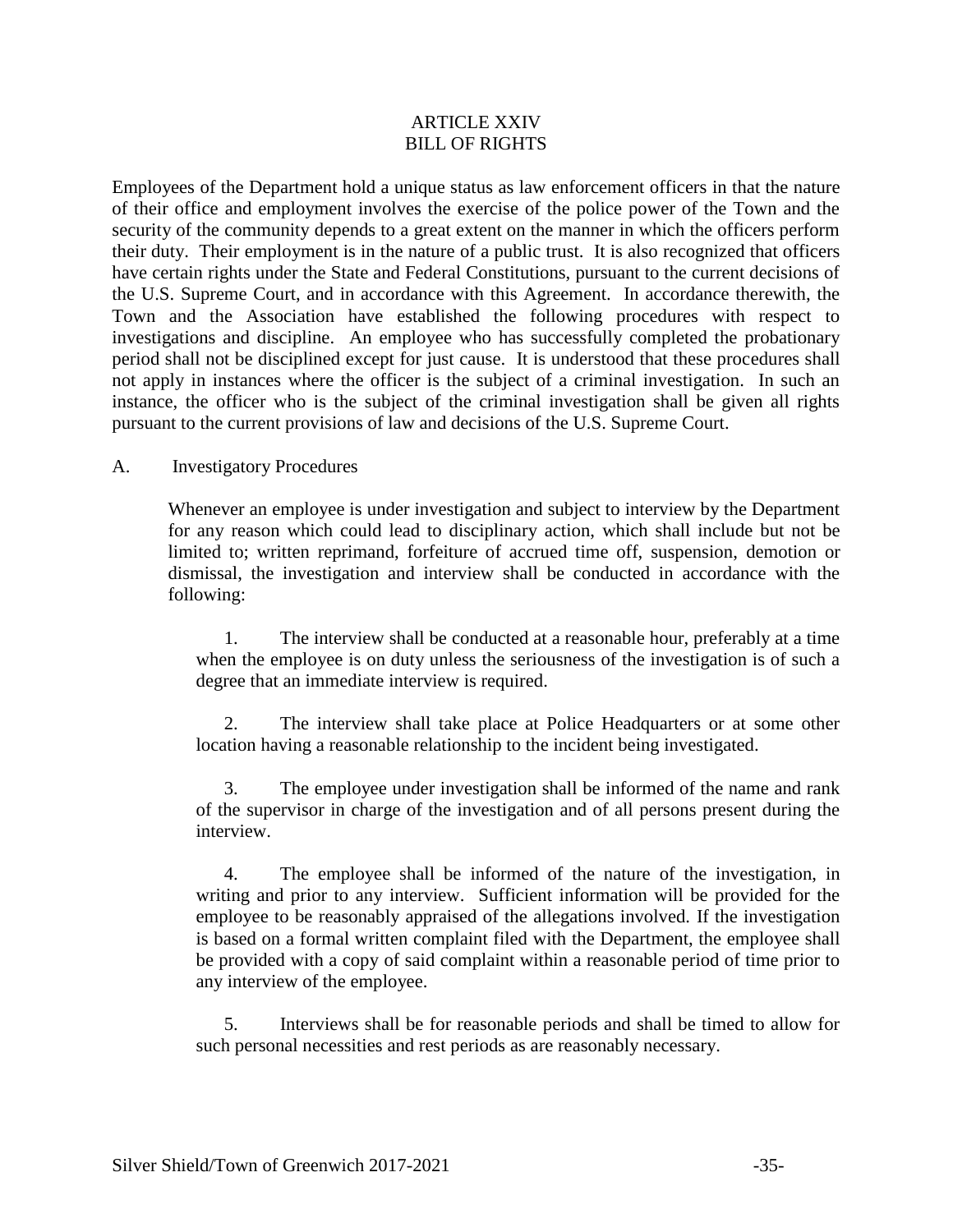6. Questions shall be asked one at a time and the employee will not be threatened with transfer, dismissal or disciplinary action. This shall not be construed to prohibit advising the employee that refusal to answer proper questions, as specified in paragraph (A) (7) of this Article, may subject the employee to additional charges and discipline.

7. All employees are obliged to cooperate in an investigation and are required to answer any questions concerning their conduct as it relates to their employment except any questions which violate their constitutional rights.

8. At the request of the employee under investigation, the employee shall be given an opportunity to consult with counsel and/or a representative of the Association prior to any interview. At the request of the employee, said counsel and/or Association Executive Board representative may be present during the interview.

9. All employees shall have the right to review the contents of their files maintained by the Police Department and the Town on reasonable notice. No material of an adverse nature shall be placed in said files without the employee being provided with a copy of such material. Copies of any disciplinary actions shall likewise be copied to the Association.

10. Performance Improvement Notices are not considered discipline; they are part of a corrective action plan designed to improve employee behavior. The behavioral deficiency indicated in the Performance Improvement Notice will be mentioned in the employee's Annual Performance Evaluation. A Performance Improvement Notice is not grievable pursuant to Article XXIII of the collective bargaining agreement. An employee receiving a Performance Improvement Notice who disputes its merits may appeal it to the Chief of Police; the Chief's decision shall be final.

11. Performance Improvement Notices and other non-disciplinary material of an adverse nature, will remain in the employee's Police Department Personnel File for a period of twenty-four (24) months from date of issue after which time it shall be removed from said file and placed in the Department's Historic File for, at minimum, an additional thirty-six (36) months, after which period, upon written request from the employee to the Chief of Police, the Department shall submit an application to the appropriate Connecticut State authority to have the material destroyed pursuant to the laws of the State of Connecticut. The Chief of Police shall notify the employee of the response received from the appropriate Connecticut State authority as to the disposition of the application.

12. Written Reprimands will remain in an employee's Police Department Personnel File for a period of thirty-six (36) months from date of issue after which time it shall be removed from said file and placed in the Department's Historic File. for, at minimum, an additional twenty-four (24) months, after which period upon written request from the employee to the Chief of Police, the Department shall submit an application to the appropriate Connecticut State authority to have the material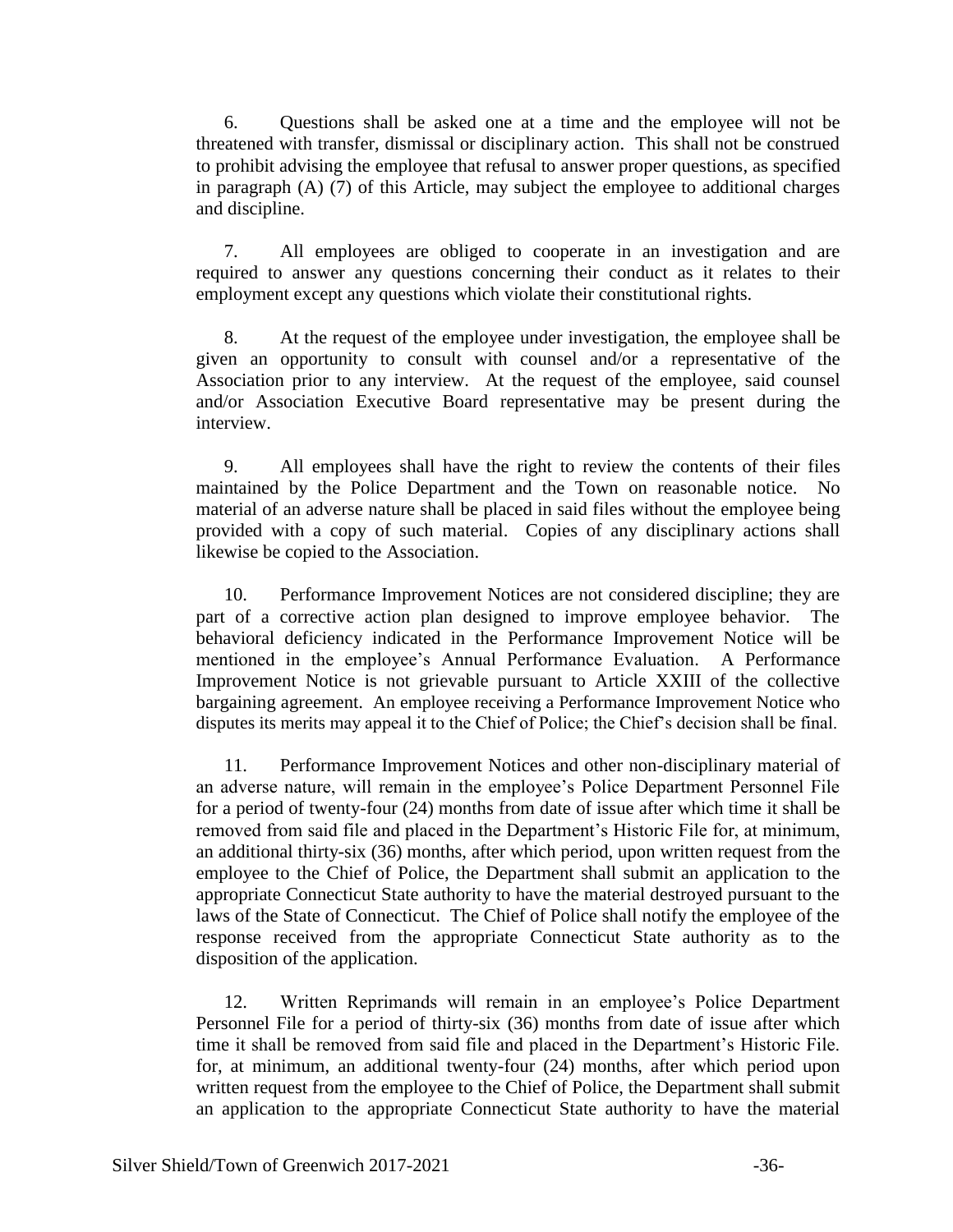destroyed pursuant to the laws of the State of Connecticut. The Chief of Police shall notify the employee of the response received from the appropriate Connecticut State authority as to the disposition of the application.

13. Material contained in the Department's Historic File, including Performance Improvement Notices, non-disciplinary material and Written Reprimands shall not be used for purposes of progressive discipline or during promotional evaluations.

14. In the event that an employee, or the Association, files a written complaint with the Chief of Police, or other designated authority, the Department shall conduct an appropriate investigation of the complaint and advise the employee, or Association, in writing of the outcome of the investigation. The investigation of such complaints are to be completed as expeditiously as possible and are intended to be completed within thirty (30) days from the receipt of the complaint. In instances when the investigation of the complaint will exceed thirty (30) days, the Chief of Police will notify the employee or Association that the investigation will not be completed within such time frame and provide an expected time frame for the completion of the investigation. The Chief of Police or designee, shall provide the employee or the Association with a written notice of the outcome of the investigation upon its completion.

# B. Disciplinary Procedures

 The following disciplinary procedures shall be followed when an employee is subject to disciplinary action.

1. The employee who is the subject of disciplinary action shall be given an opportunity to have a Loudermill hearing with the Chief of Police or a designee, prior to any discipline being imposed. The employee and Association shall be advised, in writing prior to such Loudermill hearing, of the nature of the charges against them and the disciplinary action being recommended. Such notice shall specify the date and time of the meeting which shall provide the employee with at least two (2) weeks to exercise their rights under this Article. Along with the notice, the employee and the Association shall be provided with a copy of the Internal Affairs Investigation Report prepared by the investigating officer.

2. At the Loudermill hearing with the Chief or a designee, the employee will be given the opportunity to rebut the charges against them and the employee may be represented by counsel and/or a representative of the Association.

3. Within seven (7) calendar days of the Loudermill hearing with the Chief or their designee, the employee shall be given written notice of the disciplinary action the Chief intends to impose. The employee may appeal the determination of the Chief by filing a written notice of appeal within seven (7) calendar days to the First Selectman pursuant to Article XXIII, step 2. If said discipline is a suspension without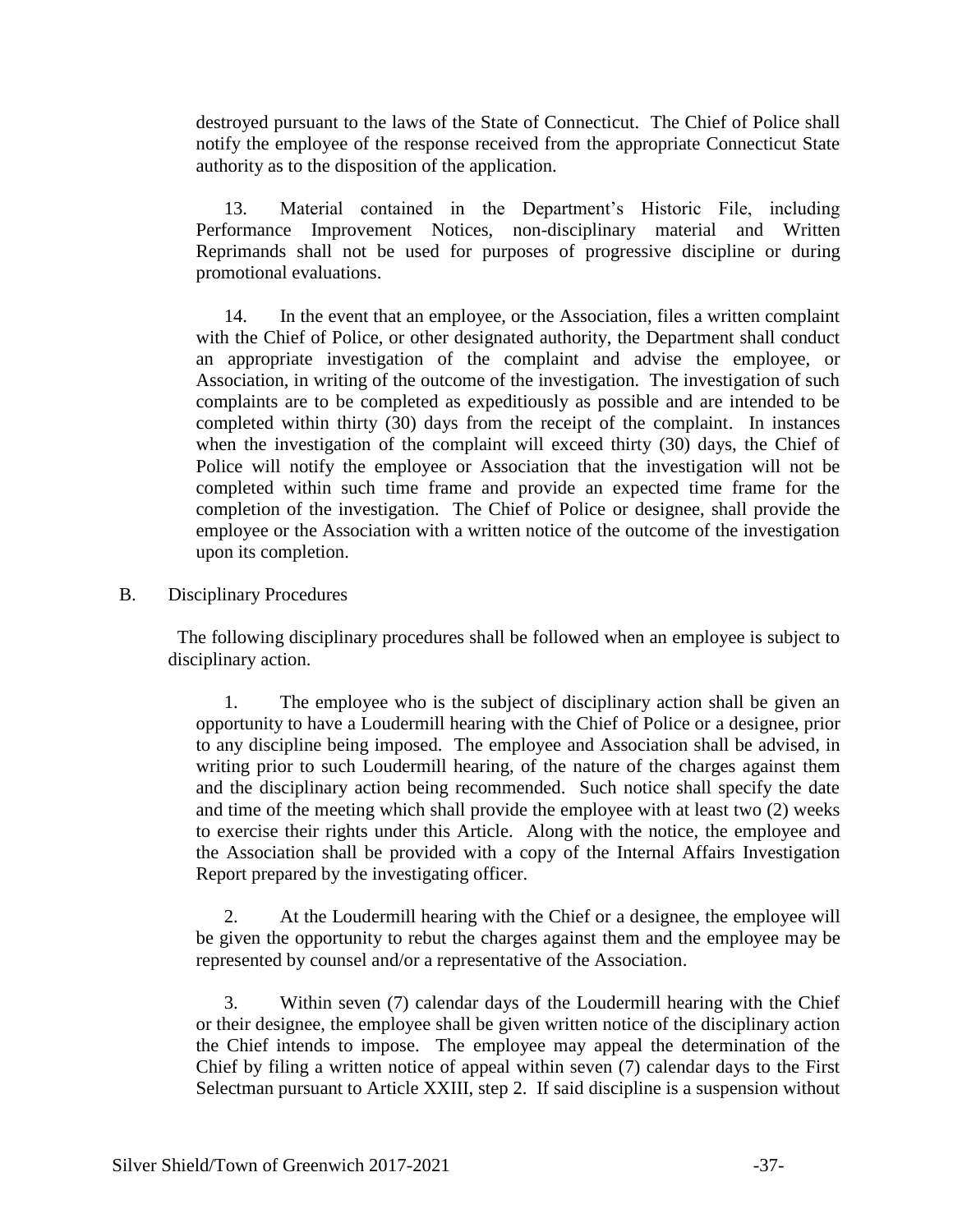pay of fifteen (15) working days or less, said discipline shall take effect as indicated in the notice from the Chief. If said discipline is in excess of a fifteen (15) working day suspension without pay, and the employee files a written appeal to the First Selectman as provided above, the discipline shall not be imposed until the First Selectman has rendered a determination pursuant to Article XXIII (A) (2).

4. The employee may appeal the determination of the First Selectman pursuant to Article XXIII (A) (3).

# ARTICLE XXV CONDITIONS OF EMPLOYMENT

- A. The Town shall provide for each employee a complete physical examination (including a heart stress test) not less often than once in each twenty-four (24) month period.
- B. The dress code for the Detective Division will not be more stringent than that required for the remainder of the force.
- C. In order to investigate and detect use of illegal drugs and the abuse of otherwise legal drugs or alcohol by employees of the Greenwich Police Department, the procedures set forth in Appendix II will remain in effect.
- D. Promotion to the classification of Police Captain shall be made from bargaining unit employees who are candidates certified to the promotional list.
- E. Promotion Examinations: Promotional examinations for the position of Sergeant and Lieutenant shall be administered by the Town as may be required to maintain a current eligibility list for each position. The Town shall post the job announcement for these positions for a two-week period following Labor Day. The announcement shall include a time frame for the written examination which shall be prior to the Thanksgiving Holiday and a time frame for the oral examination which shall be during the month of February. An eligibility list shall be established within thirty (30) calendar days from the completion of the examination process. Promotional eligibility lists shall be for a twoyear period.
- F. The Department shall post an announcement for a minimum period of twenty-one days (open period) indicating that a premium pay assignment is to be filled. During the open period, an employee who is interested in being considered for the premium pay position, shall complete and submit a departmental application to the appropriate Command Staff Officer indicated on the posting. The posting shall include the following information: the title of premium pay position to be filled, the dates of the open period during which candidates may apply, and an outline of the process to be followed in evaluating candidates.
- G. Sworn employees shall not be required to supervise civilian property and evidence personnel.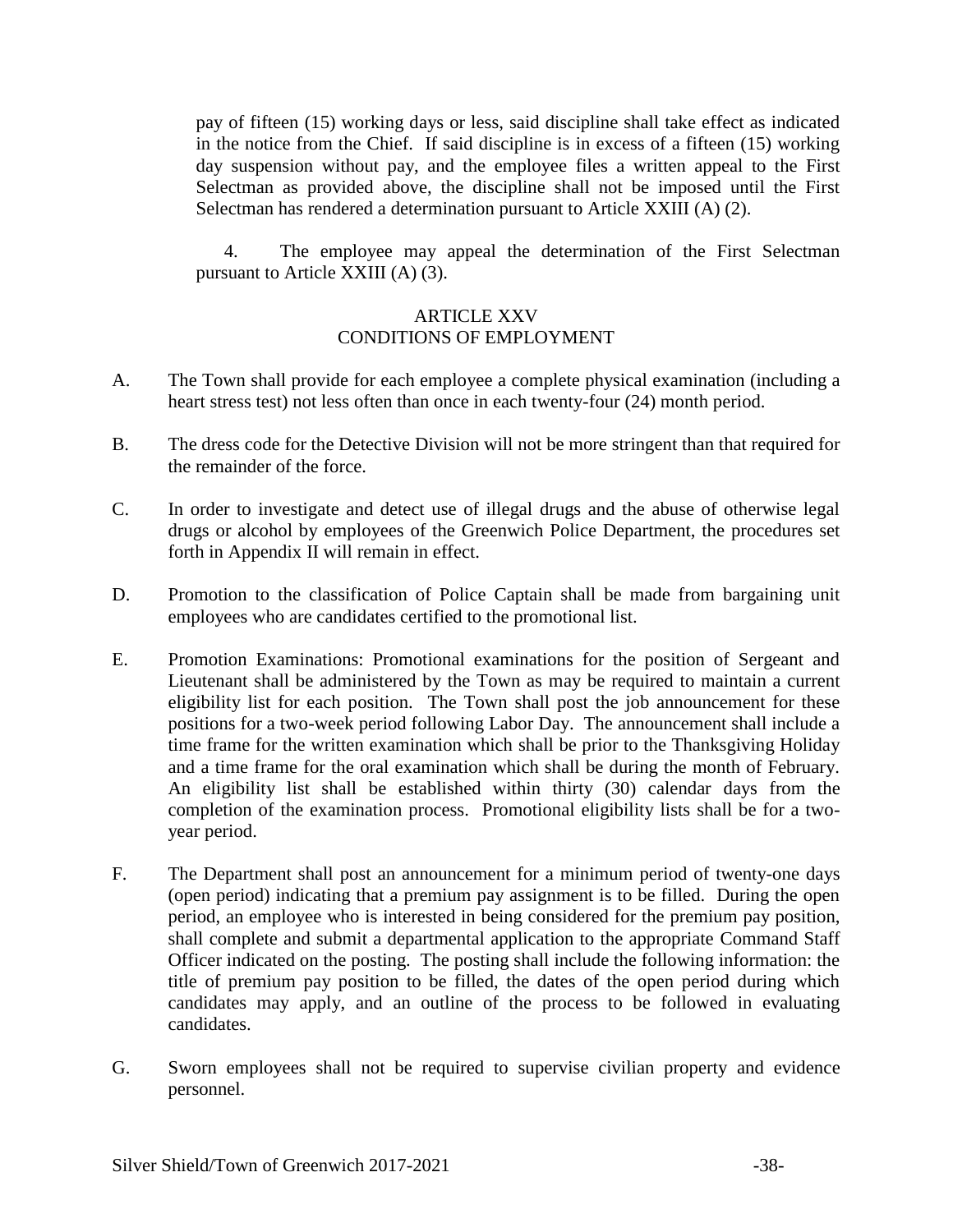H. Employees shall be required to wear their body armor at all times while working active patrol assignments pursuant to the standards established in the Unified Policy Manual as negotiated with the Association.

#### ARTICLE XXVI EFFECTIVE DATE AND LENGTH OF CONTRACT

- A. If the Representative Town Meeting shall approve the request pertaining to this agreement which is submitted to it pursuant to Section 7-474(b) of the Connecticut General Statutes, then this Agreement shall be effective in all respects on the date of such approval or as otherwise specifically set forth in the Agreement and shall continue until June 30, 2021.
- B. If the Representative Town Meeting shall reject the request pertaining to this Agreement which is submitted to it pursuant to Section 7-474(b) of the Connecticut General Statutes, then this Agreement shall not be effective and the parties shall bargain further.
- C. The provisions of this Agreement shall not be retroactive except as specifically provided. If this Agreement is approved after July 1, 2017, each employee who is an employee of the Town or who has retired from the employment of the Town after July 1, 2017, shall receive retroactive pay based on the appropriate rate as set forth in this Agreement for the period after July 1, 2017, which each such employee worked. Each employee who resigned or was terminated prior to the effective date of this Agreement shall receive no retroactive pay.
- D. Either party shall submit to the other the terms and conditions of a proposed successor agreement on or before October 1, 2020, after which the other party shall have thirty (30) calendar days to submit counterproposals.
- E. During negotiation to develop any successor agreement, each party shall provide the other, upon reasonable request and to the extent available, with any non-privileged information necessary to negotiations. Neither party shall be required to develop any information not in its possession. The requesting party may be charged a reasonable amount for the expense of extracting or reproducing the requested information.

#### ARTICLE XXVII PROBATION

There shall be a probationary period of eighteen (18) months from the date of hiring for all police officers, except for certified police officers hired on a lateral basis from another Connecticut municipality who shall serve a twelve (12) month probationary period from the date of hire. Any probationary employee may be discharged at any time within the probationary period and no such discharge shall be grounds for a grievance or other proceedings unless based upon discrimination against the employee. A probationary employee may request that an Association representative be present at a meeting with a supervisory officer at which the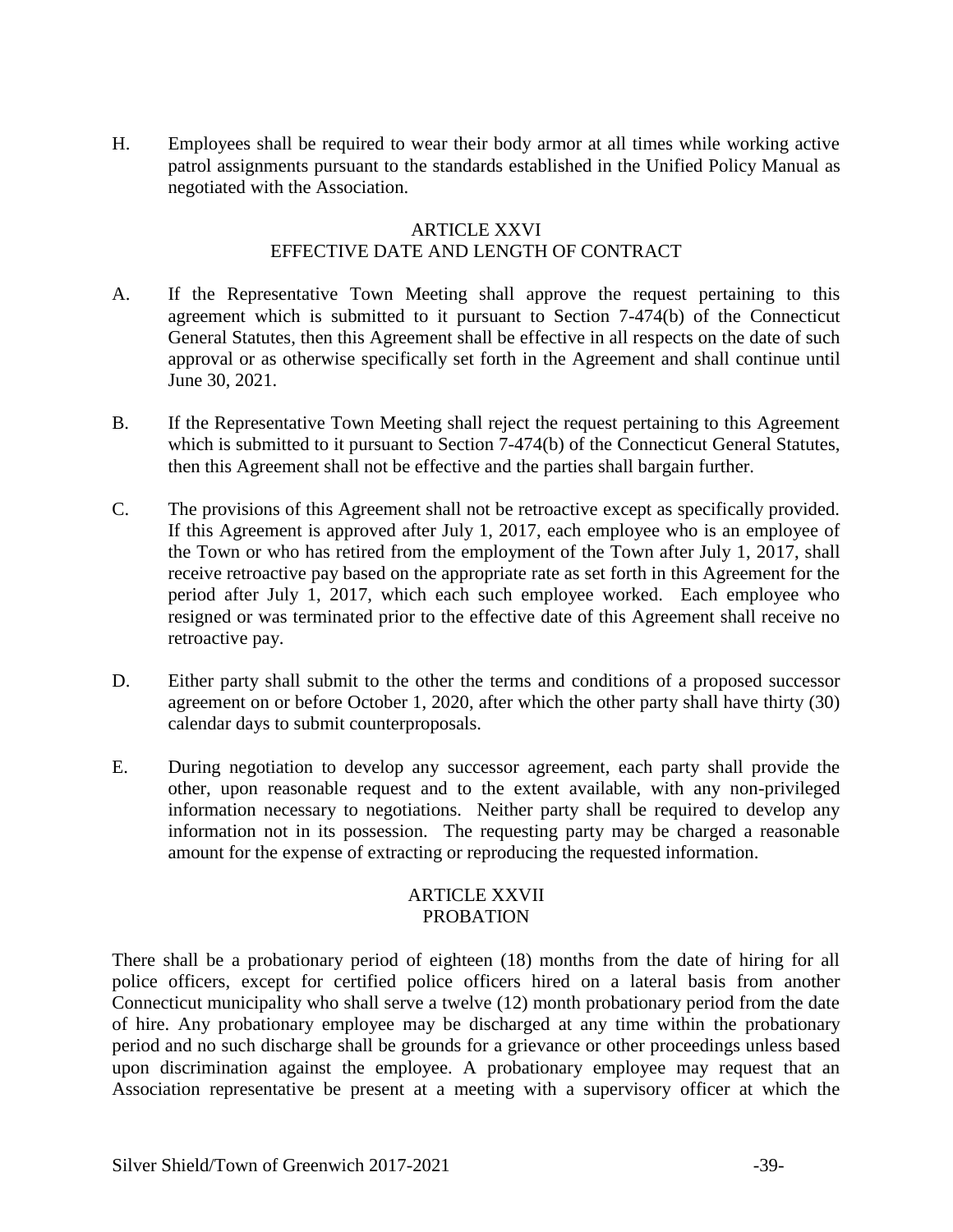probationary employee is being subject to discipline. This right of representation does not alter the at-will status of the probationary employee.

#### ARTICLE XXVIII PAST PRACTICES CLAUSE

The Unified Policy Manual of the Town of Greenwich Police Department and the Retirement System and the Police Pension Fund of the Town of Greenwich shall govern for all matters not contained in this Agreement. All benefits and obligations which are not described in this Agreement or in either the manual or plan and which are now enjoyed by or required of the employees are specifically included in this Agreement by reference just as though each such benefit or obligation was specifically set forth.

#### ARTICLE XXIX MANAGEMENT RIGHTS

Nothing contained in this Agreement shall reduce by implication any management right or prerogative and the Town retain all such rights and prerogatives except as abridged or modified by an express provision of this Agreement.

# ARTICLE XXX **SENIORITY**

Seniority shall be defined as an employee's length of continuous full-time service in a rank. Seniority shall be retroactive to the date of appointment to a rank, upon successful completion of the applicable probationary period.

If more than one appointment is made to a rank on the same day, the following shall apply:

- If the appointments were made from an eligibility list, seniority shall be in the order of the placement on the list.
- If the appointments were not from an eligibility list, seniority in the new rank shall be in the same order as length of continuous full-time service in the Department.

For the purpose of seniority, continuous service shall not be reduced or broken by any paid leave or by unpaid leave of up to thirty (30) calendar days, or for any call to military service for the duration of such service.

In the case of an unpaid leave of more than thirty (30) calendar days, including but not limited to leave under the Family and Medical Leave Act, seniority shall not accrue but shall be bridged in the case of an approved leave of up to one year, excluding any call to military service for the duration of such service which shall count towards continuous service.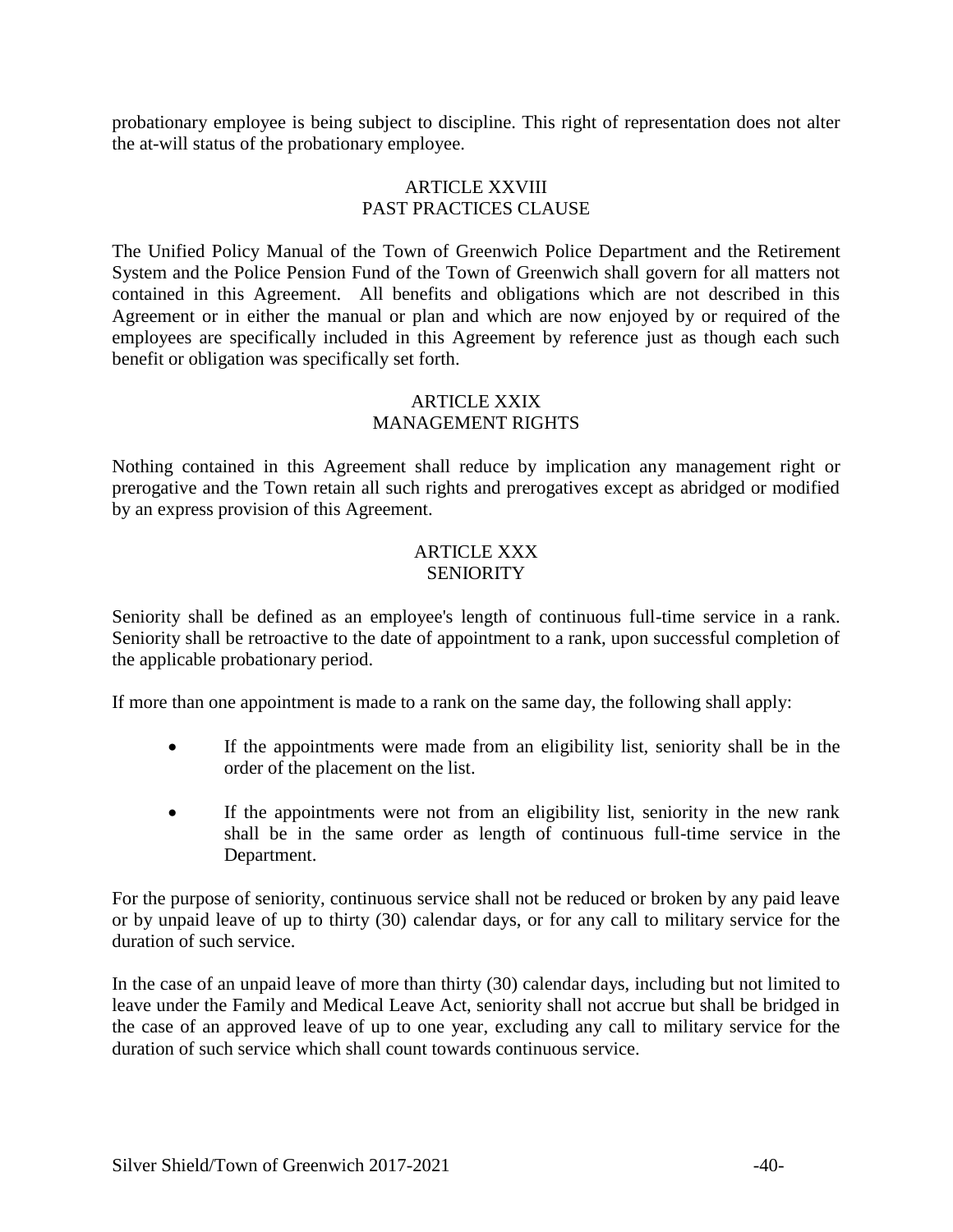In the event of a staff reduction due to the abolishment of positions within the police department, the employee(s) with the least seniority in the rank of the position(s) to abolished shall be the first to be laid off in such that rank. The displaced employee may elect to displace the least senior employee in the immediate subordinate rank. An employee whose seniority does not allow for displacement to a subordinate rank shall be laid off. In the event of the abolishment of the rank of police officer, the employee with the least seniority in the rank of police officer shall be the first to be laid off. For purposes of layoff, the rank of Police Officer shall include all premium pay positions

An employee who is laid-off or is displaced in rank shall be placed on a recall list to the position from which laid-off or displaced. The employee shall be removed from the recall list if the employee's certification lapses or refuses an appointment from such list. Individuals on a recall list shall have preference for appointment over individuals on a police officer or promotional eligibility list. An employee on a lay-off list for the rank of police officer shall remain on such list for a two-year period form the date of layoff unless otherwise removed as provided above. A laid-off employee shall, at their option, be appointed as a Town of Greenwich special police officer so as to maintain their certification.

Dated: Greenwich, Connecticut

SILVER SHIELD ASSOCIATION, INC.

\_\_\_\_\_\_\_\_\_\_\_\_\_\_\_\_\_\_\_\_\_\_\_\_\_\_\_\_\_\_\_\_\_\_

By: \_\_\_\_\_\_\_\_\_\_\_\_\_\_\_\_\_\_\_\_\_\_\_\_\_\_\_\_\_\_\_

Lt. Louis Pannone, President

By: \_\_\_\_\_\_\_\_\_\_\_\_\_\_\_\_\_\_\_\_\_\_\_\_\_\_\_\_\_\_\_

Lt. Martin O'Reilly, Vice President

TOWN OF GREENWICH

By: \_\_\_\_\_\_\_\_\_\_\_\_\_\_\_\_\_\_\_\_\_\_\_\_\_\_\_\_\_\_\_ By: \_\_\_\_\_\_\_\_\_\_\_\_\_\_\_\_\_\_\_\_\_\_\_\_\_\_\_\_\_\_\_\_\_\_\_\_ Alfred C. Cava, Director of Labor Relations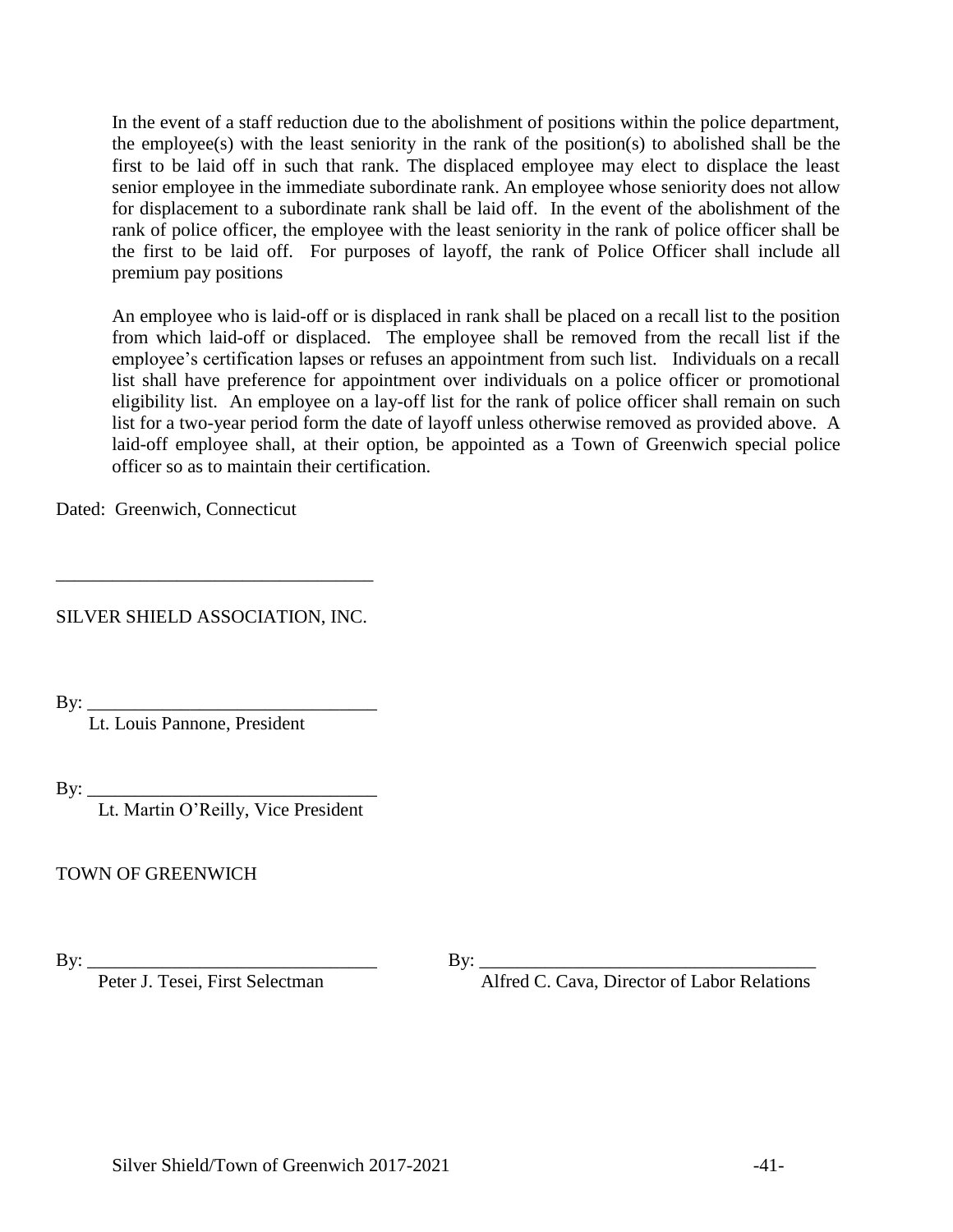#### ANNUAL WAGE RATES (GWI 2.25%)

# Effective July 1, 2017, the annual wage rates shall be as follows:

| Rank/Title                                                                          | Step 1    | Step 2   | Step 3   | Step 4   | Step 5   |
|-------------------------------------------------------------------------------------|-----------|----------|----------|----------|----------|
| Police Officer                                                                      | \$66,004  | \$70,147 | \$74,308 | \$78,463 | \$82,973 |
|                                                                                     | \$67,039  | \$71,184 | \$75,345 | \$79,586 |          |
|                                                                                     | \$68,075  | \$72,229 | \$76,388 | \$80,720 |          |
|                                                                                     | \$69,113  | \$73,269 | \$77,423 | \$81,843 |          |
| Marine Officer<br><b>Traffic Enforcement</b><br>Officer                             | \$85,495  |          |          |          |          |
| <b>Accident Car Officer</b><br>Dispatcher                                           | \$86,758  |          |          |          |          |
| Technician<br>Detective<br><b>CIO</b><br><b>SRO</b><br><b>Master Police Officer</b> | \$88,022  |          |          |          |          |
| <b>Detective First Grade</b>                                                        | \$91,640  |          |          |          |          |
| Sergeant                                                                            | \$95,256  |          |          |          |          |
| Lieutenant                                                                          | \$109,385 |          |          |          |          |

Effective July 1, 2017, each Police Officer who is not at maximum and is eligible for step advancement based on that employee's service with the Police Department shall be advanced one step on the above wage schedule.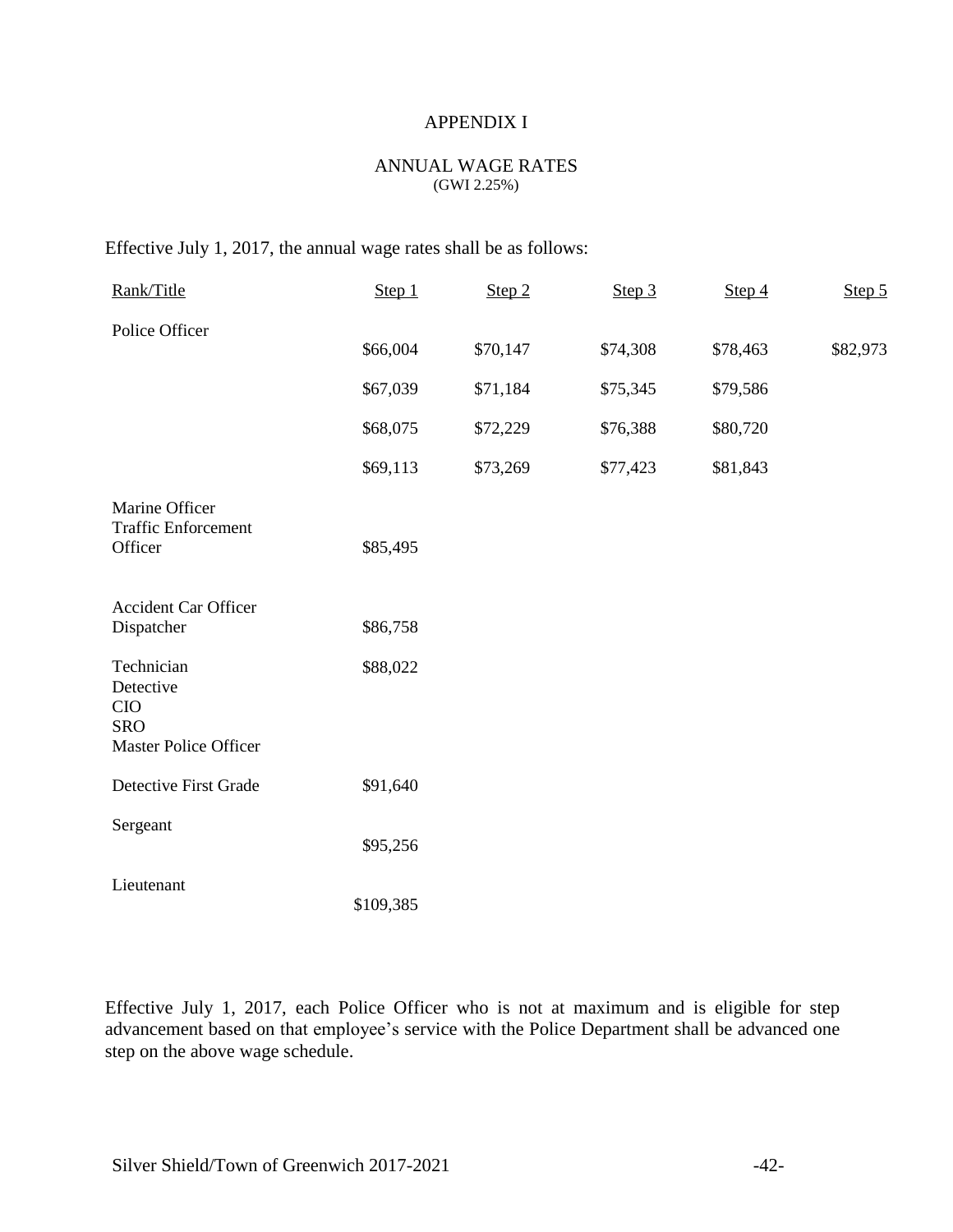#### ANNUAL WAGE RATES (GWI 1.5%)

# Effective July 1, 2018, the annual wage rates shall be as follows:

| Rank/Title                                                                   | Step 1    | Step 2   | Step 3   | Step 4   | Step 5   |
|------------------------------------------------------------------------------|-----------|----------|----------|----------|----------|
| Police Officer                                                               | \$66,994  | \$71,199 | \$75,423 | \$79,639 | \$84,217 |
|                                                                              | \$68,045  | \$72,252 | \$76,475 | \$80,780 |          |
|                                                                              | \$69,096  | \$73,313 | \$77,534 | \$81,931 |          |
|                                                                              | \$70,150  | \$74,368 | \$78,584 | \$83,071 |          |
| Marine Officer<br><b>Traffic Enforcement</b><br>Officer                      | \$86,778  |          |          |          |          |
| <b>Accident Car Officer</b><br>Dispatcher                                    | \$88,059  |          |          |          |          |
| Technician<br>Detective<br>CIO<br><b>SRO</b><br><b>Master Police Officer</b> | \$89,342  |          |          |          |          |
| Detective First Grade                                                        | \$93,014  |          |          |          |          |
| Sergeant                                                                     | \$96,685  |          |          |          |          |
| Lieutenant                                                                   | \$111,026 |          |          |          |          |

Effective July 1, 2018, each Police Officer who is not at maximum and is eligible for step advancement based on that employee's service with the Police Department shall be advanced one step on the above wage schedule.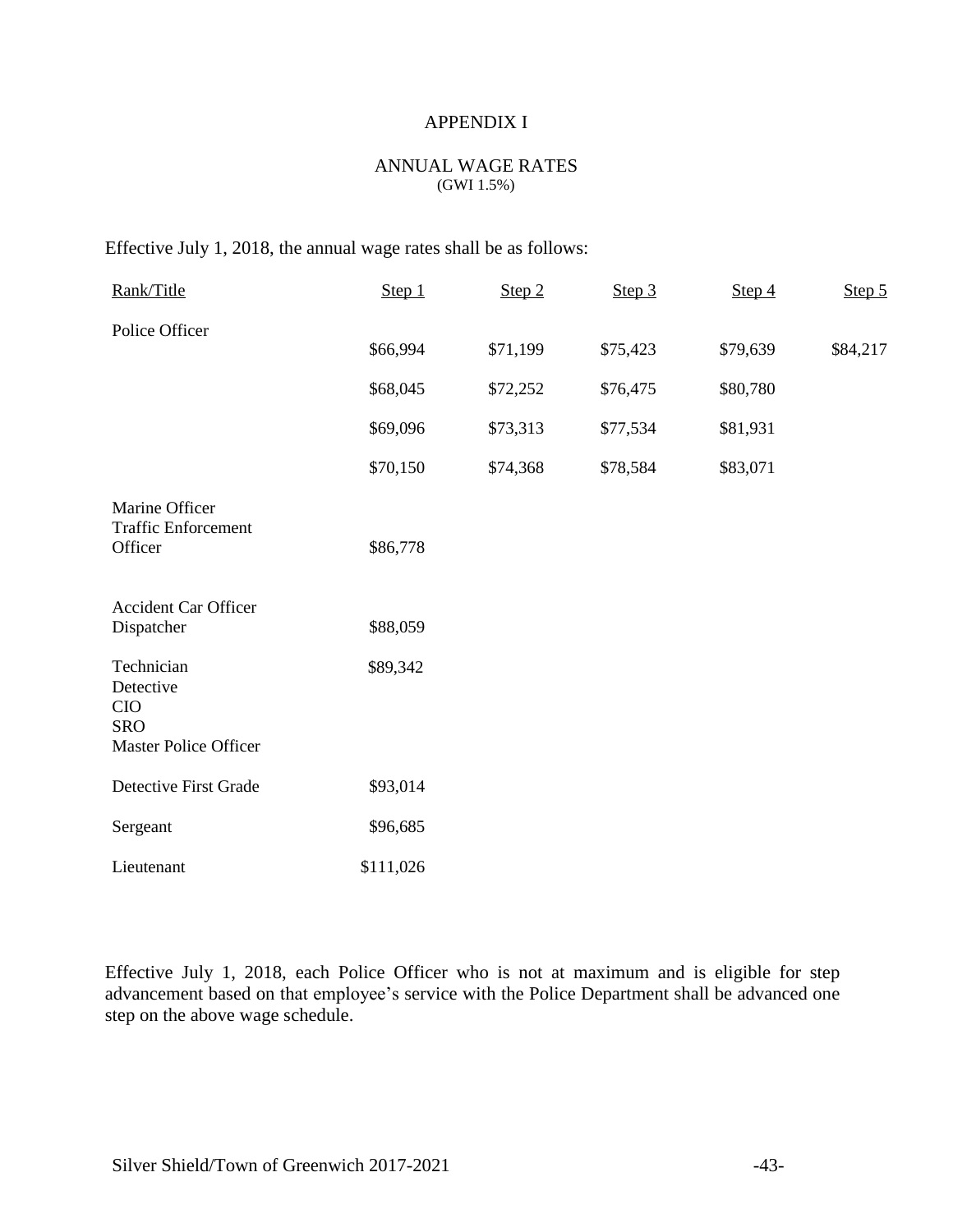#### ANNUAL WAGE RATES (GWI 1.95%)

Effective July 1, 2019, the annual wage rates shall be as follows:

| Rank/Title                                                                          | Step 1                                       | Step 2                                       | Step 3                                       | Step 4                                       | Step 5   |
|-------------------------------------------------------------------------------------|----------------------------------------------|----------------------------------------------|----------------------------------------------|----------------------------------------------|----------|
| Police Officer                                                                      | \$68,301<br>\$69,372<br>\$70,443<br>\$71,517 | \$72,587<br>\$73,661<br>\$74,742<br>\$75,819 | \$76,894<br>\$77,966<br>\$79,046<br>\$80,116 | \$81,192<br>\$82,355<br>\$83,529<br>\$84,690 | \$85,860 |
| Marine Officer<br><b>Traffic Enforcement</b><br>Officer                             | \$88,470                                     |                                              |                                              |                                              |          |
| <b>Accident Car Officer</b><br>Dispatcher                                           | \$89,777                                     |                                              |                                              |                                              |          |
| Technician<br>Detective<br><b>CIO</b><br><b>SRO</b><br><b>Master Police Officer</b> | \$91,084                                     |                                              |                                              |                                              |          |
| <b>Detective First Class</b>                                                        | \$94,828                                     |                                              |                                              |                                              |          |
| Sergeant                                                                            | \$98,570                                     |                                              |                                              |                                              |          |
| Lieutenant                                                                          | \$113,191                                    |                                              |                                              |                                              |          |

Effective July 1, 2019, each Police Officer who is not at maximum and is eligible for step advancement based on that employee's service with the Police Department shall be advanced one step on the above wage schedule.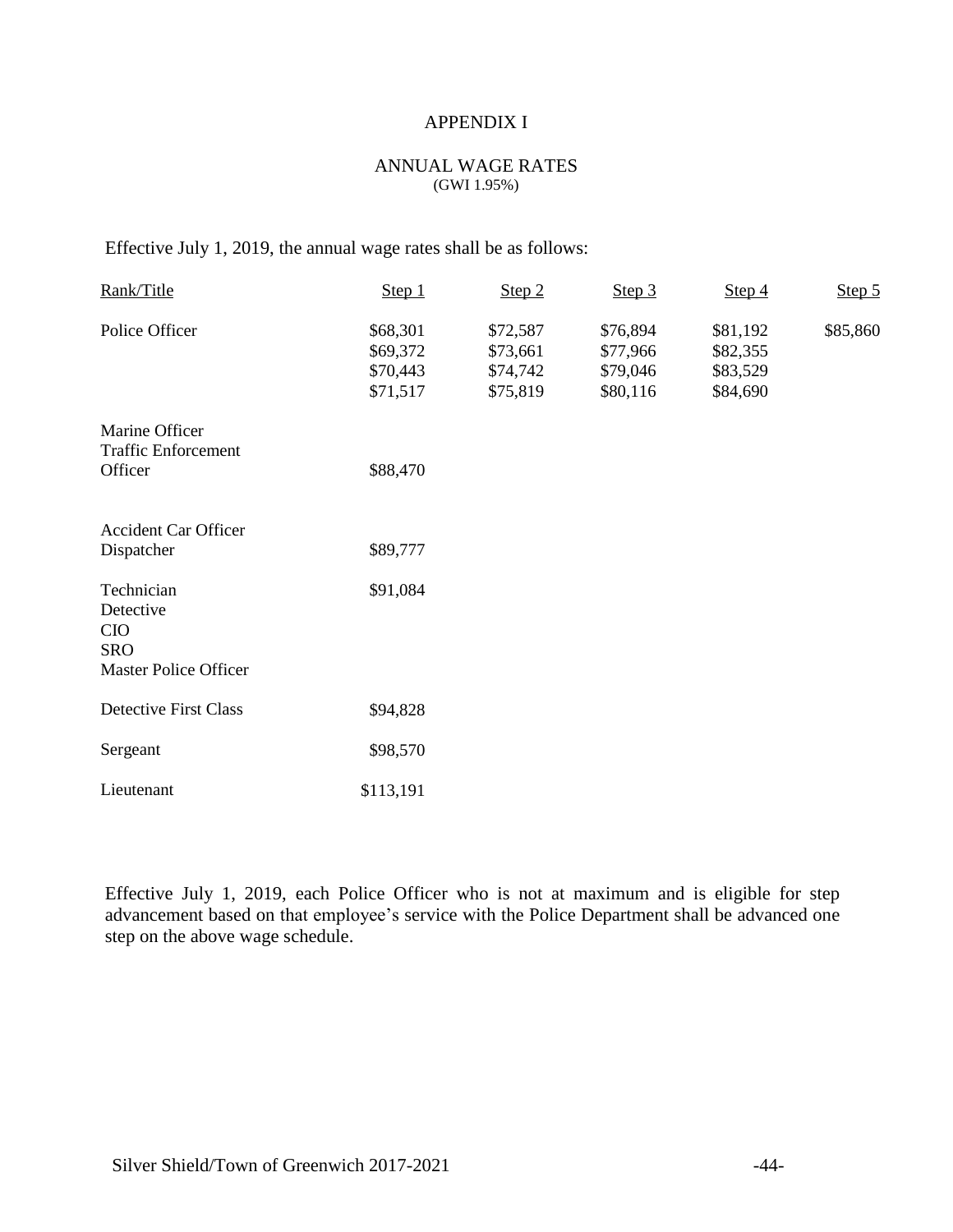#### ANNUAL WAGE RATES (GWI 2.05%)

Effective July 1, 2020, the annual wage rates shall be as follows:

| Rank/Title                                                                          | Step 1                                       | Step 2                                       | Step 3                                       | Step 4                                       | Step 5  |
|-------------------------------------------------------------------------------------|----------------------------------------------|----------------------------------------------|----------------------------------------------|----------------------------------------------|---------|
| Police Officer                                                                      | \$69,701<br>\$70,794<br>\$71,888<br>\$72,984 | \$74,075<br>\$75,171<br>\$76,275<br>\$77,373 | \$78,470<br>\$79,565<br>\$80,666<br>\$81,759 | \$82,857<br>\$84,044<br>\$85,241<br>\$86,427 | \$87620 |
| Marine Officer<br><b>Traffic Enforcement Officer</b>                                | \$90,284                                     |                                              |                                              |                                              |         |
| <b>Accident Car Officer</b><br>Dispatcher                                           | \$91,617                                     |                                              |                                              |                                              |         |
| Technician<br>Detective<br><b>CIO</b><br><b>SRO</b><br><b>Master Police Officer</b> | \$92,952                                     |                                              |                                              |                                              |         |
| <b>Detective First Class</b>                                                        | \$96,772                                     |                                              |                                              |                                              |         |
| Sergeant                                                                            | \$100,591                                    |                                              |                                              |                                              |         |
| Lieutenant                                                                          | \$115,511                                    |                                              |                                              |                                              |         |

Effective July 1, 2020, each Police Officer who is not at maximum and is eligible for step advancement based on that employee's service with the Police Department shall be advanced one step on the above wage schedule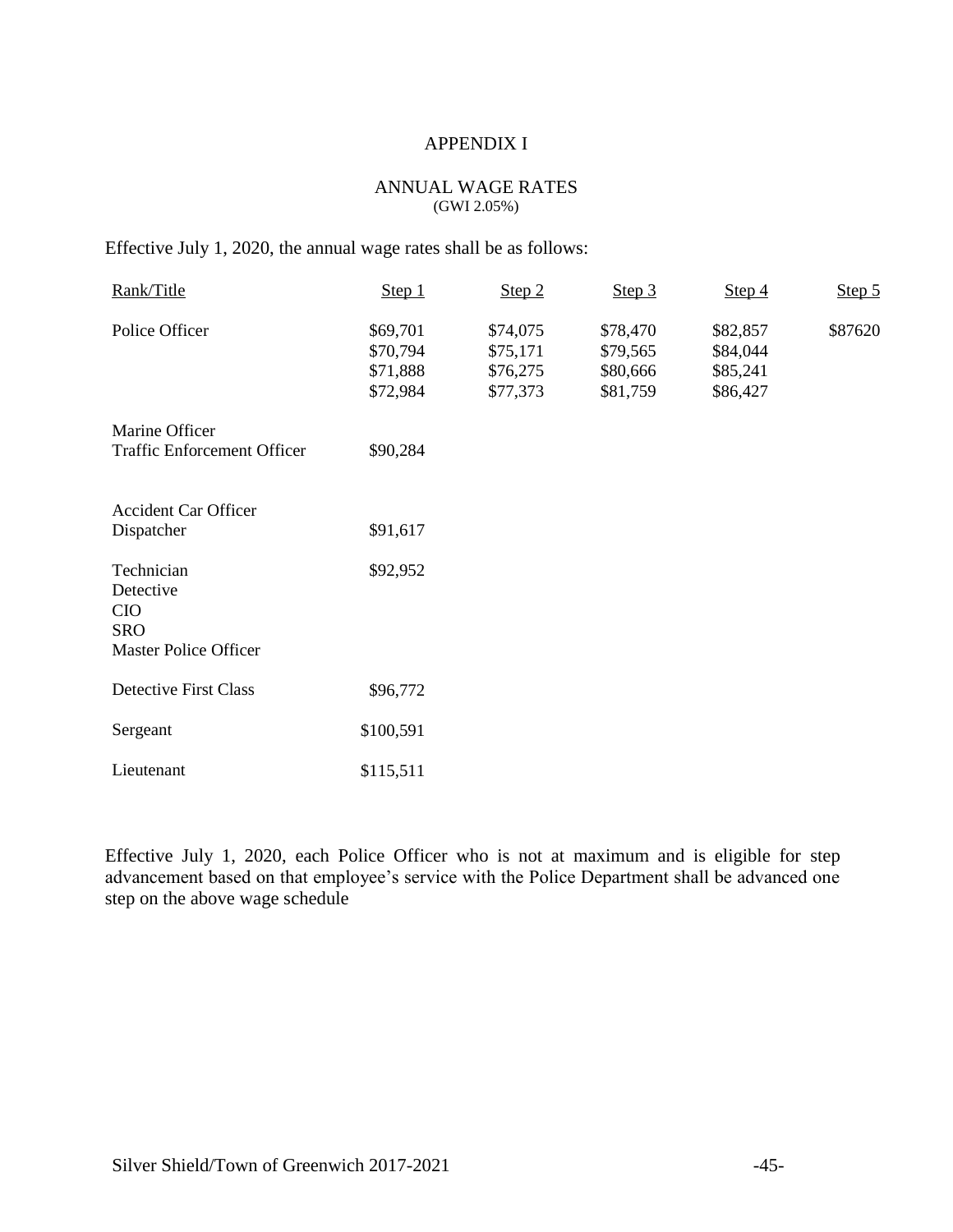# APPENDIX I NOTES

- 1. Pay adjustments will be made at the start of each fiscal year regardless of the date of hiring and adjusted for nearest completed quarters of service as under the system which existed prior to the time of this agreement.
- 2. Each employee shall receive a wage differential, in accordance with the following schedule, in excess of his regular straight time or cash overtime hourly rate for each hour actually worked on the shift specified. No wage differential shall be paid with respect to sick leave, injury leave, holidays, funeral leave, vacations or any other non-work time.

Shift differential shall be paid in accordance with the following:

|                                                       | Evening<br>Third Shift | Midnight<br><b>First Shift</b> |
|-------------------------------------------------------|------------------------|--------------------------------|
| <b>Employees below</b><br>the grade of Sergeant       | \$1.80                 | \$2.35                         |
| Employees at or<br>above the pay grade of<br>Sergeant | \$2.05                 | \$2.85                         |

3. The Police Chief shall have the right to assign an employee as detective, technician, marine officer, traffic enforcement officer, accident car officer, master police officer, CIO, SRO, detective first class or dispatcher. While so assigned the employee shall be paid at the rate of pay provided in this Appendix I for such assignment. The Police Chief may remove an employee from such assignment in the Chief's sole discretion.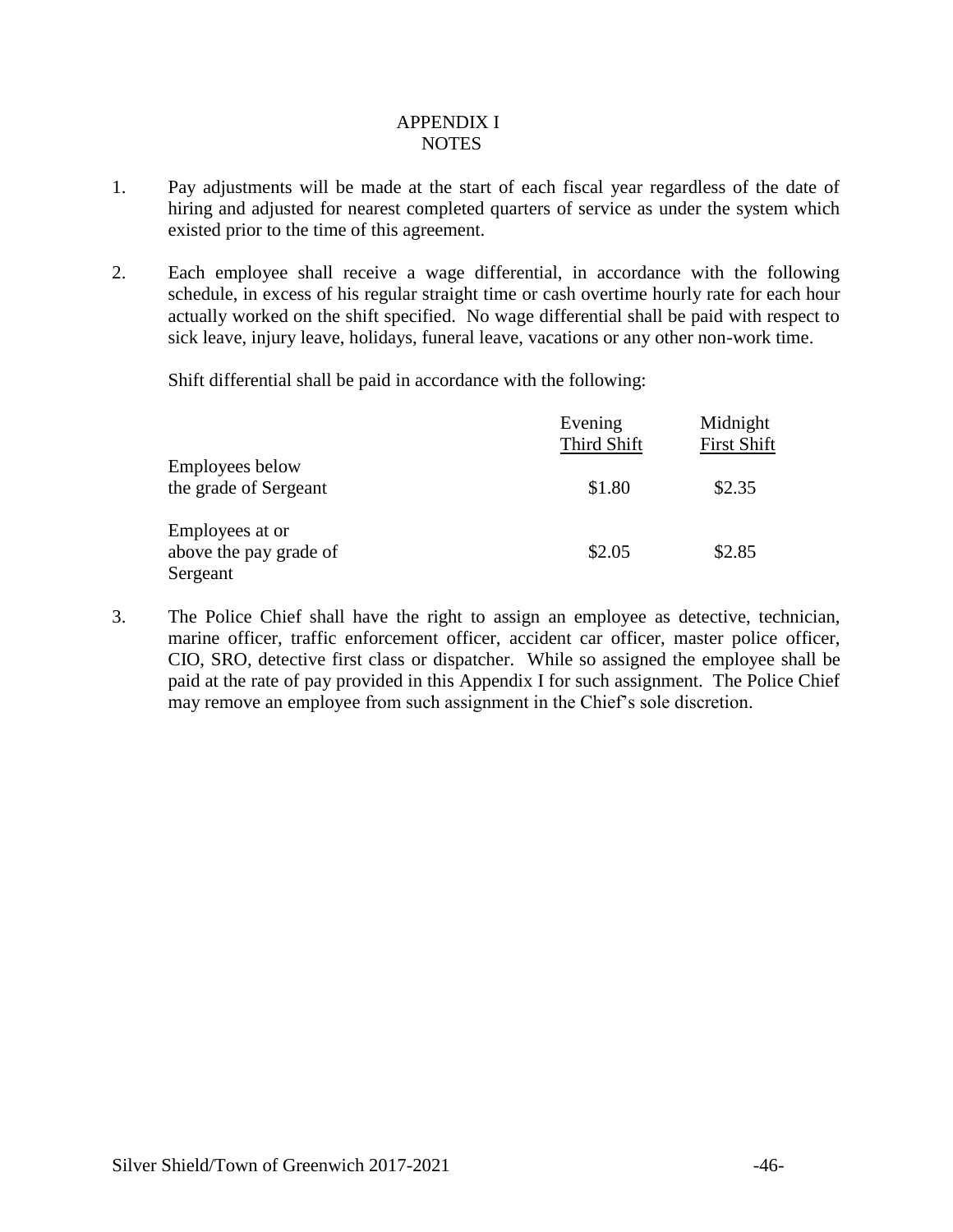#### SUBSTANCE ABUSE TESTING

#### SCREENING

The administration of screening tests to detect the presence of drugs or alcohol in employees of the Department will be performed upon reasonable suspicion that an employee is using or is under the influence of illegal drugs, is abusing legal drugs or alcohol, or is reporting for duty under the influence of drugs or alcohol.

#### TESTING BASED UPON REASONABLE SUSPICION

An employee of the Department may be required to undergo testing based on "reasonable suspicion" when objective facts and observations are brought to the attention of a superior officer and, based upon the reliability and weight of such information, the superior officer can reasonably infer or suspect that they are using illegal drugs, are abusing legal drugs or alcohol, or are reporting for duty under the influence of drugs or alcohol. Reasonable suspicion must be supported by specific articulable facts which may include, but are not limited to: reports and observations of the employee's drug related activities, such as purchase, sale or possession of drugs, associations with known drug dealers or users, observations of the employee at known drug or drug related locations; an otherwise unexplained change in behavior or work performance; an observed impairment of the ability to perform their duties.

A superior officer shall report the basis for their reasonable suspicion to the Chief of Police or their designee. The Chief shall decide whether to direct the employee to submit to testing. Prior to so deciding, the Chief or their designee may meet with the employee. If such a meeting is held, the employee may request Association representation. However, the meeting shall not be delayed for the purpose of having a representative of the employee's choice.

If the employee is ordered to submit to a drug and/or alcohol test, the employee shall be given a brief verbal statement of the basis for reasonable suspicion. A verbal directive to submit to a drug and/or alcohol test shall be confirmed in writing, but the testing shall not be delayed pending issuance of such written directive.

#### REFUSAL TO SUBMIT

The refusal by an employee of the Department to submit to a drug or alcohol screening test pursuant to these provisions will result in their immediate suspension without pay and subsequent disciplinary action which may include dismissal from the Department.

#### TESTING PROCEDURES

1. The employee shall provide a urine sample for purposes of testing for drugs or controlled substances other than alcohol. The employee shall provide a sufficient amount of the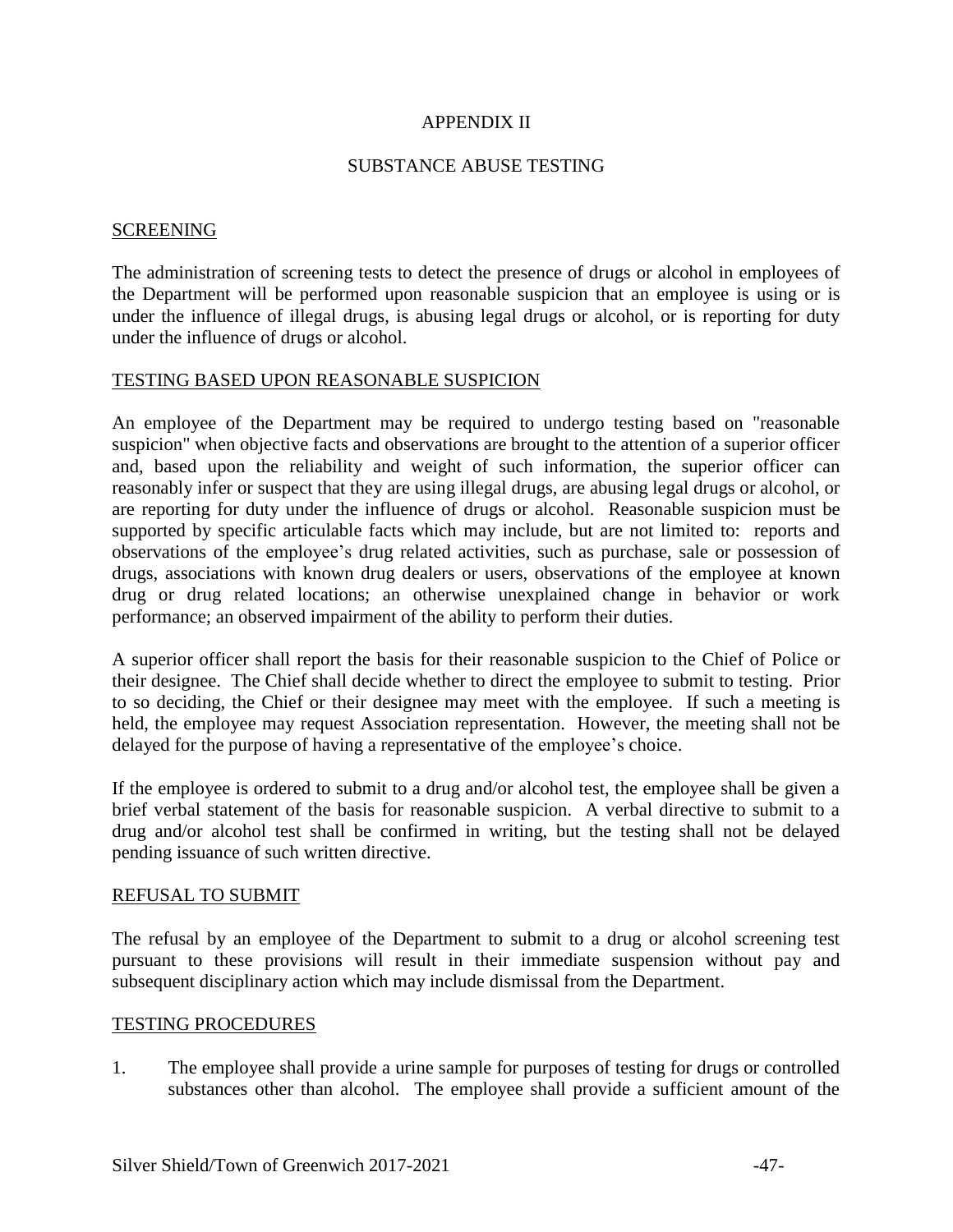sample to allow for initial screening, a confirmatory test, and for later testing if requested by the employee.

If the employee is ordered to submit to testing for alcohol, the employee shall submit to a breathalyzer test to be administered by an agent designated by the Chief. If the breathalyzer tests positive for the presence of alcohol, the employee shall provide a blood sample for the confirmatory test.

- 2. Initial drug screening will be done by Enzyme Multiple Immunoassay Testing (EMIT). No sample will be further tested upon a negative screening for controlled substances, including marijuana. After the negative screening, the second sample will be destroyed.
- 3. Each employee of the Department being tested on the basis of reasonable suspicion may consult with and be accompanied by a representative of the Association. The Association representative may confer with and advise the employee before and after the testing process, but shall not participate in the process in any way, except as an observer. The testing process will not be delayed because the Association representative is unable to be present.
- 4. During the testing process, the employee shall cooperate with requests for information concerning use of medications, and with other requirements of the testing process such as acknowledgment of giving of a urine or blood specimen.
- 5. The integrity of the testing process will be maintained with the utmost consideration for the privacy of the person being tested. Only one person, of the same sex as the person being tested, may be present during the collection of a urine specimen. If the necessary precautions to ensure legitimacy of the sample can be arranged without undue cost, an observer will not be required.
- 6. Prior to testing for drugs, two separate containers, supplied by the laboratory conducting the testing, shall be prepared for each employee being tested. Each container shall have affixed a code number and the date of collection. The code numbers shall be recorded, together with the employee's name and signature. Two (2) specimens will be taken at the time of collection and shall be sealed in the presence of the employee being tested.
- 7. The officer or laboratory supervising the test shall ensure that the appropriate chain of custody is maintained in order to verify the identity of each sample being tested.
- 8. Each and every positive EMIT test will be confirmed using a Gas Chromatography Mass Spectrometry test. Only if confirmed will a test result in a positive report.
- 9. Drug testing or blood alcohol testing will be performed by a laboratory licensed or certified by the Connecticut Department of Health Services.
- 10. Any employee whose drug or alcohol test results in a positive report may, within ten (10) calendar days of receiving notification of such result, request in writing to the Chief of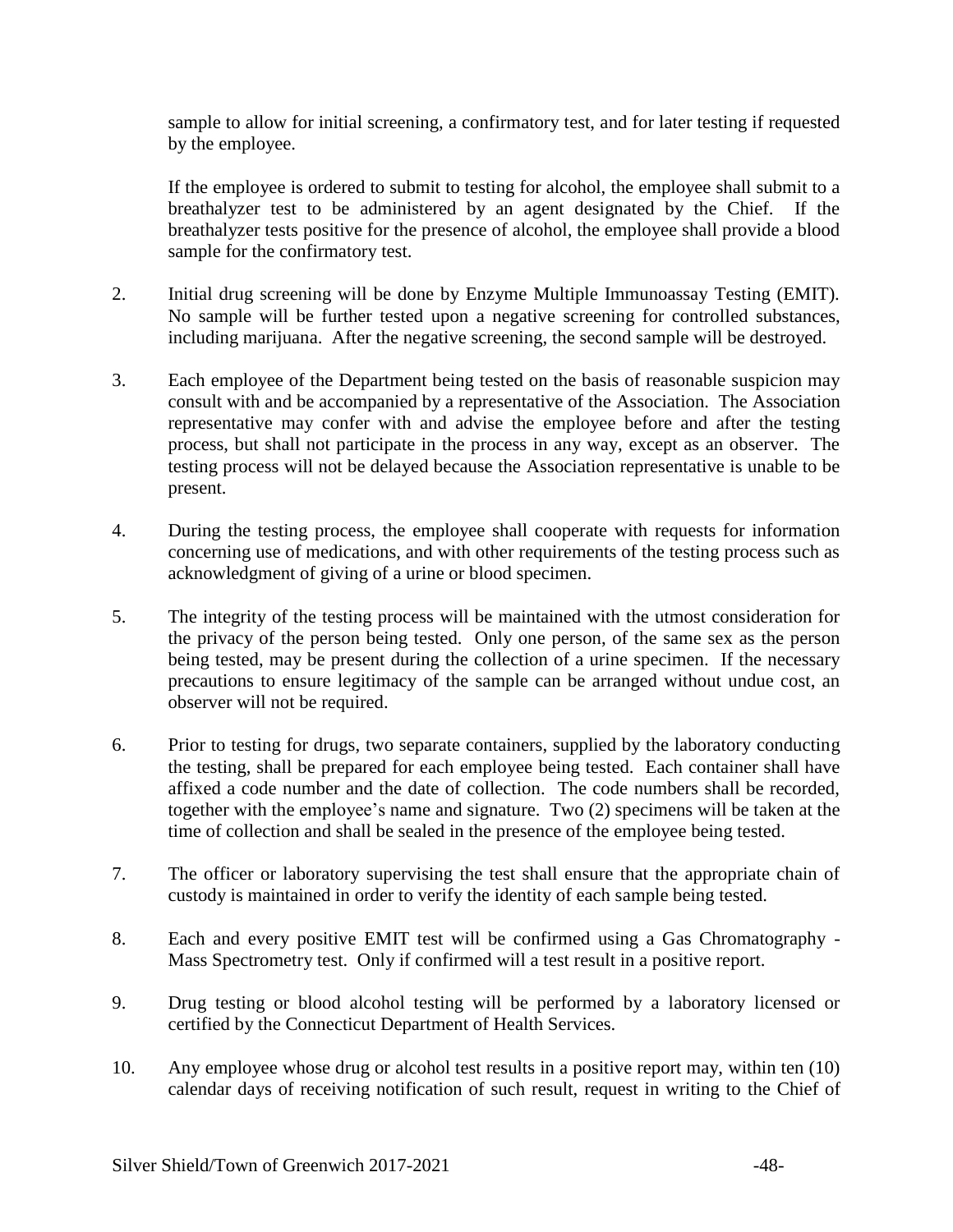Police that the second sample be made available for retesting at a licensed or certified laboratory of the employee's choosing. The laboratories shall be responsible for following the best practice in maintaining and documenting the chain of custody of the sample. This second testing shall be at the expense of the employee.

#### RESULTS OF DRUG SCREENING TESTS

Employees of the Department will be notified of the results of all screening tests at the earliest appropriate time (to be determined by particular facts and circumstances). Those test results which do not indicate the presence of a drug or alcohol will be sealed and there will be no indication of testing in the employee's personnel file.

#### POSITIVE TEST RESULTS

Any test resulting in a positive report will be referred to the Police Chief for a complete investigation. Upon completion of such investigation, if it is found that an employee has used any drug which has not been legally prescribed and/or dispensed, or has abused a legally prescribed drug or has reported for duty under the influence of drugs or alcohol, a report of such shall be prepared.

Upon service, the employee against whom such report has been made shall receive a copy of the laboratory test results, and will be immediately suspended from duty without pay, and shall be subject to disciplinary action which may include discharge, except as provided in the section below concerning rehabilitation.

#### OPPORTUNITY FOR REHABILITATION

The opportunity for rehabilitation (rather than discipline) shall be granted once for any officer who is not involved in any drug/alcohol related criminal activity and voluntarily admits to alcohol or drug abuse prior to testing.

Any employee who voluntarily admits to the Chief of Police the use of or dependence upon illegal drugs or alcohol shall be afforded the opportunity to participate in a mutually acceptable rehabilitation program. The first time an employee tests positive for drugs or alcohol, that employee shall have the same opportunity for rehabilitation as does an employee who voluntarily seeks rehabilitation. The opportunity for rehabilitation will only be provided prior to any allegation or impropriety by the public or another employee or prior to initiation of an investigation of the employee's use or sale of a controlled substance by any competent state or federal authority.

The employee shall use accumulated sick or vacation leave for the period of absence for the purpose of obtaining treatment. All treatment will be at the sole expense of the employee, to the extent not covered by their health benefits plan.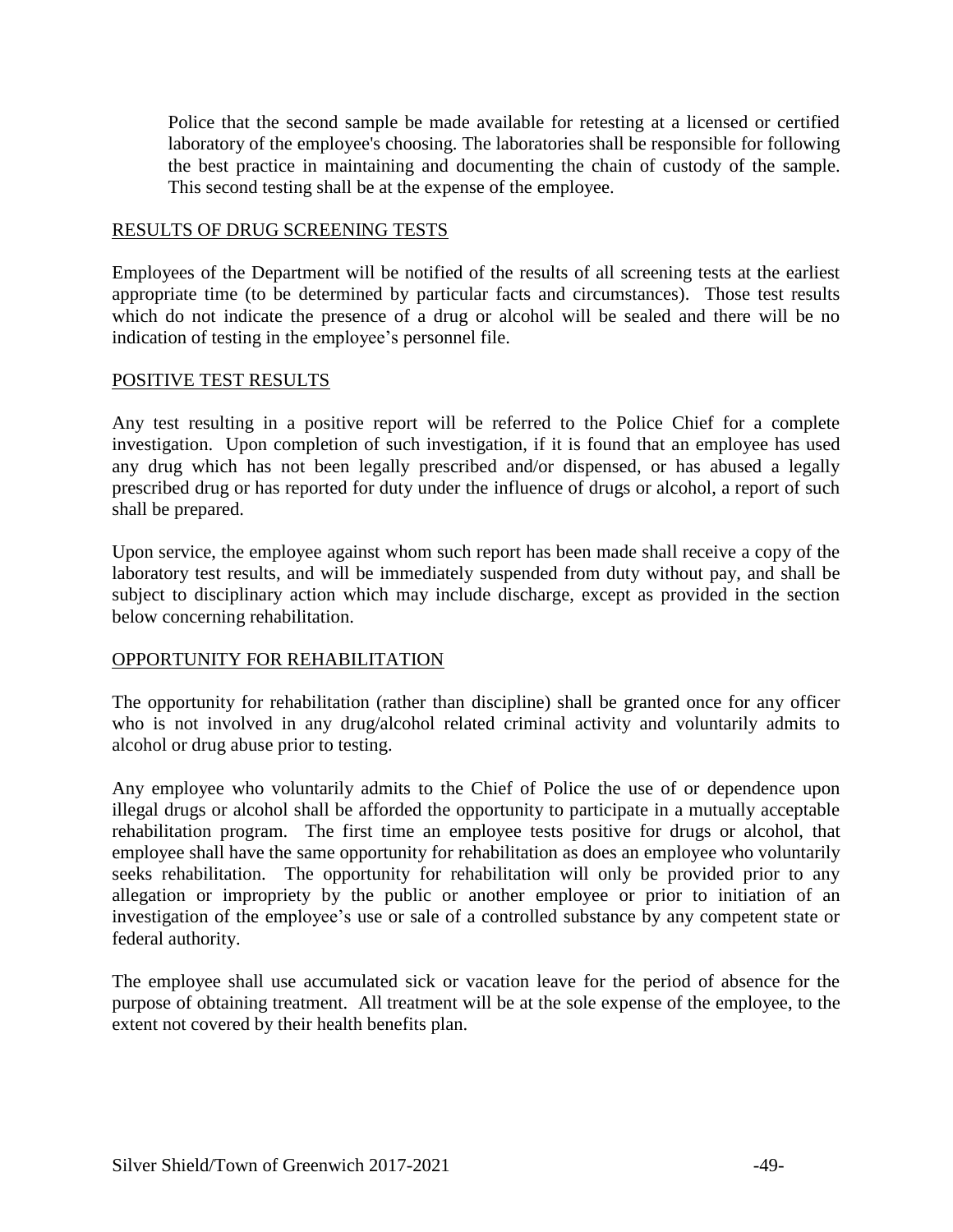As part of any rehabilitation portion, the employee may be required to undergo periodic screening for drugs or alcohol. If tested positive, the employee will be immediately suspended and will be subject to discharge.

# ADMINISTRATIVE PROVISIONS

- 1. Time spent by an employee undergoing tests as provided in Sections 2 and 3 herein shall be compensated pursuant to the terms of the collective bargaining agreement.
- 2. Any alteration, switching, substituting or tampering with a sample or test given under this Agreement by any employee shall be grounds for immediate suspension without pay and subsequent disciplinary action which may include dismissal from the Department.
- 3. Any violation of the confidentiality provisions of this Agreement, if committed by an employee of the Town, shall be grounds for disciplinary action against the employee. The Town will also take appropriate action against a person and/or organization not employed by the Town for violation of the confidentiality requirements.
- 4. Notwithstanding anything to the contrary above, this Agreement shall not abrogate nor in any way interfere with the Town's right to hire employees, promote employees, lay off employees, appoint and evaluate employees, to select probationary employees for permanent appointment or to act pursuant to law. Furthermore, this Agreement and procedure shall not in any way affect, interfere with or have any bearing on matters within the jurisdiction of the Police Commission.
- 5. The Town and the Association agree that the provisions of this Agreement and its application may be considered by the parties' representatives who may recommend, if appropriate, amendments to this Appendix.
- 6. Separability If any clause or provision of this Appendix or any addition thereto is decided by a court or administrative agency of competent jurisdiction to be in violation of any federal, state or local law, the remaining clauses and provisions of this Appendix shall remain in full force and effect.
- 7. Disputes concerning the interpretation or application of this Appendix shall be subject to the contractual grievance procedure, except for disciplinary matters.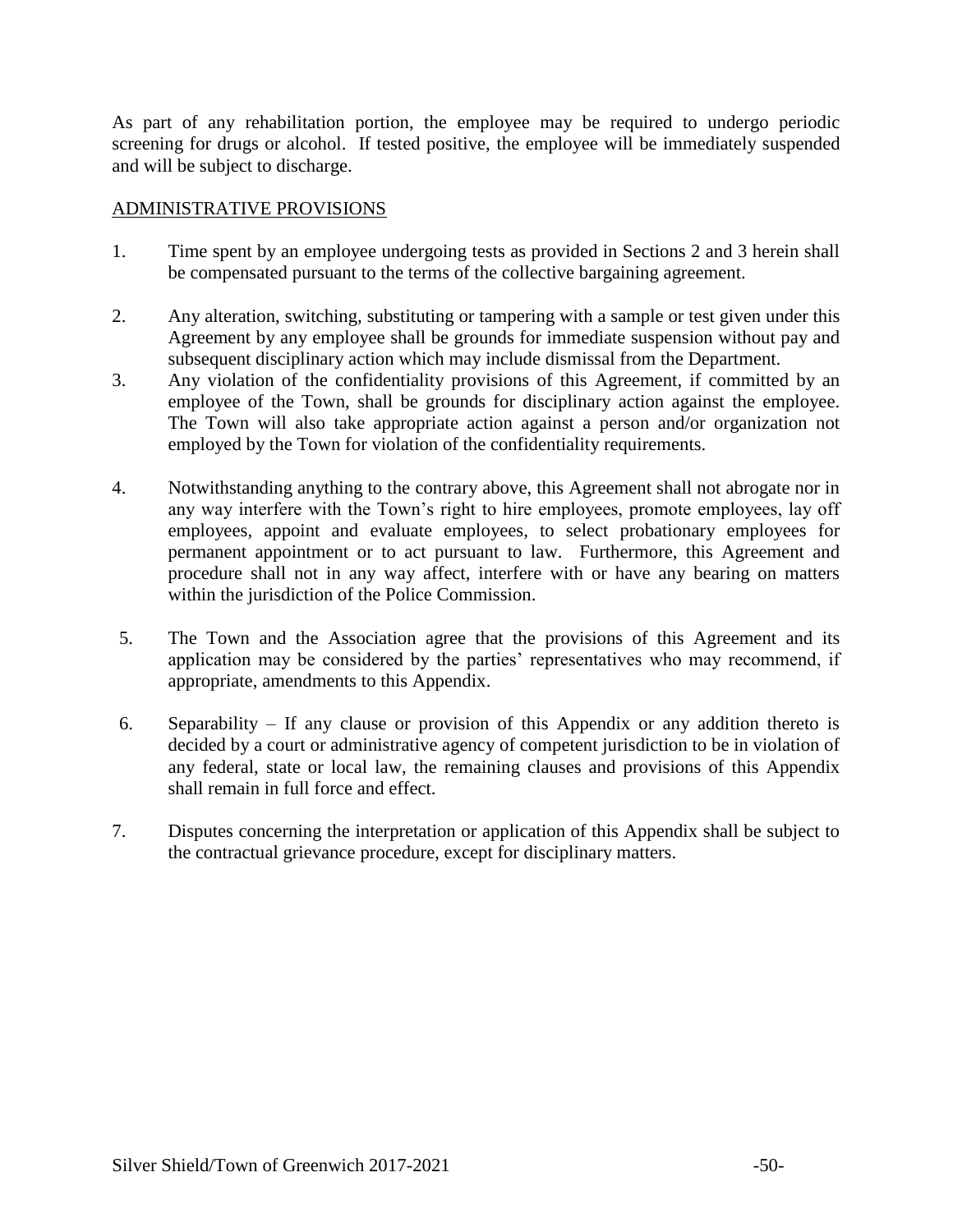# SUMMARY OF DENTAL BENEFITS

| <b>Effective Date</b>                              | First day of the first<br>month following |  |
|----------------------------------------------------|-------------------------------------------|--|
|                                                    | date of employment                        |  |
| Eligibility                                        | Active regular full                       |  |
|                                                    | time employee                             |  |
| <b>Dental Benefits</b>                             |                                           |  |
| Calendar Year deductible                           |                                           |  |
| Per Person                                         | 100<br>S.                                 |  |
| Per family unit                                    | \$300                                     |  |
| The deductible applies to these Classes of Service |                                           |  |
| Class B Services - Basic                           |                                           |  |
| Class C Services – Major                           |                                           |  |
| Class D Services - Orthodontia                     |                                           |  |
| Dental Percentage Payable                          |                                           |  |
| Class A Services - Preventative                    | 100%                                      |  |
| Class B Services – Basic                           | 80%                                       |  |
| Class C Services – Major                           | 50%                                       |  |
| Class D Services - Orthodontic                     | 50%                                       |  |
| Maximum Benefit Amount                             |                                           |  |
| For other than Class $D -$ Orthodontia             |                                           |  |
| Per Person                                         | \$2,000                                   |  |
|                                                    |                                           |  |
| For Class D – Orthodontia                          |                                           |  |
| Lifetime maximum per person                        | \$2,000                                   |  |
| (Age 8 to Age 19)                                  |                                           |  |
| Pre-existing                                       | none                                      |  |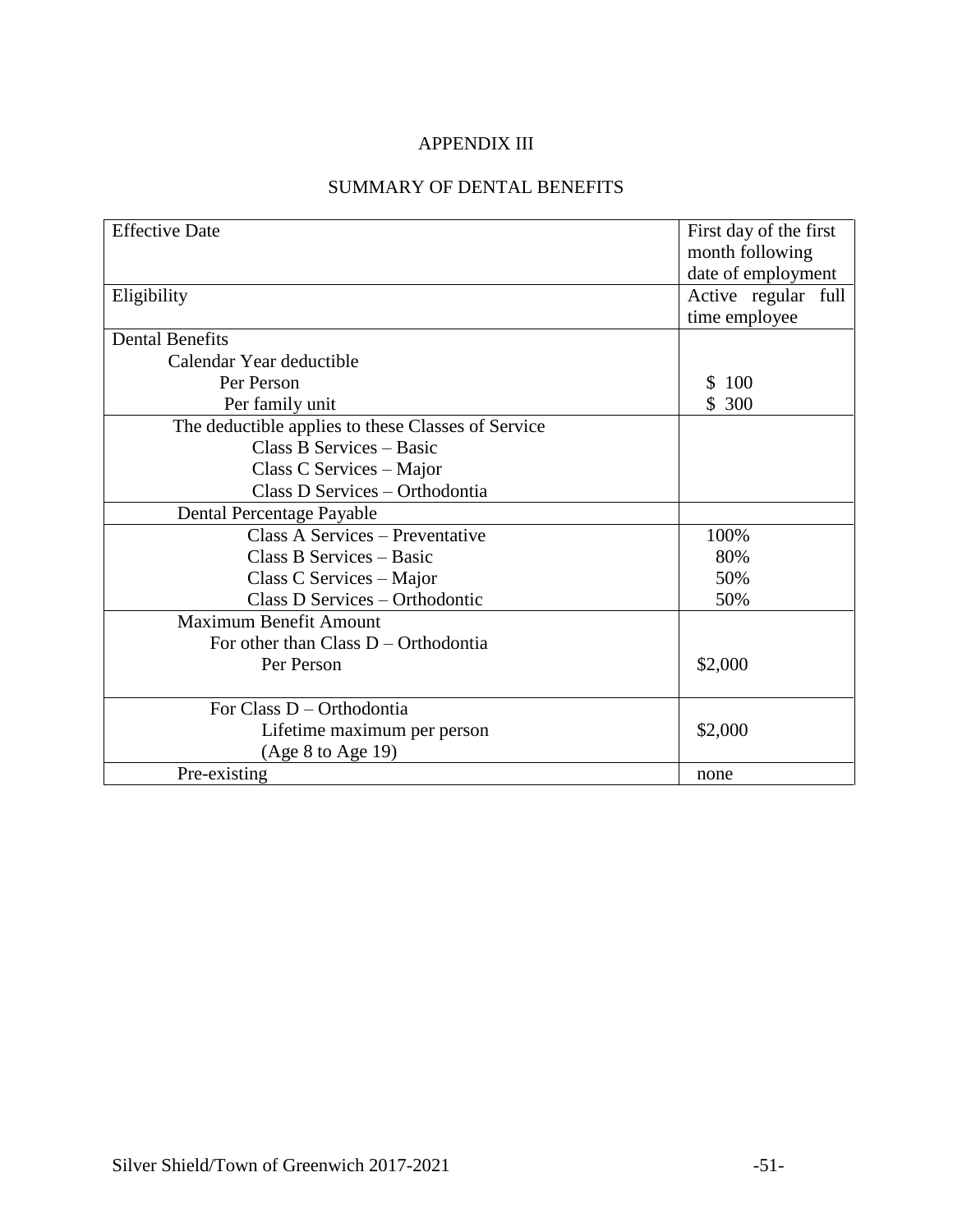# Town of Greenwich Police Officer Non-Occupational Illness/Injury Light Duty Assignment Policy

1) An employee suffering from a non-occupational illness or injury may make a written request to the Chief of the Department to be assigned to a light duty assignment when the employee's attending physician certifies that the employee is unable to work full duty for a minimum period of four (4) consecutive work tours from the date of such request. In furtherance of the request, the employee shall present to the Chief or their designee a written document from their attending physician detailing work activities that the employee is medically able to perform including any restrictions as to work activities and/or hours of work. The attending physician shall certify in writing the date when the employee may commence light duty and that performing such light duty / restricted work will not prolong or otherwise interfere with the employee's rehabilitation back to full duty. Within the scope of the reasonable standard of care, the employee's physician shall also indicate the prognosis as to the employee's possible date for return to full duty or if such cannot be predicted with reasonable medical certainty at that time, the date of said employee's next appointment or treatment.

2) Upon receiving both the employee's request to work a light duty assignment and the attending physician documentation containing all required information, the Chief or a designee, will schedule the employee to work a light duty assignment consistent with the employee's work restrictions. The light duty assignment may require the employee to change work schedules, including starting and quitting times and days of the week. During the period the employee is working in such light duty assignment, the Chief may make reasonable request(s) of the employee to provide updated information from the employee's attending physician as to the elements contained in paragraph 1 above.

3) In the event the employee's work restrictions include working less than a full eight (8) hour shift, the police officer must be able to perform a minimum of four (4) hours of work to be assigned to a light duty assignment and if so assigned shall be charged for four hours of sick leave for each shift so assigned. If the Chief or a designee reasonably determines that no light duty assignment(s) is available in the Police Department, the Department of Human Resources shall find suitable work within the Town Government or another Town Department for the employee and said employee shall be paid at the wage rate pursuant to the Collective Bargaining Agreement between the Town and the Association.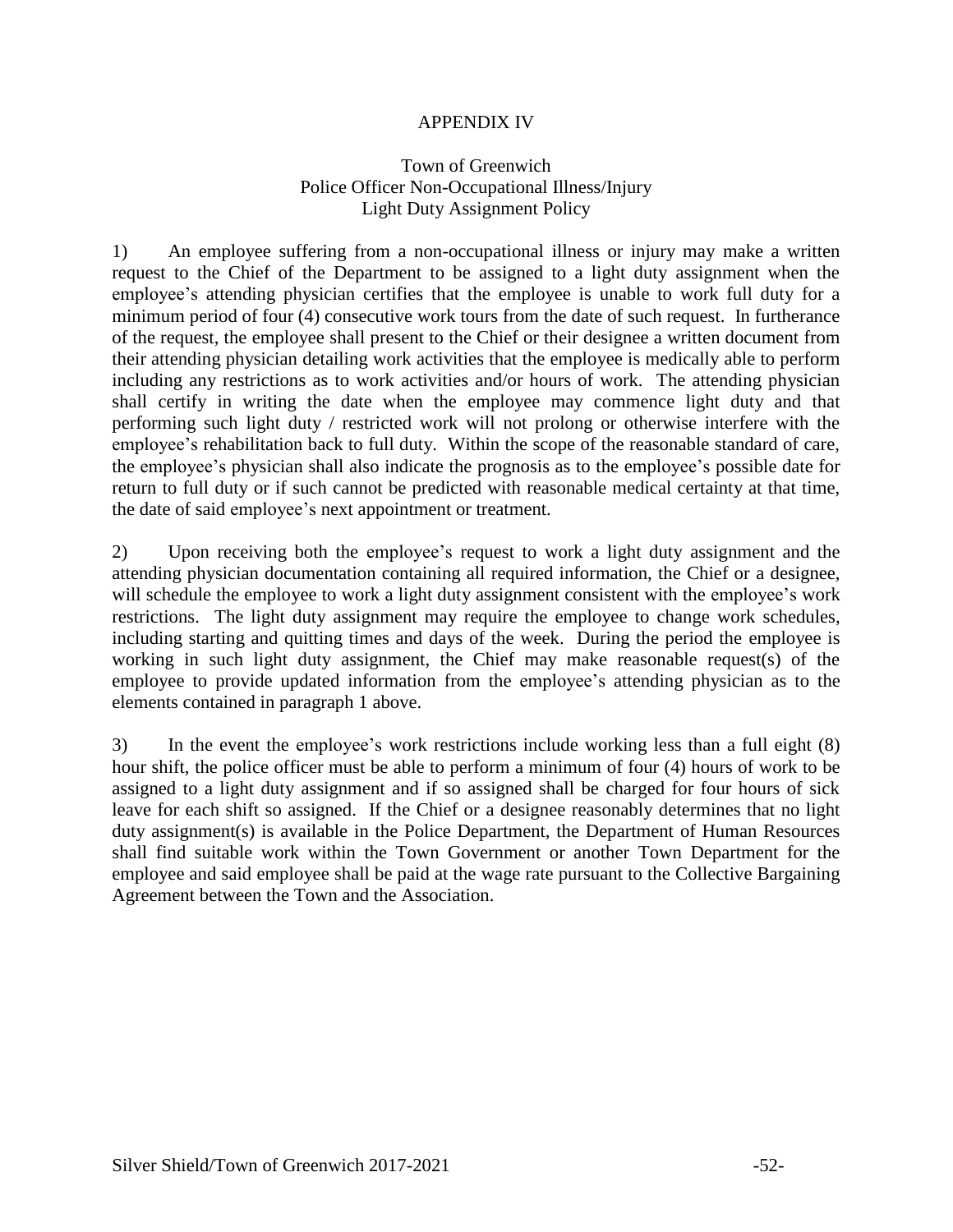#### APPENDIX V

**TO:** James Bonney, President Silver Shield Association

**FROM:** Alfred C. Cava, Director of Labor Relations

**DATE:** October 8, 2008

**SUBJECT:** Paid Leave Transfer Procedure

The Town and the Silver Shield Association agree to implement a Paid Leave Transfer Procedure. The purpose of the Paid Leave Transfer Procedure is to assist an employee who is unable to report to work due to a personal or family medical emergency and the employee has insufficient paid leave to cover the period of absence. Participation in this program is voluntary and transfer of leave to assist an employee is irrevocable.

Since the transfer of leave is strictly voluntary there is no guarantee that a requesting employee will receive paid leave from other employees. There is no obligation on the part of the Department to solicit leave transfers from employees on behalf of any employee. The Department's role in this procedure is solely ministerial in nature in implementing transfer requests properly submitted.

> $\frac{1}{\sqrt{2}}$  //signature on file// Alfred C. Cava, Director of Labor Relations

Agreed: Silver Shield Association, Inc.

\_\_//signature on file//\_\_\_\_\_\_\_\_\_\_\_\_ November 5, 2008 Sgt. James Bonney, President Date

 $\frac{1}{\text{N}}$  November 5, 2008 Lt. Mark Kordick, Vice-President Date

Silver Shield/Town of Greenwich 2017-2021 -53-